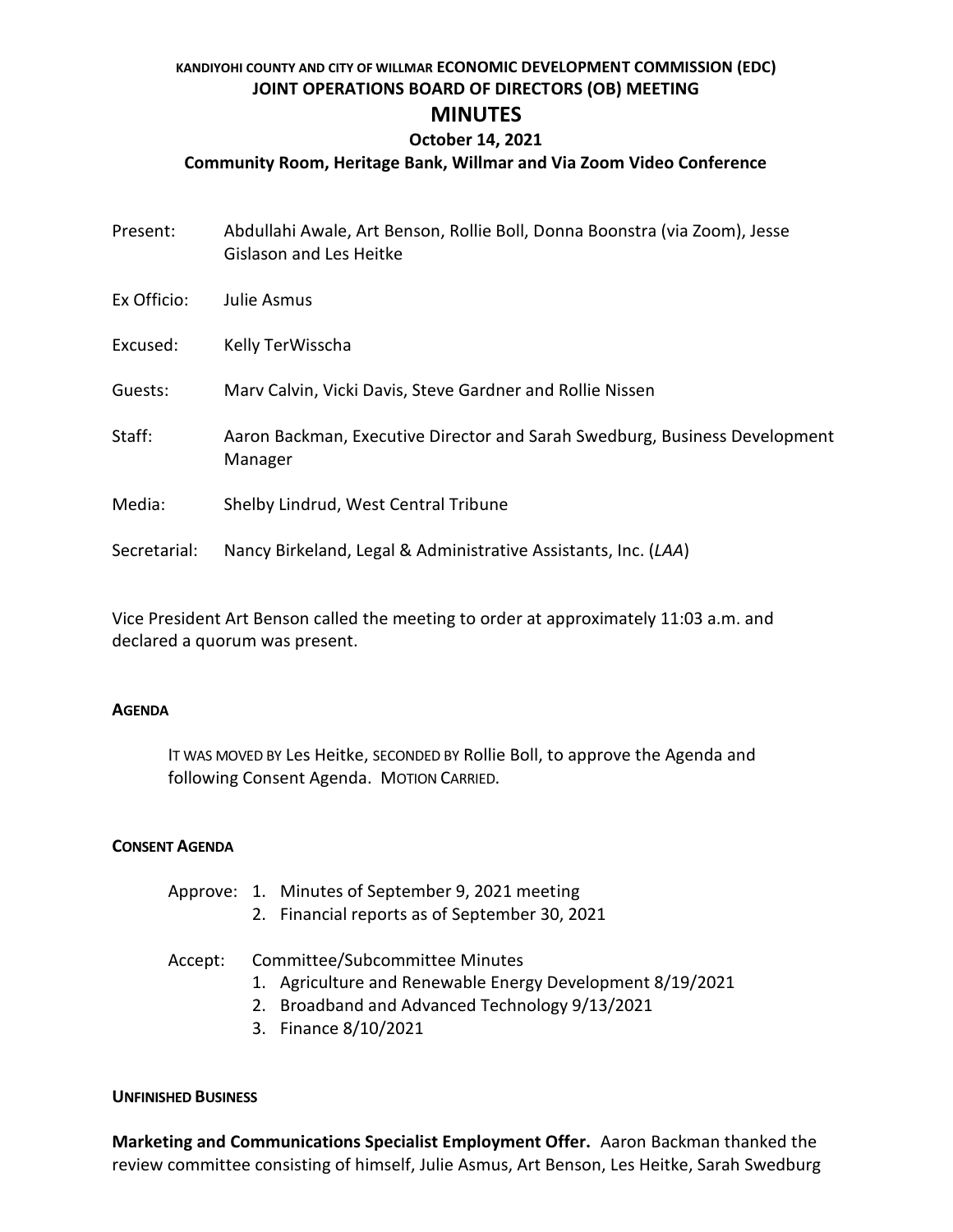and Nancy Birkeland for their work in hiring for the new position, as well as input received from Melissa Knott, a member of the EDC's Marketing and Public Relations Committee. Backman reviewed the hiring process for the position. The review committee unanimously recommends the hiring of Kelsey Olson of New London. Olson is employed by the Minnesota Department of Natural Resources as an interpretive naturalist at Sibley State Park. Backman provided background information on Olson's education, work history and awards she has received as noted on her resume (see attached). Olson accepted the offer extended to her in a September 10, 2021 letter (see attached). Olson recently had a baby so the offer includes starting work part time on November 16, 2021 and increasing hours until she is working full time Monday through Thursday at 32 hours by the end of December. Initially, Olson will maintain health insurance coverage under her husband's coverage.

Backman noted the EDC just received notice that its small group renewal rate with BlueCross BlueShield of Minnesota will have a small increase of 1.6% for 2022.

IT WAS MOVED BY Jesse Gislason, SECONDED BY Rollie Boll, to approve the recommendation of the review committee and recommend to the Kandiyohi County and City of Willmar Economic Development Commission (EDC) Joint Powers Board that the EDC hire Kelsey Olson as its Marketing and Communications Specialist at the terms outlined in the offer letter. MOTION CARRIED.

[The meeting was recessed at approximately 11:18 a.m. for the Joint Powers Board to hold a special meeting. The meeting was called back to order at approximately 11:22 a.m.]

Backman noted that because the position is new, it will be re-evaluated in two years. Olson was hired at 32 hours, but noted it is possible her hours could increase over time.

## **NEW BUSINESS**—

**Certificate of Deposit at United Prairie Bank.** Backman noted the Certificate of Deposit at United Prairie Bank in the amount of \$109,619.23 matured on October 12, 2021. The renewal rate with United Prairie Bank for one year will be .36% APR or at six months it would be .31% APY. Backman recommends it be renewed for one year.

IT WAS MOVED BY Rollie Boll, SECONDED BY Jesse Gislason, to renew Certificate of Deposit XXXXX4720 for one year with United Prairie Bank at an APY of .36%. MOTION CARRIED.

[The agenda was taken out of order.]

## **REPORTS**

**Economic Development Activity.** Backman provided information on a new project by Willmar Poultry that was unanimously approved by the Willmar Planning Commission last night.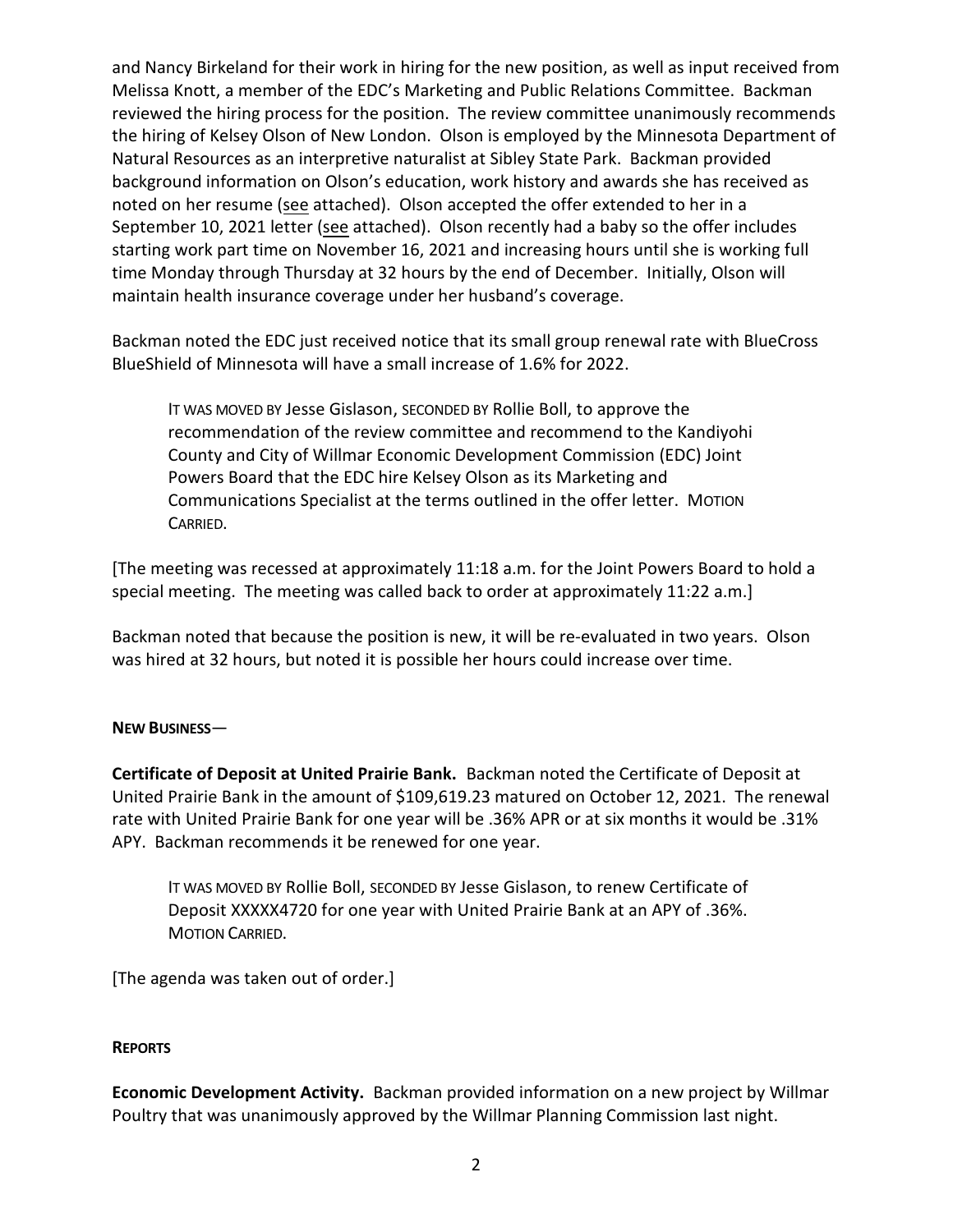Willmar Poultry is buying 4.1 acres from the City of Willmar to expand its brooding facility near the Willmar Wastewater Treatment Plant. It will be a \$4.5 million project with 30 to 40 new employees, some of whom will be research specialists with higher wages. The city-owned property will be re-zoned from government to agricultural. Also considered last night by the Planning Commission was a Tax Increment Financing (TIF) district for the housing project in Block 25 of the Renaissance Zone. Due to environmental issues, there is clean-up needed at the property. Swedburg stated the public hearing for TIF will take place on November 1, 2021 at city council. This \$10 million project will consist of four floors with a total of 58 units and underground parking. Last night the Planning Commission approved the minor subdivision and the TIF district. Because it is in the Renaissance Zone, 5% (3) of the units must be affordable and 95% market rate.

[David Eurle joined the meeting.]

Because of smaller populations and the high cost of building materials, developers have often not considered housing projects in outlying communities. The Raymond Economic Development Authority (EDA) set aside lots in the city and has worked with a developer, who has been building single-family homes. Also, Raymond has single-family homes being sold by older residents that are being purchased by young families.

## **NEW BUSINESS CONTINUED**—

**2020 Audit.** David Eurle of Westberg Eischens presented a draft of the 2020 audit (see attached). Eurle reviewed the following areas of the audit:

- Management's Discussion and Analysis on page 6 noting assets increased by \$66,000; cash was reduced by \$20,000 and long-term liabilities increased due to PERA. The total net position increase was \$71,456, which was a good year.
- Management's Discussion and Analysis on page 7, which shows a big increase in revenue and expenses due to the CARES Act funds; otherwise, activities were similar to 2019.
- Schedule of Findings and Questioned Costs on page 36 is relative to the federal grant awards. Eurle noted all procedures were handled correctly relative to those funds. The other findings are the same as in the past and are due to the small size of the EDC, limited segregation of duties and that the auditor made adjustments at year end.

Backman noted Kandiyohi County has requested a copy of the final audit. Eurle recommended each of the governmental entities that provided funds to the EDC receive a copy of the audit. Les Heitke questioned the cost of the audit. Backman responded the EDC budgeted \$8,350 for the audit. Eurle noted there will be an additional expense this year due to auditing the federal grant funds. Backman noted there are grant funds remaining that can be used for the extra audit expense.

IT WAS MOVED BY Rollie Boll, SECONDED BY Les Heitke, to recommend to the Kandiyohi County and City of Willmar Economic Development Commission Joint Powers Board that it accept the 2020 audit completed by Westberg Eischens. MOTION CARRIED.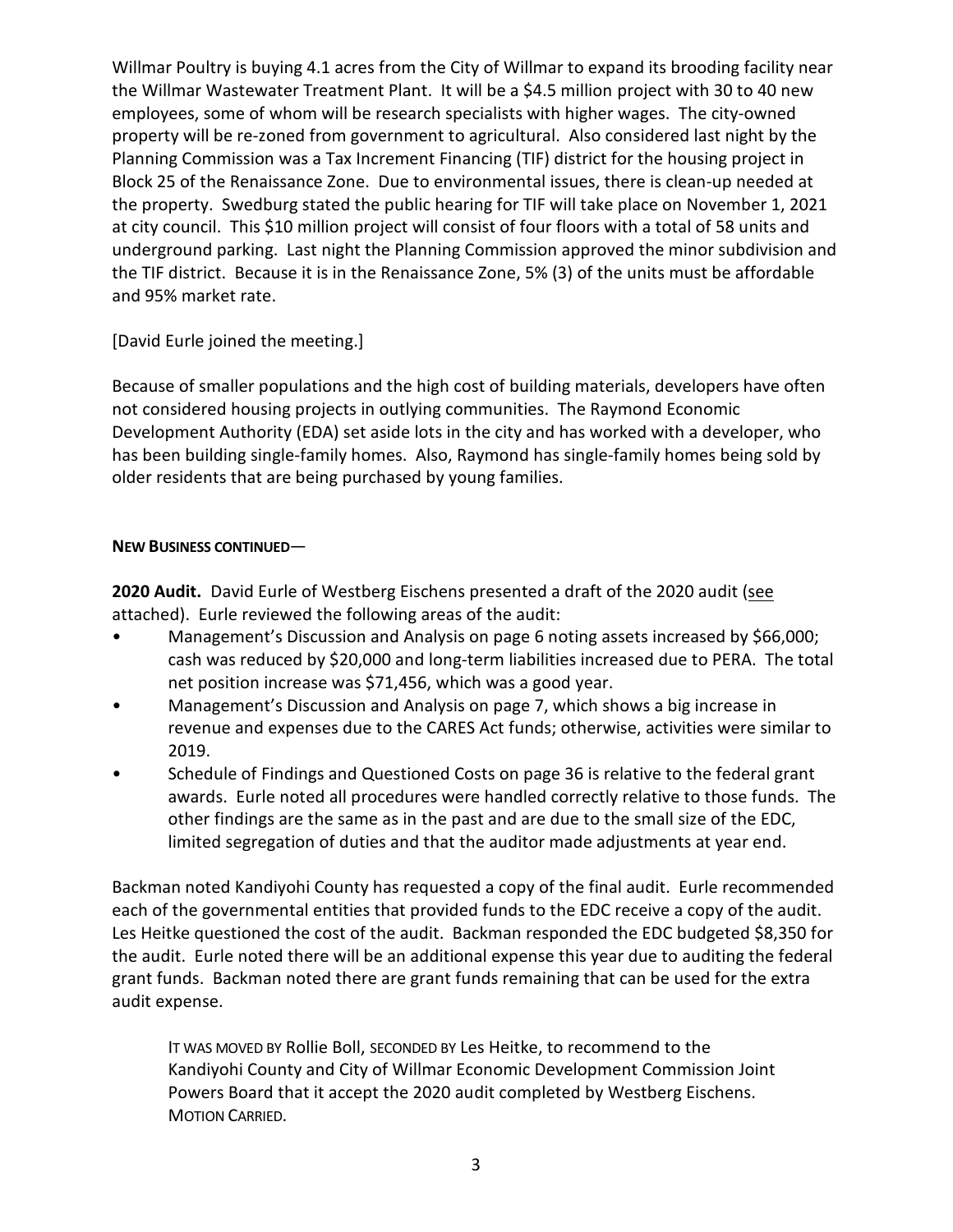## [Eurle was excused from the meeting.]

## **REPORTS CONTINUED**—

**Economic Development Activity.** Backman reported Unique Opportunities is moving ahead with Phases 3 and 4 of its project and obtained permits for both buildings. Each project is an investment of \$8 million and will have a total of 144 new units. It started pouring footings for Phase 3 and would like to start Phase 4 this fall as well. Once the grounds are completely finished, it will add outdoor amenities. The county resurfaced County Road 5 and added a turn lane to accommodate the added traffic in this area. A maintenance and management office is in the Phase 2 building. Each building has a community space, surface parking and underground parking. In the first week of October work began on the new housing project behind PetSmart, which will be market-rate housing. Backman and Swedburg toured Bethesda North Pointe in New London and met the new activity director. They both agreed the facility was beautiful and has good amenities, including Club Bethesda, therapy area and, in the future, pickle ball courts. There is underground parking for independent living units and a woodworking area for residents, an outdoor patio on the second level and a walkway around the complex. Staffing is an ongoing issue so as staff is hired, it will open up to more residents; they are moving in residents slowly to avoid congestion.

**Elevate Business Academy.** Swedburg reported there are nine students representing seven businesses; participants are enthusiastic. Classes have been held in-person at The Goodness and relationships are being built as the students interact. This week's class is the fourth class and is on competition and target marketing. The group will visit a couple of businesses from the last co-hort. They would like to translate the class materials into Somali, which will cost approximately \$25,000. Southwest Initiative Foundation (SWIF) may provide some funding and there are locals who will fund particular projects. SWIF and the EDC have each applied for grants for the program. A waiting list of 10 individuals has been started for next spring and there are 10-15 potential students interested in a Somali course. A Spanish course may also be available, but instructors need to be found and trained. A couple of current students are interested in becoming instructors.

Swedburg provided information on a loan approved by the Finance Committee to Cheers of Raymond, which is being purchased by Trevor Johnson, who is the general manager for the Green Mill. The EDC closed on the loan this morning and the bank will close on Monday. Swedburg continues to work with Amin Grocery and has been working with Royal Cutz Barber Shop to purchase a potential new location. Swedburg assisted 15 businesses with the Minnesota Main Street COVID Relief Grant Program that was open for about 10 days. The EDC reached out to more than 200 businesses and answered questions.

## **COMMITTEE REPORTS**

**Agriculture and Renewable Energy Development.** Boll reported plans are underway for next year's Partners in Ag Innovation Conference. The Industrial Hemp Exploratory Subcommittee is still working, but red tape is hindering progress.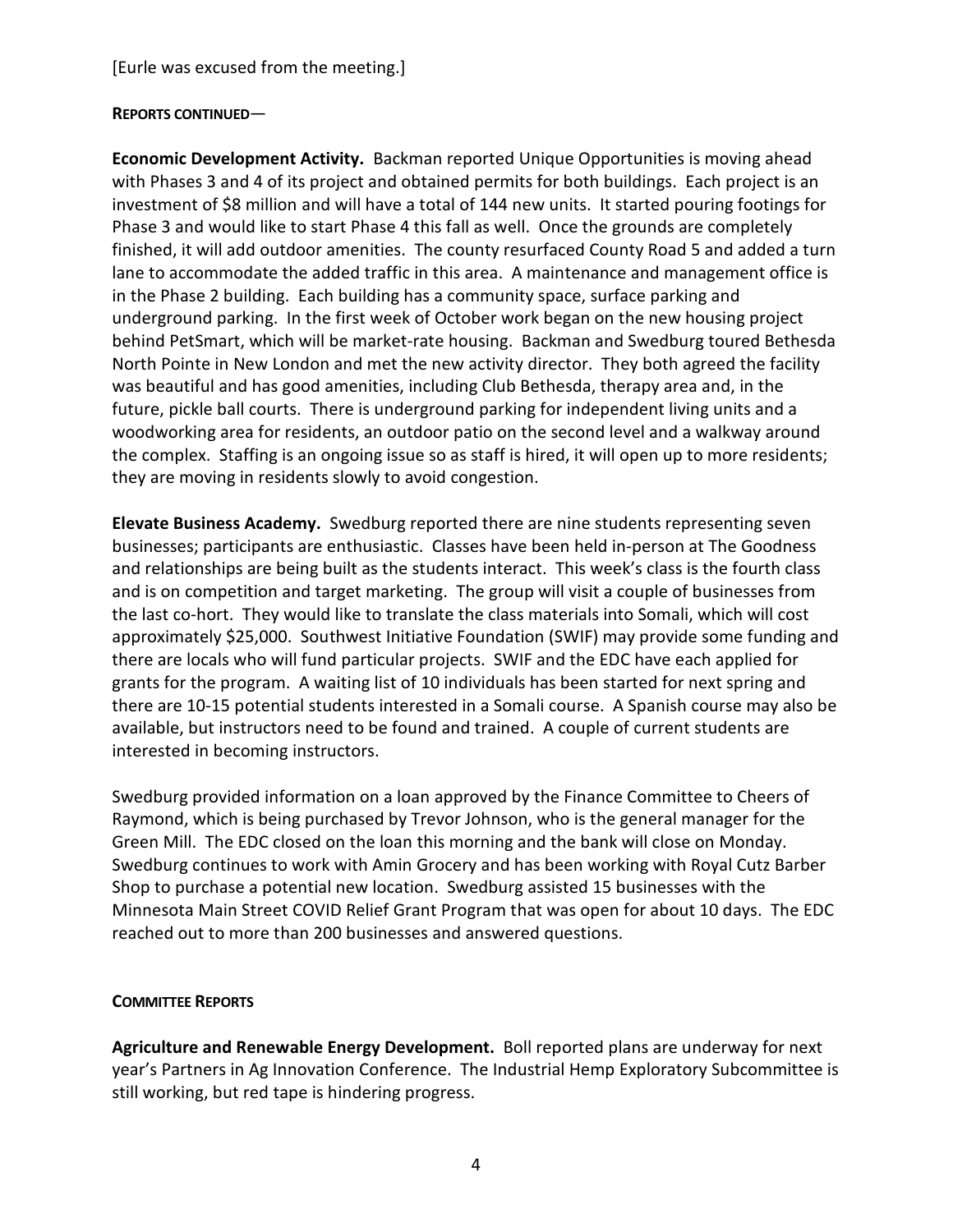**Broadband and Advanced Technology.** Donna Boonstra reported it appears projects are moving forward. Kandiyohi County approved funding for Charter using ARPA funds and Charter will provide more funding than initially planned. Backman reported an application for the National Telecommunications and Information Grant Program (NTIA) was submitted for seven townships in the northwest part of the county; notification of any award should be received by the end of November. The city of Prinsburg's project with Arvig is moving forward. The committee is still waiting for the state's Border-to-Border Grant application; however, the state is waiting to hear if federal funds can be combined with state funds and it may be next year before a decision is made.

**Business Retention and Expansion/Recruitment.** Backman reported he and Swedburg participated in the West Central Minnesota Job Fair yesterday at Ridgewater College where more than 300 job seekers and 53 employers attended.

[Awale was excused from the meeting.]

Heitke noted there is a job fair being held today by Carris Health. It was noted individual businesses are holding their own job fairs.

**Finance.** Swedburg provided additional information on the loan approved by the Finance Committee.

IT WAS MOVED BY Jesse Gislason, SECONDED BY Rollie Boll, to approve the recommendation of the Finance Committee to approve a seven-year \$25,000.00 loan to High Intensity Fitness of MN LLC, doing business as Cheers of Raymond, under the Kandiyohi County and City of Willmar Economic Development Commission's Revolving Loan Fund Program at 5% interest with a security position in the real estate, machinery, equipment and inventory, secondary to United Prairie Bank with payments to begin November 15, 2021. MOTION CARRIED.

**Marketing and Public Relations.** No additional report.

**Leisure Travel.** Benson attended the most recent meeting, which was held at Island View Resort on Nest Lake. They met the new owners of the resort. Local resorts had a very good summer.

**WHAT'S UP?** Heitke reported he attended the Willmar City Council retreat last Friday and Saturday. The City Council is looking ahead and it appears there will be more serious discussion on the City Hall and Community Center. If the city does not meets its goal of funding through the local option sales tax, the Community Center may not be included. Asmus commented on the retreat noting it helped with some communication issues. A space analysis was done on the current City Hall, but now a future needs assessment will be done. Gislason reported Spicer is working on its comprehensive plan and there have been good discussions around the city. Alley on Ash will be hosting youth bowling tournaments over upcoming three weekends. Boonstra reported the Highway 23 Coalition needs to be ready to apply for any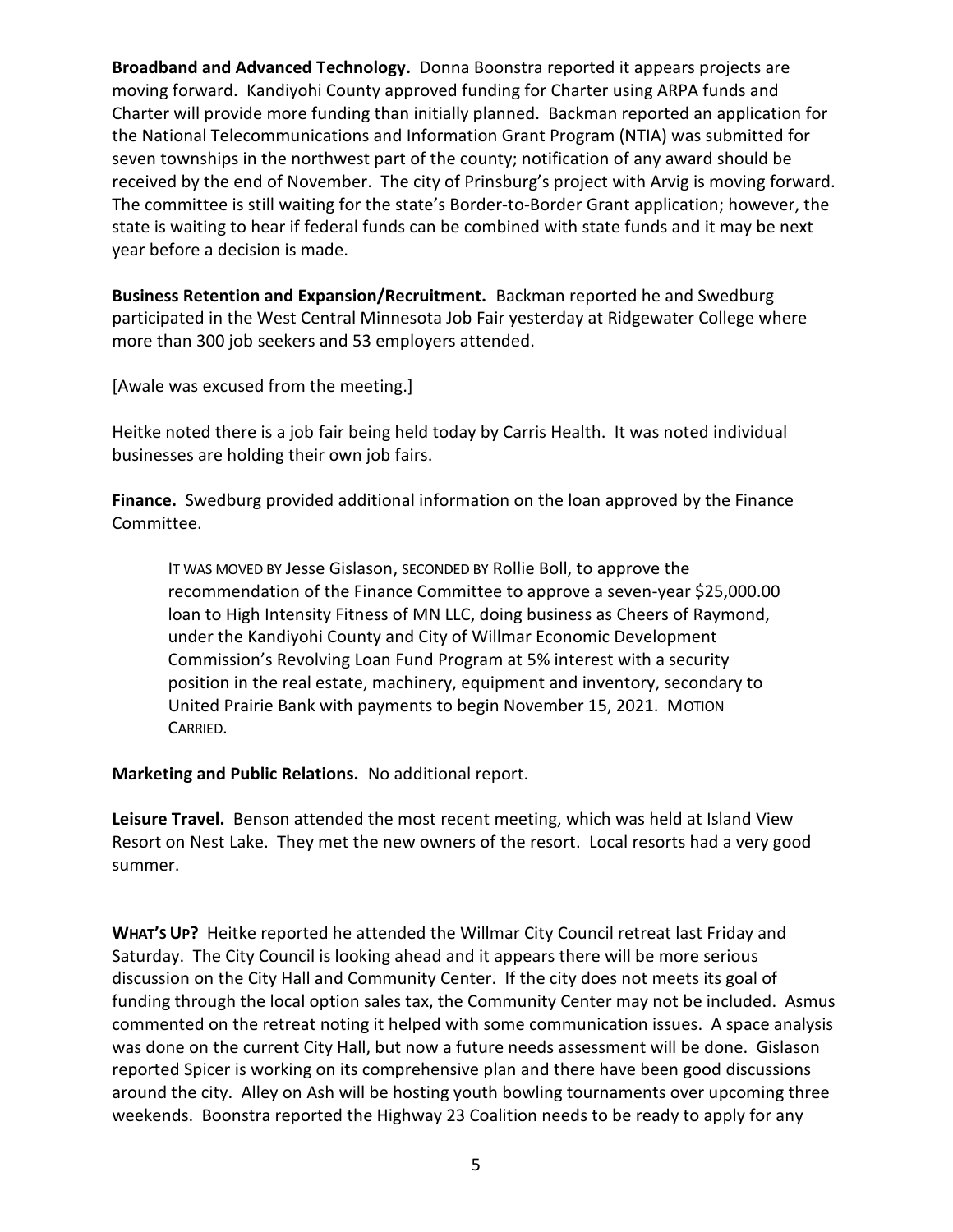federal grants. St. Cloud has expressed interest in membership. Her personal business is going well and she will have a large project starting in January. Boll noted weather has been good for harvest. Prices remain high and crop inputs are going off the scale for next year. Gislason noted wages and food costs are much higher and supply is not available. Benson reported curling season started. They will begin fundraising soon for the \$3.2 million project. The city of Willmar has determined a lead contractor and is requiring a certain amount of funds be raised before construction will begin. It is a regional project covering five counties.

NEXT MEETING-The next board meeting is 11:00 a.m., Thursday, November 11, 2021 at the Community Room of Heritage Bank, Willmar and via Zoom video conference.

ADJOURNMENT-There being no other business, the meeting was adjourned at approximately  $1:03$  p.m.

slason, Secret

APPROVED: 11/10/2021

Art-Benson, Vice President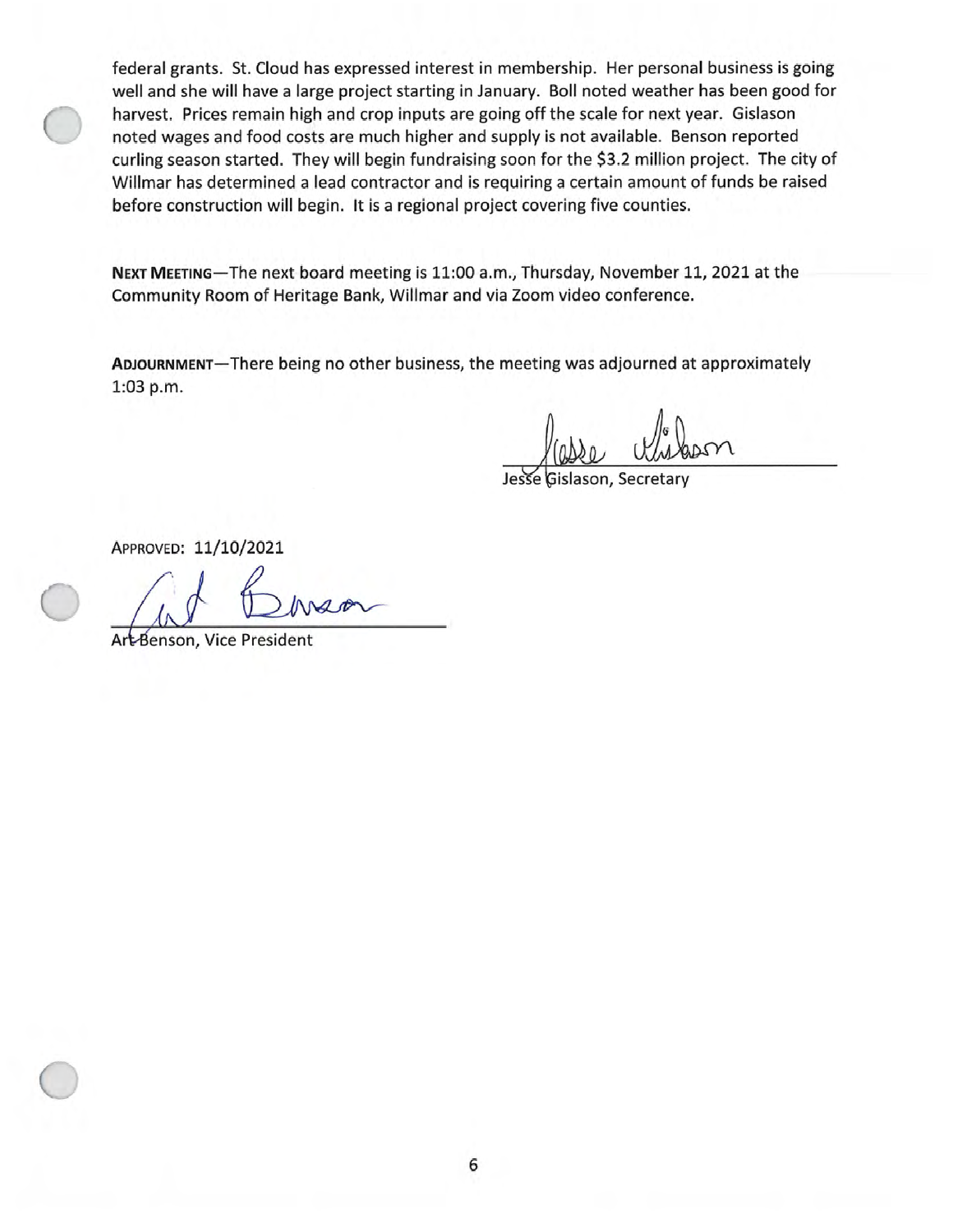# **KELSEY OLSON**

19298 Hwy 9 NE, New London, MN 56273 | H: 612-790-0244 | kelseynewstromolson@hotmail

Motivated and organized professional where strong communication skills is the common thread throughout a 15-year career. Guided by the principles of confidence, integrity and accountability which results in professional excellence.

## **KEY ABILITIES AND QUALIFICATIONS**

- Work efficiently, independently and as part of a team
- Ability to translate technical information into comprehensible language for members of the general public
- Ability to plan, organize and execute large and formal conferences, trainings, and public events through attention to detail while looking at the larger picture
- Confident public speaker that can quickly adapt communication strategies and methods to reflect the audience at hand
- Make decisions based on the vision, guiding principles and priorities of an organization
- Can balance a range of priorities with time management considerations ۰

# EXPERIENCE 2021

11. 2019 to 5.2012 Case Intake Operations (Redeployment in Response to COVID-19) Minnesota Department of Health

- Adapted quickly with reassignment duties in response to COVID-19
- Ability to quickly learn new skills and implement independently including learning and becoming efficient to navigate software and databases proficiently
- Use dynamic problem solving skills to investigate and make decisions to achieve goals

#### 1.2015 to current State Park Interpretive Naturalist / Professional Communicator

Minnesota Department of Natural Resources / Division of Parks and Trails

All Interpretive Naturalist / Communicator skills applicable to all similar positions

- Present information using strong communication skills to diverse audiences in changing environments with the ability to adapt to audiences
- Manage the New London Oral History Project, including the creation of a functional, user friendly and professional interactive website
- Create non-personal media including interpretive signs, brochures and hand-outs
- Respond to all media requests, including radio, newspaper and promotional inquiries
- · Plan, coordinate, facilitate and execute large events with multiple partners, including a statewide Parks and Trails event for over 300 professionals
- · Develop Facebook posts for MN DNR
- Created a guide for statewide naturalist use on creating, uploading and editing video  $\bullet$ production for Facebook publication on DNR state website
- Support marketing plans by providing constructive feedback to the marketing team
- Create and sustain positive relationships with a variety of stakeholder groups and  $\bullet$ organizations through recruitment and outreach efforts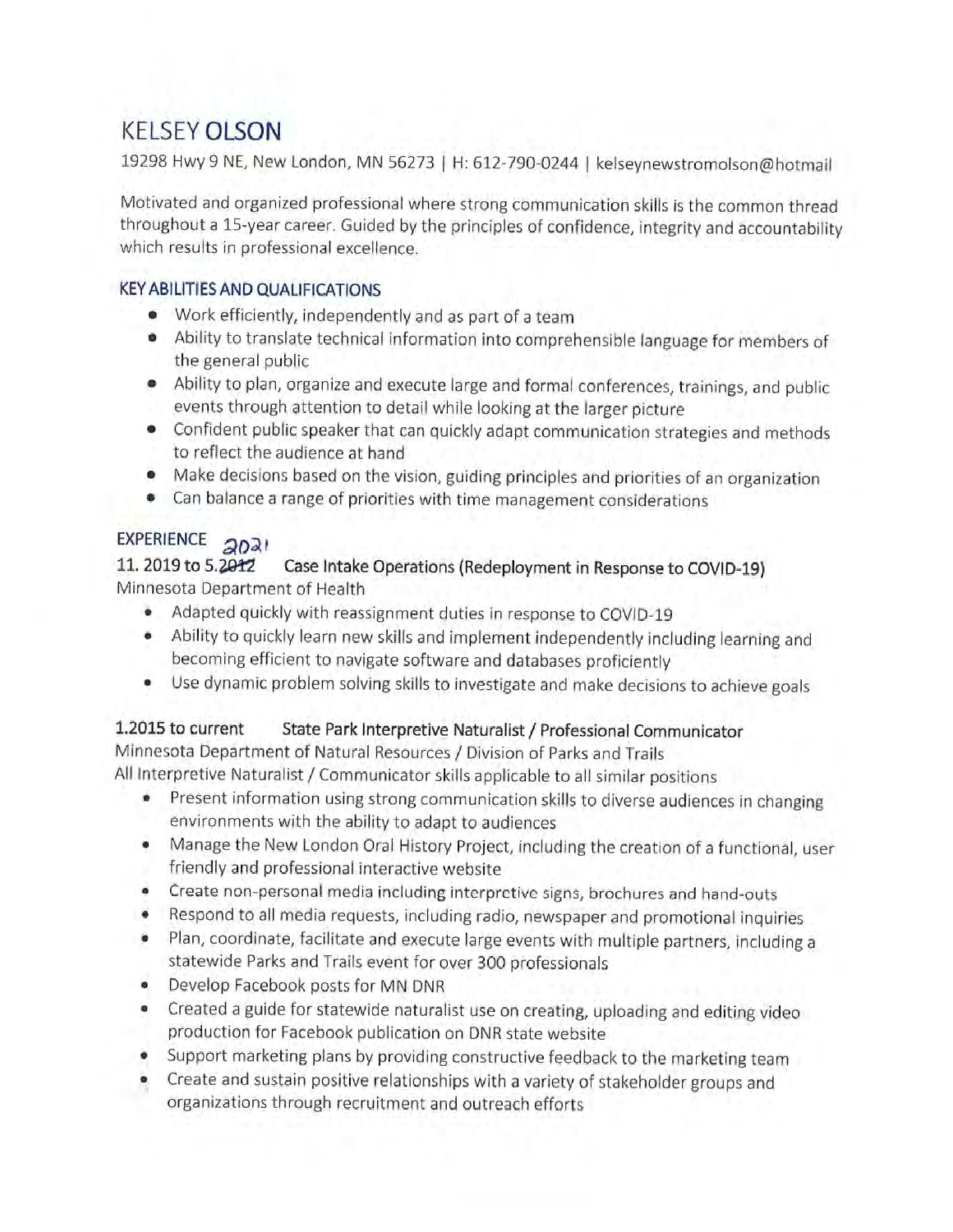# 1.2013- 3.2015State Park Interpretive Naturalist / Professional Communicator

Minnesota Department of Natural Resources / Division of Parks and Trails

- Assisted in reaching the goal of 10,000 followers on the DNR Facebook site through providing material that attracted viewers
- Provide prompt, professional verbal and written customer service
- Strong knowledge of all Microsoft applications, Outlook and InDesign and Photoshop

#### $4.2013 - 11.2013$ State Park and Scientific and Natural Area (SNA) Interpretive Naturalist

Minnesota Department of Natura Resources / Divisions of Parks and Trails and Eco and Water Resources

- Developed public awareness and education of SNAs
- · Identified local stakeholders and created lasting relationships
- Collaborated across division boundaries to promote communication and successful execution and completion of goals for success
- Worked independently with little supervision to identify action steps and necessary tools to accomplish tasks
- Managed all aspects of developing brand new programming

# **VOLUNTEER / SERVICE POSITIONS**

#### 2019- Present Sibley State Park Improvement Association Board Member

- Work with board members to make educated decisions on the resources of the park
- Respond to and meet all media requests

2019-Present

# Middle Fork Crow River Watershed District Board Member

- Collaborate with board members and watershed staff to make project decisions on behalf of the public interest
- Make decisions on the operation and implementation of a general levy fund in compliance with state and county laws
- Review policy

#### $2021 -$ Present Minnesota Association of Public Employees (MAPE) Work Place Captain and Meet and Confer Committee Service Member

- Collect, organize and prioritize the needs of MAPE workers to present to state divisional leadership
- Propose action steps towards positive solutions
- Work with ethics and affirmative action officers

# **RECOGNITION**

- MN DNR Employee Recognition Award for Conservation Enhancement 2012
- MN DNR Commissioner's Recognition Award for service on the Division of Parks and Trails Customer Service Training Team in the category of Operational Excellence 2017
- MN DNR Parks and Trails 2020 Outstanding Customer Service Award with a focus on meeting DEI goals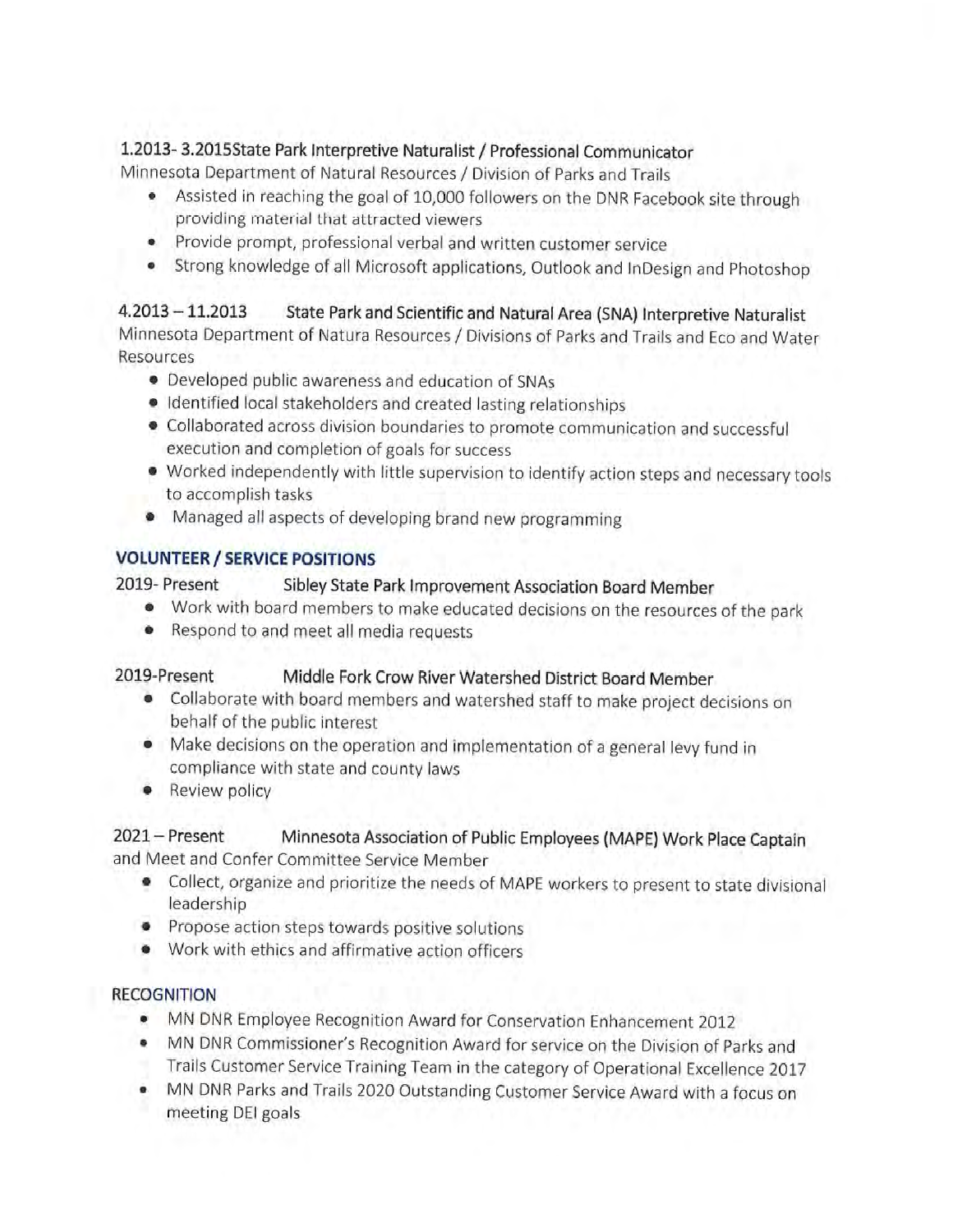

September 10, 2021

Ms. Kelsey Olson 19298 Highway 9 NE New London, MN 56273

RE: Marketing & Communications Specialist Position

Dear Kelsey:

On behalf of the Review Committee, I would like to offer the EDC's Marketing and Communications Specialist position to you with the following terms:

- 1. You will be an "at will" employee, not under contract, with a 90-day probationary period. Your first day of employment will be on or before November 16, 2021.
- 2. Annual salary will be \$51,500 prorated from the time employment begins paid on the 15<sup>th</sup> and last working days of each month.
- 3. Single-coverage health insurance is available prorated from the time employment begins. In 2021, the EDC is paying 89% of the approximate annual premium. You would pay the difference, which would be deducted from each paycheck. The amount of the premium will be provided for information.
- 4. Enrollment in PERA with the EDC contributing the employer's portion at the current rate of 7.5%.
- 5. Ability to participate in the Minnesota State Retirement System, such as the Minnesota Deferred Compensation Plan (MNDCP), a 457 Plan.
- 6. The following pursuant to the EDC's Employee Handbook:
	- a. General work day from 8:30 a.m. to 5:00 p.m., which includes a one-hour lunch period, Monday through Friday. You may be occasionally asked to work more hours than a normal work day and, thus may reduce work hours on subsequent days at your discretion.
	- b. This position is initially established for 32 hours a week and will be considered full-time for purposes of benefits. There will be an initial ramp-up of work hours during November and December of 2021 as follows:

Week of November 15<sup>th</sup>-8 hrs. Week of November 22<sup>nd</sup>---8 hrs. Week of November 29th-12 hrs. Week of December  $6<sup>th</sup>-12$  hrs.

Week of December 13th-16 hrs. Week of December 20<sup>th</sup>-16 hrs. Week of December 27th-32 hrs.

www.kandiyohi.com | 320.235.7370 | 866.665.4556 | 222 20th Street SE | P.O. Box 1783 | Willmar, MN 56201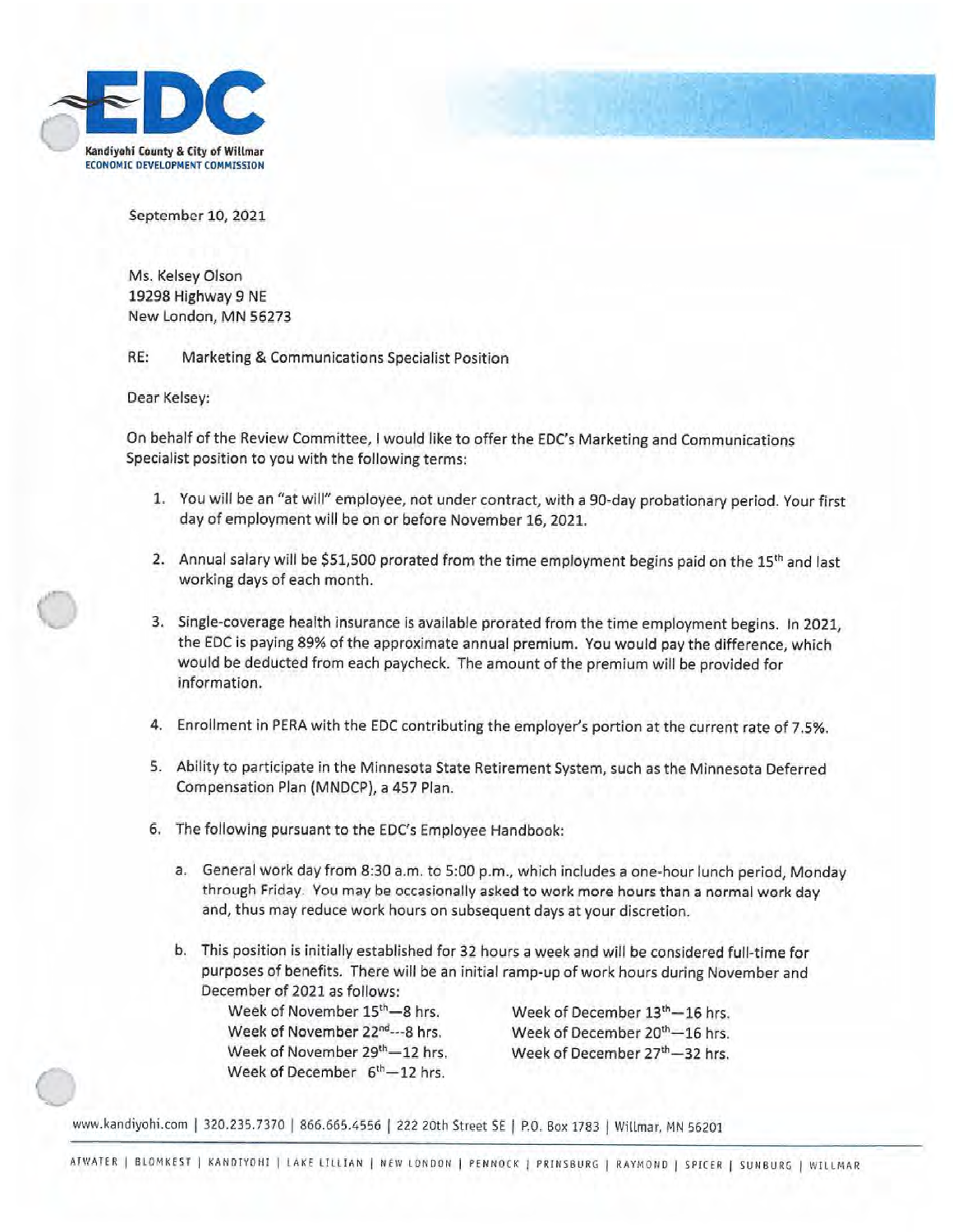Ms. Kelsey Olson Page 2 September 10, 2021

- c. Vacation for employees with less than 3 years of employment is earned at the rate of 3.67 hours per pay period (semimonthly) or 88 hours per year. Accumulated vacation shall not exceed 160 hours (end of year carryover). Upon separation, unused vacation is paid per the terms of the Employee Handbook. A vacation bank of 40 hours will begin at the time of employment.
- d. Sick leave earned at the rate of 4 hours per pay period up to a maximum of 160 hours. Upon separation, unused sick leave is paid per the terms of the Employee Handbook.
- e. Up to three working days with pay, per incident, as funeral leave for a death in the immediate family as defined in the Employee Handbook.
- f. The following paid holidays: New Year's Day Martin Luther King Day President's Day **Memorial Day** Independence Day

Labor Day Veteran's Day **Thanksgiving Day** Day after Thanksgiving Day Christmas Day

As a new employee, to qualify for the holiday benefit, you will need to work 32 hours during the week of the holiday. Military leave up to a maximum of 120 working hours off with pay according to the terms of the Employee Handbook.

- Time off with pay to serve on a jury according to the terms of the Employee Handbook. g.
- h. Reimbursement of travel and related expenses.
- 7. Cell phone and data plan.
- 8. Continuing education (for example, the International Economic Development Council training course on Economic Development Marketing & Attraction) as allowed within the EDC's annual budget.
- 9. Ability to work remotely when deemed appropriate by the Executive Director.

Final approval of your hiring and the above terms are subject to approval by the EDC's Joint Operations Board and Joint Powers Board in October.

Sincerely,

arm A. Backman

Aaron A. Backman **Executive Director** 

This offer and terms are accepted, but signing does not constitute a contract:

Digitally signed by Kelsey Kelsey Olson Dison  $-05'00'$ 

Kelsey Signature/Date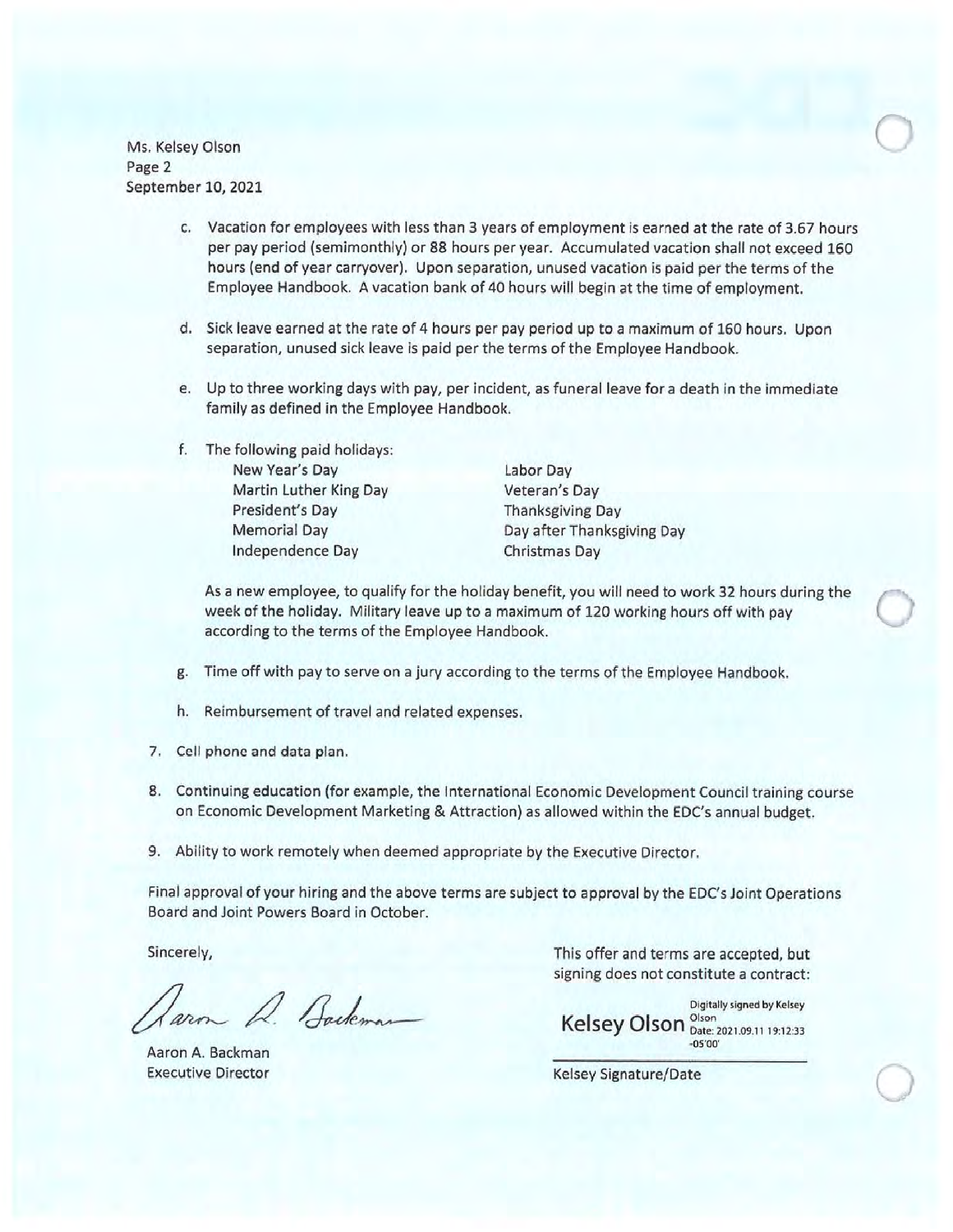# **KANDIYOHI COUNTY AND CITY OF WILLMAR ECONOMIC DEVELOPMENT COMMISSION WILLMAR, MINNESOTA**  KAINDYOHI COUNTY AND CITY OF WILLMAR<br>ECONOMIC DEVELOPMENT COMMISSION<br>ANNIJAL FINANCIAL REPORT<br>ANNIJAL FINANCIAL REPORT<br>December 31, 2020

**ANNUAL FINANCIAL REPORT** 

**YEAR ENDED December 31, 2020** 

Westberg Eischens, PLLP Certified Public Accountants Willmar, Minnesota 56201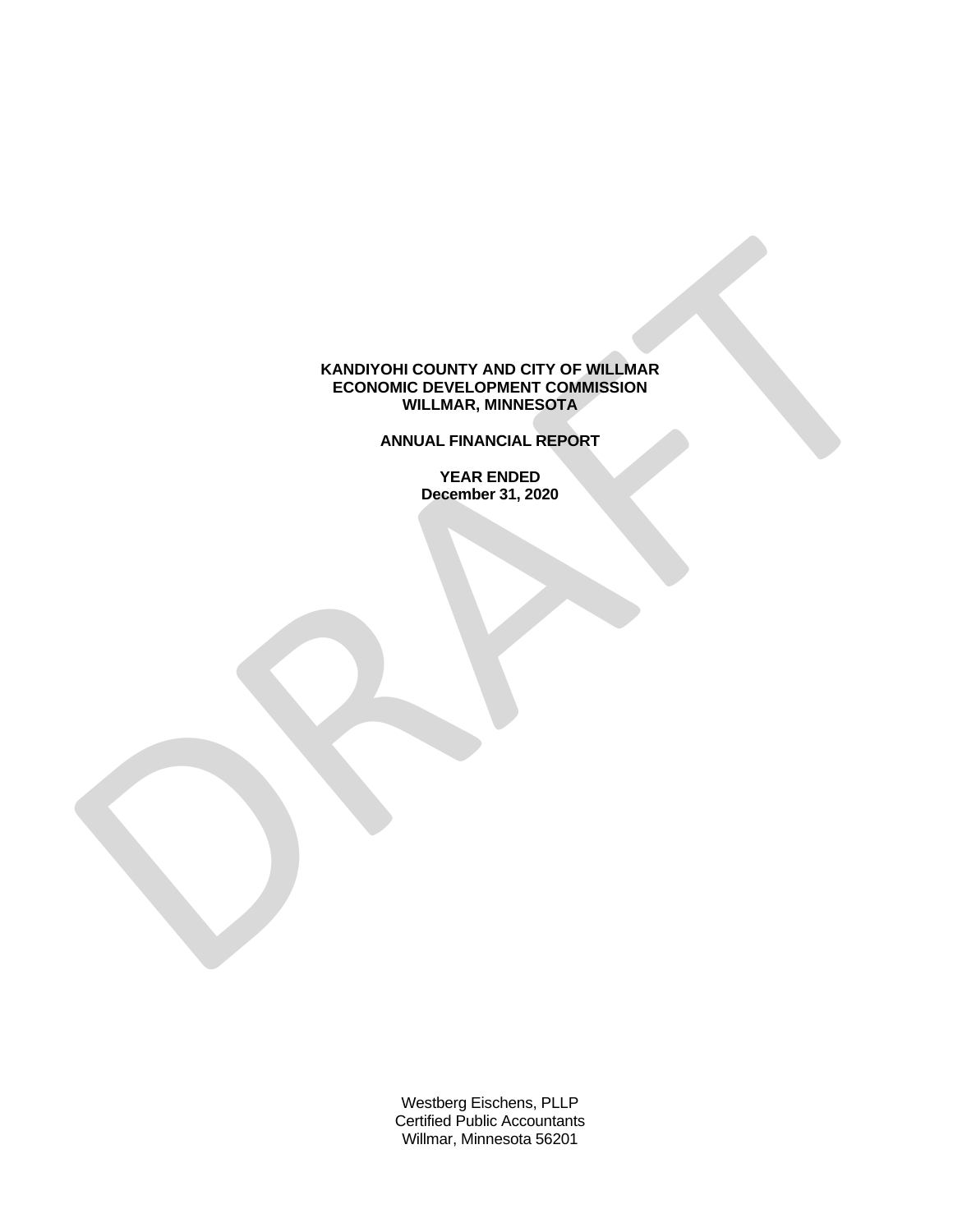## **TABLE OF CONTENTS**

|                                                                                                                                                                                            | <b>PAGE</b> |
|--------------------------------------------------------------------------------------------------------------------------------------------------------------------------------------------|-------------|
|                                                                                                                                                                                            | $\mathbf 1$ |
|                                                                                                                                                                                            | $2 - 3$     |
|                                                                                                                                                                                            | $4 - 9$     |
| <b>BASIC FINANCIAL STATEMENTS</b>                                                                                                                                                          |             |
| Governmental Fund Balance Sheet and Governmental Activities - Statement of                                                                                                                 | 10          |
| Governmental Fund Statement of Revenues, Expenditures, and Changes in Fund<br>Balance and Governmental Activities - Statement of Activities with Adjustments to                            | 11          |
|                                                                                                                                                                                            | 12          |
|                                                                                                                                                                                            |             |
| REQUIRED SUPPLEMENTARY INFORMATION                                                                                                                                                         |             |
|                                                                                                                                                                                            | 26          |
|                                                                                                                                                                                            | 27          |
|                                                                                                                                                                                            |             |
|                                                                                                                                                                                            | 30          |
|                                                                                                                                                                                            | 31          |
| INDEPENDENT AUDITOR'S REPORT ON INTERNAL CONTROL OVER FINANCIAL<br>REPORTING AND ON COMPLIANCE AND OTHER MATTERS BASED ON AN<br>AUDIT OF FINANCIAL STATEMENTS PERFORMED IN ACCORDANCE WITH |             |
| INDEPENDENT AUDITOR'S REPORT ON COMPLIANCE FOR<br>EACH MAJOR PROGRAM AND ON INTERNAL CONTROL OVER                                                                                          |             |
|                                                                                                                                                                                            |             |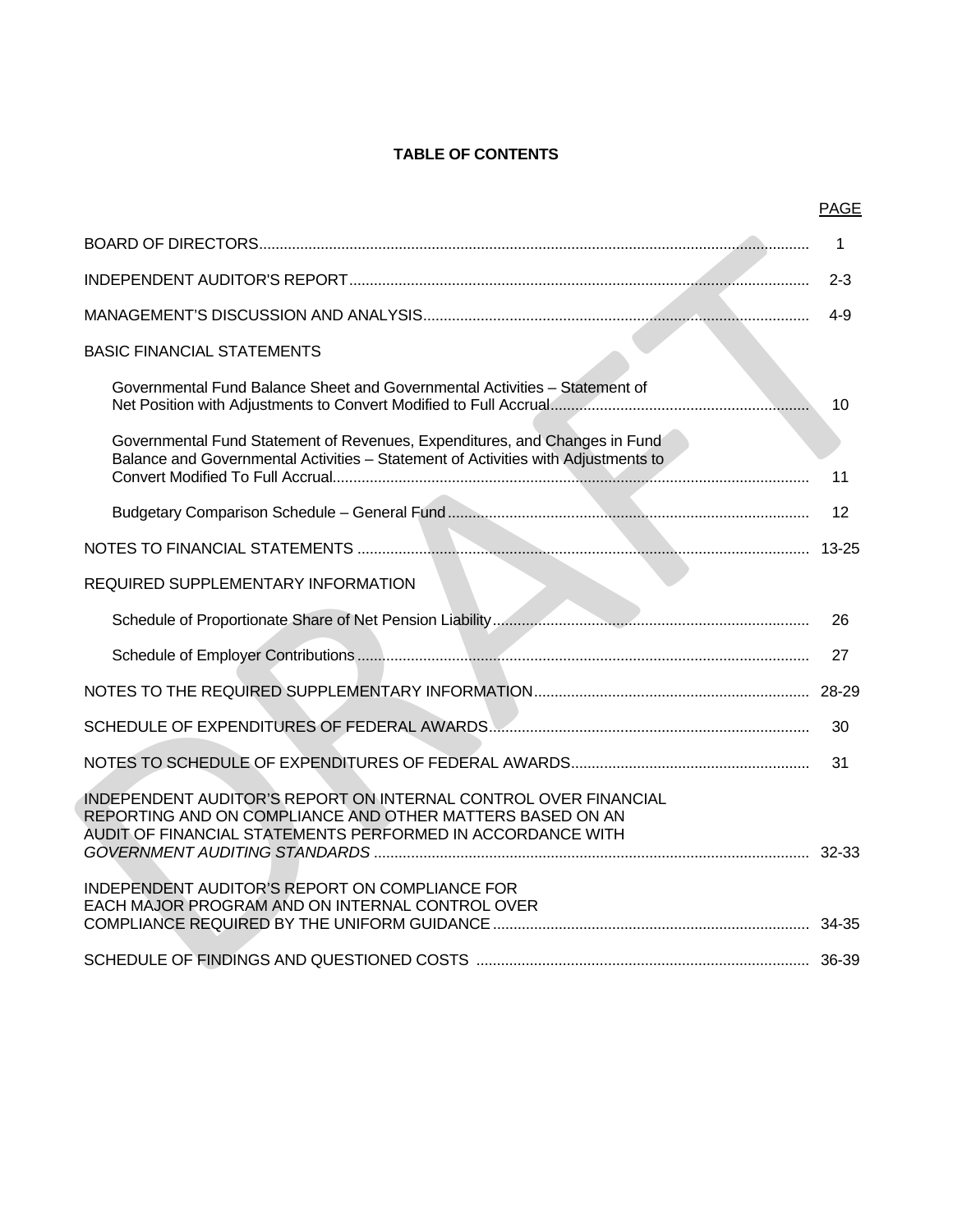### **KANDIYOHI COUNTY AND CITY OF WILLMAR ECONOMIC DEVELOPMENT COMMISSION BOARD OF DIRECTORS December 31, 2020**

| Position                                | Name                 | <b>Term Expires</b> | Representing     |
|-----------------------------------------|----------------------|---------------------|------------------|
| Board of Directors - Joint Powers Board |                      |                     |                  |
| Chair                                   | <b>Roland Nissen</b> | 12/31/2020          | Kandiyohi County |
| Vice-Chair & EDCOB Liaison              | <b>Julie Asmus</b>   | 12/31/2020          | City of Willmar  |
| Secretary                               | Fernando Alvarado    | 12/31/2020          | City of Willmar  |
| Treasurer                               | Harlan Madsen        | 12/31/2020          | Kandiyohi County |
| <b>Board Member</b>                     | Steven Ahmann        | 12/31/2020          | Kandiyohi County |
| <b>Board Member</b>                     | Kathy Schwantes      | 12/31/2020          | City of Willmar  |
|                                         |                      |                     |                  |
| Board of Directors - Operations Board   |                      |                     |                  |
| President                               | Kelly TerWisscha     | 12/31/2020          |                  |
| <b>Vice President</b>                   | Kerry Johnson        | 12/31/2020          |                  |
| Secretary                               | Art Benson           | 12/31/2021          |                  |
| Treasurer                               | <b>Roland Boll</b>   | 12/31/2021          |                  |
| <b>Board Member</b>                     | Jesse Gislason       | 12/31/2021          |                  |
| <b>Board Member</b>                     | Lester Heitke        | 12/31/2022          |                  |
| <b>Board Member</b>                     | Donna Boonstra       | 12/31/2022          |                  |
| Ex-Officio                              | <b>Julie Asmus</b>   | Annually            |                  |
|                                         |                      |                     |                  |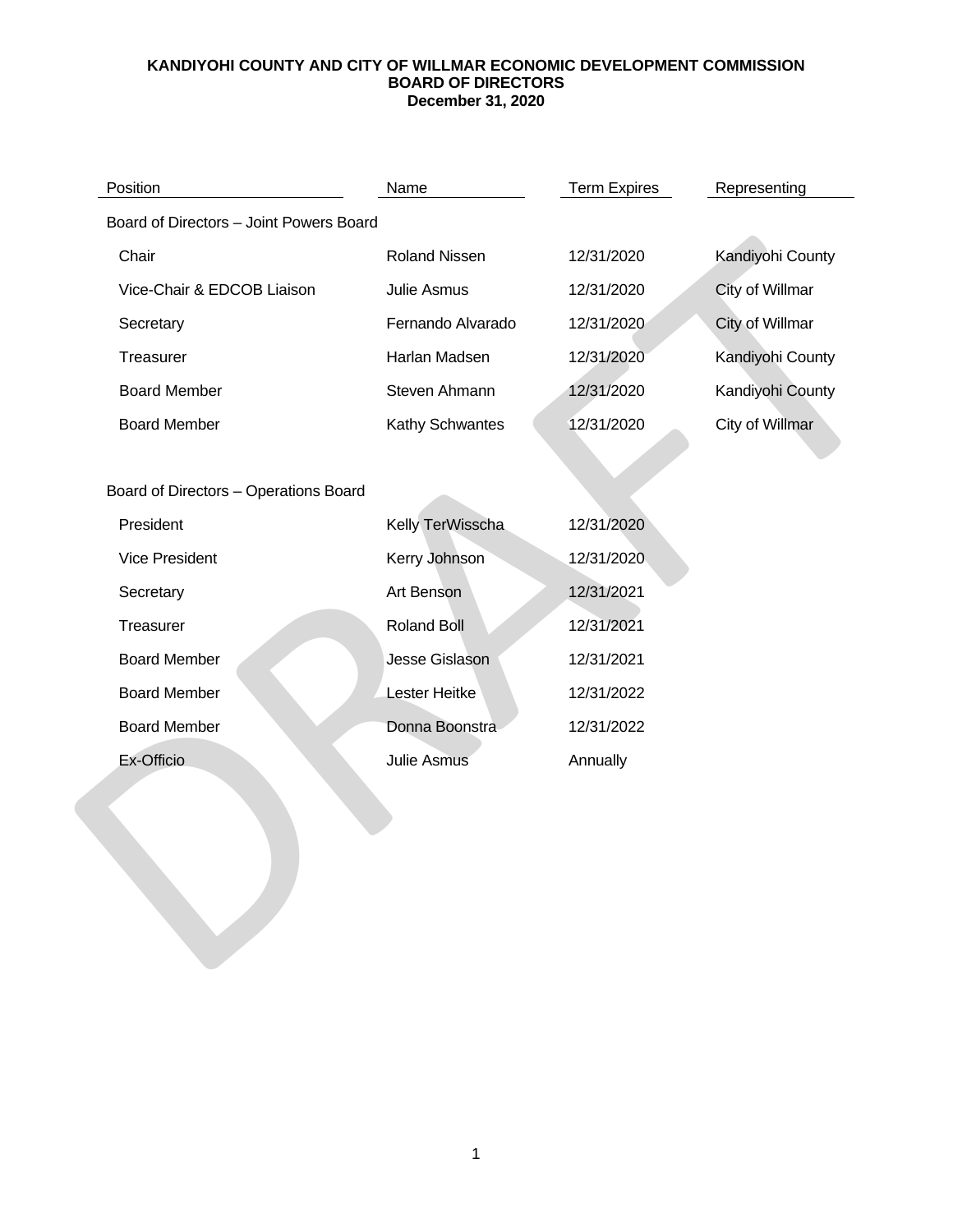#### **INDEPENDENT AUDITOR'S REPORT**

To the Board of Directors Kandiyohi County and City of Willmar Economic Development Commission

#### **Report on the Financial Statements**

We have audited the accompanying financial statements of the governmental activities and General Fund of the Kandiyohi County and City of Willmar Economic Development Commission (EDC), as of and for the year ended December 31, 2020, and the related notes to the financial statements, which collectively comprise the EDC's basic financial statements as listed in the table of contents.

#### **Management's Responsibility for the Financial Statements**

Management is responsible for the preparation and fair presentation of these financial statements in accordance with accounting principles generally accepted in the United States of America; this includes the design, implementation, and maintenance of internal control relevant to the preparation and fair presentation of financial statements that are free from material misstatement, whether due to fraud or error.

#### **Auditor's Responsibility**

Our responsibility is to express opinions on these financial statements based on our audit. We conducted our audit in accordance with auditing standards generally accepted in the United States of America and the standards applicable to financial audits contained in *Government Auditing Standards*, issued by the Comptroller General of the United States. Those standards require that we plan and perform the audit to obtain reasonable assurance about whether the financial statements are free from material misstatement.

An audit involves performing procedures to obtain audit evidence about the amounts and disclosures in the financial statements. The procedures selected depend on the auditor's judgment, including the assessment of the risks of material misstatement of the financial statements, whether due to fraud or error. In making those risk assessments, the auditor considers internal control relevant to the entity's preparation and fair presentation of the financial statements in order to design audit procedures that are appropriate in the circumstances but not for the purpose of expressing an opinion on the effectiveness of the entity's internal control. Accordingly, we express no such opinion. An audit also includes evaluating the appropriateness of accounting policies used and the reasonableness of significant accounting estimates made by management, as well as evaluating the overall presentation of the financial statements. To the Board of Directors<br>
Kapaby DiCourts and Optical statements of the governmental adjoints and General Fund of the<br>
Kapaby I County and City of Willimar Economic Development Commission<br>
Kapaby I County and City of Will

We believe that the audit evidence we have obtained is sufficient and appropriate to provide a basis for our audit opinions.

#### **Opinions**

In our opinion, the financial statements referred to above present fairly, in all material respects, the respective financial position of the governmental activities and the General Fund of the Kandiyohi County and City of Willmar Economic Development Commission, as of December 31, 2020, and the respective changes in financial position for the year then ended in accordance with accounting principles generally accepted in the United States of America.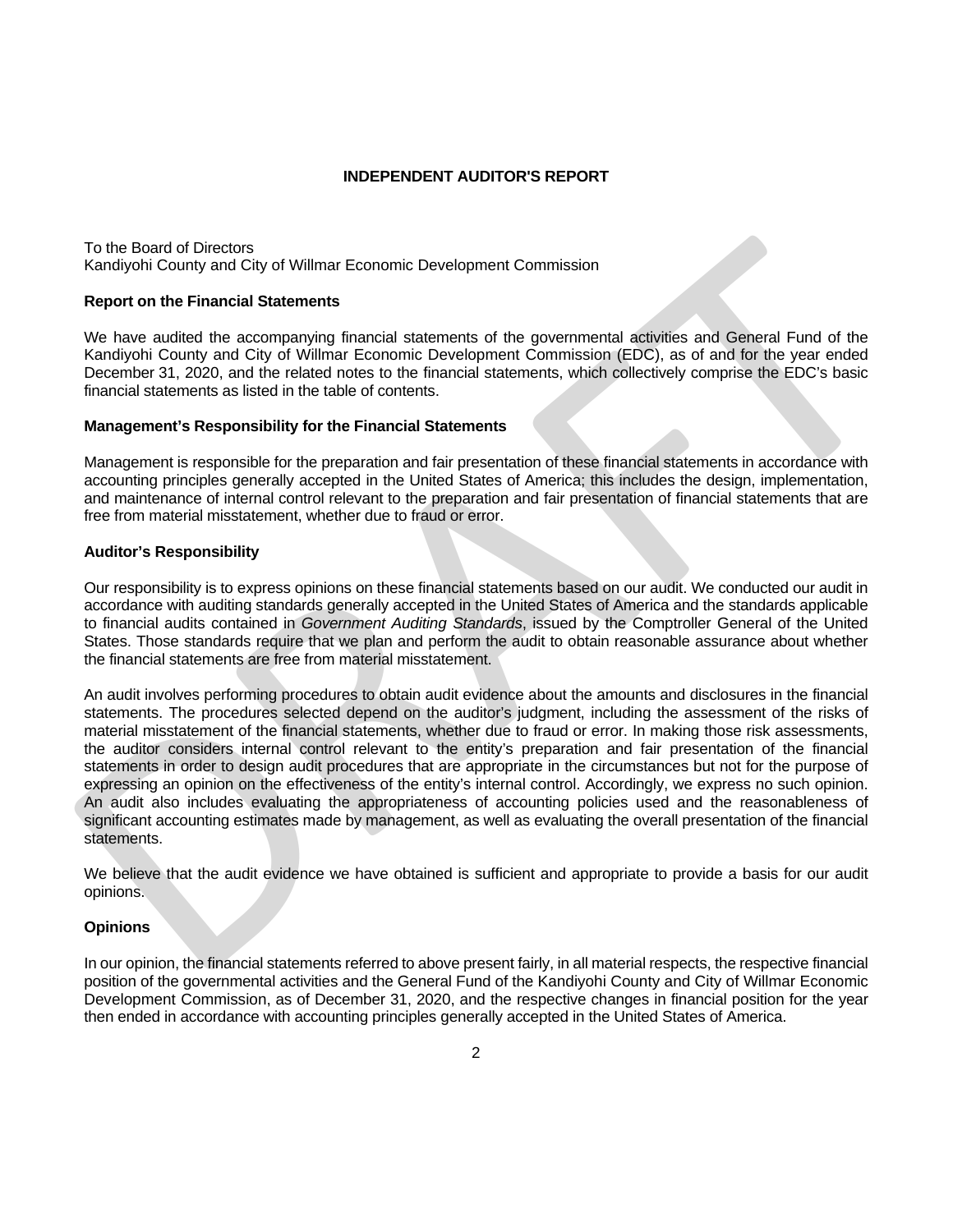## **Other Matters**

#### *Required Supplementary Information*

Accounting principles generally accepted in the United States of America require that the management's discussion and analysis, schedule of proportionate share of net pension liability, and schedule of employer contributions on pages 4-9 and 26-27 be presented to supplement the basic financial statements. Such information, although not a part of the basic financial statements, is required by the Governmental Accounting Standards Board, who considers it to be an essential part of the financial reporting for placing the basic financial statements in an appropriate operational, economic, or historical context. We have applied certain limited procedures to the required supplementary information in accordance with auditing standards generally accepted in the United States of America, which consisted of inquiries of management about the methods of preparing the information and comparing the information for consistency with management's responses to our inquiries, the basic financial statements, and other knowledge we obtained during our audit of the basic financial statements. We do not express an opinion or provide any assurance on the information because the limited procedures do not provide us with sufficient evidence to express an opinion or provide any assurance.

#### *Other Information*

Our audit was conducted for the purpose of forming opinions on the financial statements that collectively comprise the Kandiyohi County and City of Willmar Economic Development Commission's basic financial statements. The Board of Directors section identified in the Table of Contents is presented for additional analysis and is not a required part of the basic financial statements. The Schedule of Expenditures of Federal Awards is presented for purposes of additional analysis as required by Title 2 U.S. *Code of Federal Regulations* Part 200, *Uniform Administrative Requirements, Cost Principals, and Audit Requirements for Federal Awards* and is not a required part of the basic financial statements.

The Schedule of Expenditures of Federal Awards is the responsibility of management and was derived from and relates directly to the underlying accounting and other records used to prepare the basic financial statements. Such information has been subjected to the auditing procedures applied in the audit of the basic financial statements and certain additional procedures, including comparing and reconciling such information directly to the underlying accounting and other records used to prepare the basic financial statements or to the basic financial statements themselves, and other additional procedures in accordance with auditing standards generally accepted in the United States of America. In our opinion, the information is fairly stated in all material respects in relation to the basic financial statements as a whole.

The Board of Directors section identified in the Table of Contents has not been subjected to the auditing procedures applied in the audit of the basic financial statements and, accordingly, we do not express an opinion or provide any assurance on it.

#### **Other Reporting Required by** *Government Auditing Standards*

In accordance with *Government Auditing Standards*, we have also issued our report dated October 11, 2021, on our consideration of the Kandiyohi County and City of Willmar Economic Development Commission's internal control over financial reporting and on our tests of its compliance with certain provisions of laws, regulations, contracts, and grant agreements and other matters. The purpose of that report is solely to describe the scope of our testing of internal control over financial reporting and compliance and the results of that testing, and not to provide an opinion on the effectiveness of the EDC's internal control over financial reporting or on compliance. That report is an integral part of an audit performed in accordance with *Government Auditing Standards* in considering the EDC's internal control over financial reporting and compliance. supplementary information in accordance with auditing standard generative acquisitions of the United State of the Constraints, and other Reynology in the United State of the Constraints, and other Knowledge we obtained dur

Westberg Eischens, PLLP

Westberg Eischens, PLLP Willmar, Minnesota

October 11, 2021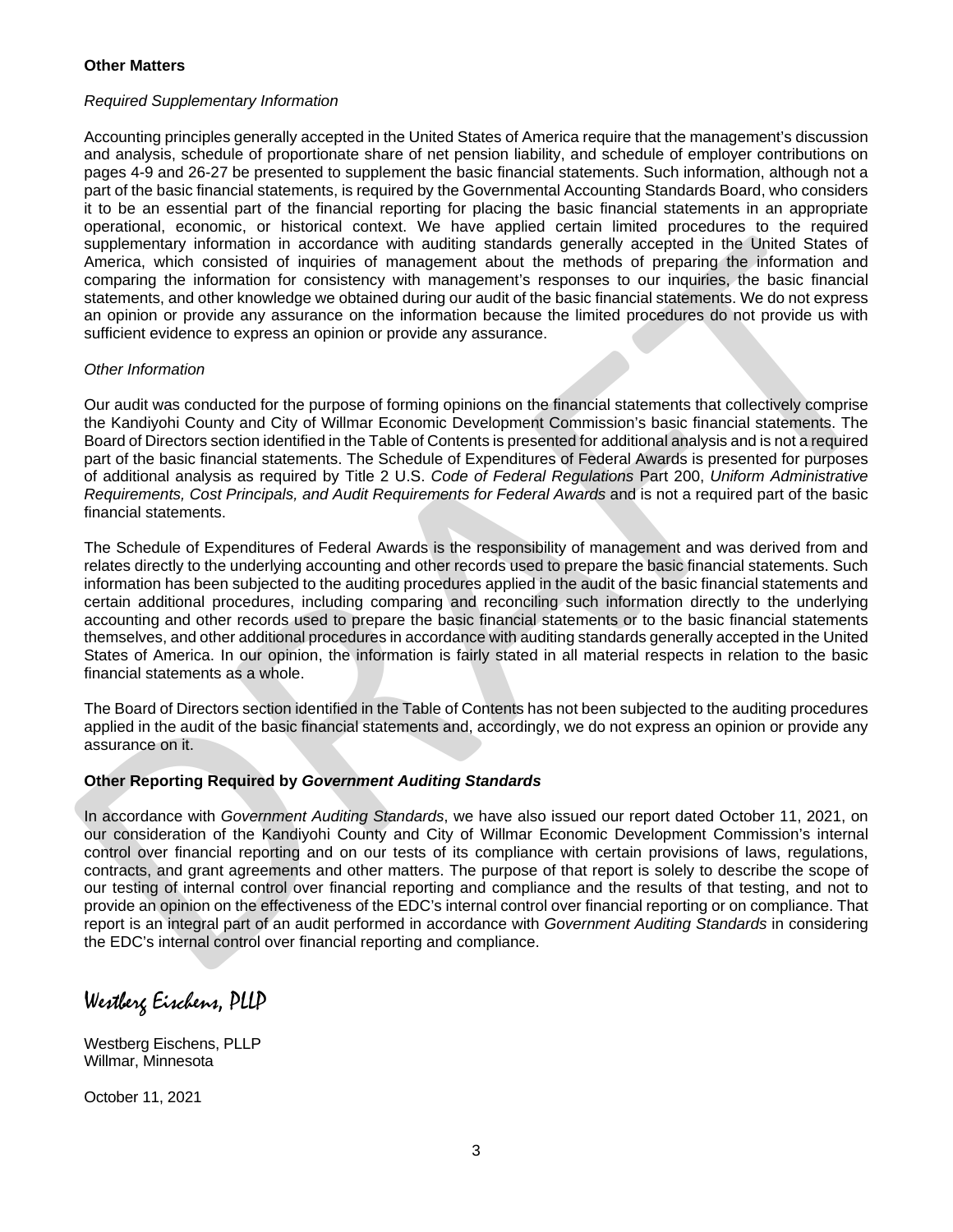## **Introduction**

The Kandiyohi County and City of Willmar Economic Development Commission (EDC) was established on July 1, 2003, by a joint powers agreement between Kandiyohi County and the City of Willmar by resolution pursuant to 1989 Minnesota Laws, First Special Session, Chapter 1, Article 17. The EDC was set up to encourage, attract, promote, and develop economically sound industry and commerce within the County and City.

The EDC has two boards – the Joint Operations Board and the Joint Powers Board. The Joint Operations Board of Directors consists of seven members, primarily representatives from businesses, that meet monthly and review day-to-day functions of the EDC. The Joint Powers Board of Directors consists of six members, three Kandiyohi County commissioners and three Willmar City Council members, that meet quarterly to set policies for the organization, appoint members to the Joint Operations Board, approve the EDC budget, and act as final authority for business loan approvals. The EDC has two boards – the drint Operations Board and the Joint Powers Board. The John Copies and of Directors consists of some members, primarity representation (and row-<br>develocity functions consists of some members, p

Among the significant activities of the EDC are:

- Providing gap loans (or subordinate loans) to small businesses in Kandiyohi County.
- Providing technical and financial assistance to businesses of all sizes.
- Assisting entrepreneurs to start a business, including diverse business owners.
- Marketing efforts to promote the Kandiyohi County area to existing and prospective businesses locally, regionally, and nationally, including through social media marketing.
- Undertaking Business, Retention, and Expansion (BRE) surveys to better understand local business needs.
- Continuing to support feasibility studies for new agricultural ventures both in terms of money and staff time.
- Continuing to plan for and hold ag-related events (e.g. in 2020 the Partners in Ag Innovation Conference in Willmar).
- Continuing to be a funder and collaborator of the co-working space WORKUP located at the MinnWest Technology Campus.
- Supporting partners in major infrastructure efforts (e.g. Willmar Railroad Wye; Hwy 23 Coalition; Industrial Park expansions in the county, etc.).
- Continuing to provide leadership on the development of affordable housing projects.
- Continuing to provide support for a variety of housing, including senior housing, multi-family rental units, single-family homes, market-rate housing, etc.
- Supporting private and public partners to address the need for adequate childcare throughout Kandiyohi County.
- Supporting workforce events and programs in Kandiyohi County (e.g. West Central MN Area Job Fair and the CLUES workforce programs, including Diverse CNA and Diverse Welding classes).
- Supporting private and public partners to extend high-speed broadband to all parts of Kandiyohi County.

The EDC presents this discussion and analysis of its financial performance during the fiscal year ended December 31, 2020, to assist the reader in focusing on significant financial issues and concerns. This discussion and analysis is an element of the reporting model adopted by the Governmental Accounting Standards Board (GASB) in their Statement No. 34, *Basic Financial Statements – and Management's Discussion and Analysis – For State and Local Governments*, issued June 1999.

The EDC's December 31, 2020 annual financial report consists of two parts – the management's discussion and analysis and the basic financial statements (which include notes to those financial statements).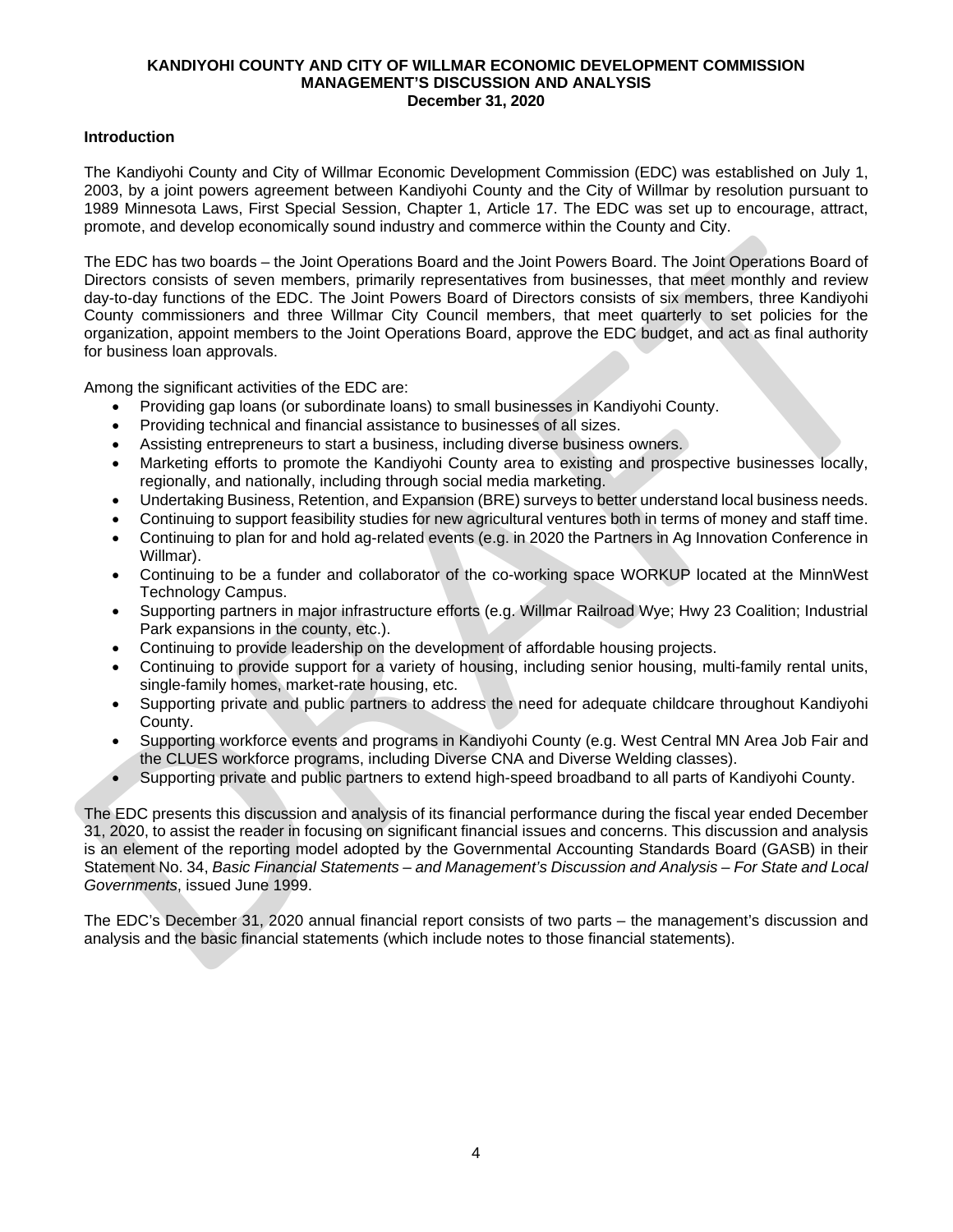## **Financial Highlights**

Under GASB 34, the Kandiyohi County and City of Willmar Economic Development Commission's single government activities financial statements for December 31, 2020, report on all of the EDC's assets, liabilities, revenues, expenses, and net position under the programs it administers. In summary, the EDC's financial highlights include the following:

- Total assets of the EDC were approximately \$1.131 million at December 31, 2020. Total deferred outflows of resources were approximately \$18 thousand at December 31, 2020. Total liabilities of the EDC were approximately \$197 thousand at December 31, 2020. Total deferred inflows of resources were approximately \$6 thousand at December 31, 2020. Thus, total net position was approximately \$946 thousand at December 31, 2020. Folal assets of the EDC were approximately \$1.131 million at December 31, 2020. Total deferred outflows<br>of resources were approximately \$18 thousand at December 31, 2020. Total deferred inflows of resources were approxim
	- Total revenue increased by approximately \$3.403 million during the year ended December 31, 2020. Total revenues were approximately \$3.511 million for the year ended December 31, 2020.
	- $\triangleright$  Total expenses increased by approximately \$3.383 million during the year ended December 31, 2020. Total expenses were approximately \$4.038 million for the year ended December 31, 2020.
	- $\triangleright$  Net position increased by approximately \$83 thousand for the year ended December 31, 2020.

## **Financial Statements**

The EDC is presenting its discussion and analysis based on the financial results of its programs in two basic financial statements – the statement of net position and the statement of activities. The statement of net position (similar to a balance sheet) reports all financial and capital assets of the EDC and is presented in a format where assets equal liabilities plus net position. Net position is broken down into the following categories:

- *Net investment in capital assets* consists of all capital assets net of accumulated depreciation and reduced by the outstanding balances of the capital assets' related debt.
- *Restricted net position -* consists of assets which uses are restricted by donors, grantors, or other legally binding obligations.
- *Unrestricted net position -* consists of net position that do not meet the definition of net investment in capital assets or restricted net position.

The statement of activities (similar to an income statement) includes operating revenues, such operating expenses, administrative, and depreciation. The statement's focus is the change in net position (similar to net income or loss).

These financial statements utilize the economic resources measurement focus and the accrual basis of accounting. They report the EDC's net position and changes in net position in full compliance with GASB 34. Under the accrual basis of accounting, revenues are recognized in the period they are received and expenses in the period when they are incurred and posted.

This entity-wide presentation represents several programs and activities. The EDC has five standing committees that are funded on a yearly basis – Ag/Renewal Energy Development, Broadband & Advanced Technology, Business Retention & Expansion, Finance, and Marketing & Public Relations. These are active committees with over 50 volunteers that serve on them. The EDC budgeted \$186,300 for EDC Committee expenses and actual expenditures totaled \$119,600 in 2020. This included \$34,000 that is provided to the Willmar Lakes Area Convention & Visitors Bureau (CVB) for marketing purposes. These programs are financed by county funds, state and federal grants, and other (charges and fees).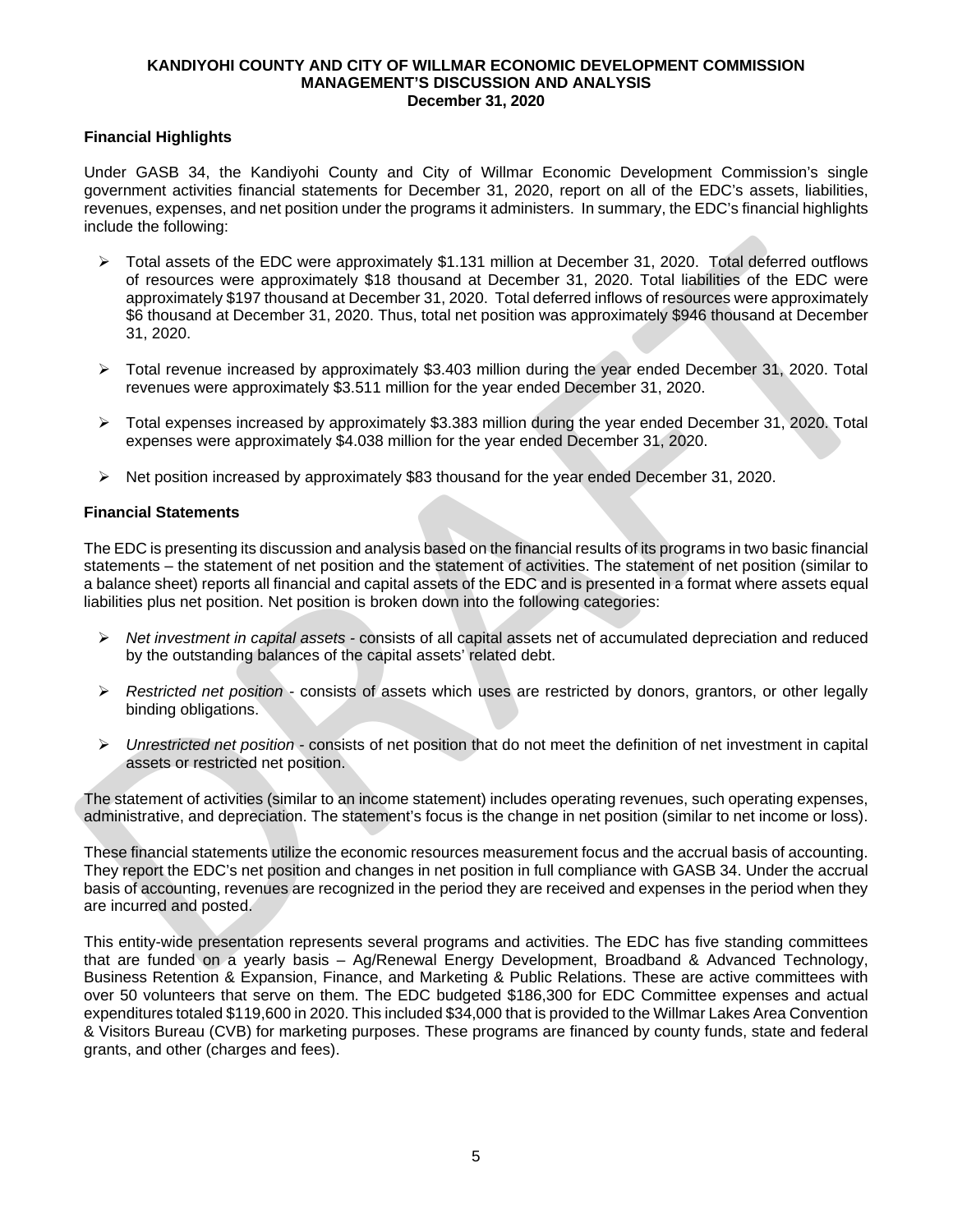## **Net Position**

Table I reflects the EDC's condensed summary of the statement of net position as of December 31, 2020, with comparative amounts for 2019.

**Table I**

| <b>Summary of Statement of Net Position</b><br>As of December 31                                                                                                                                                                                                                                                 |               |               |                      |  |  |  |
|------------------------------------------------------------------------------------------------------------------------------------------------------------------------------------------------------------------------------------------------------------------------------------------------------------------|---------------|---------------|----------------------|--|--|--|
| <b>Description</b>                                                                                                                                                                                                                                                                                               | 2020          | 2019          | Change               |  |  |  |
| Current and other assets                                                                                                                                                                                                                                                                                         | \$1,118,545   | \$1,051,734   | $\sqrt{2}$<br>66,811 |  |  |  |
| Capital assets, net                                                                                                                                                                                                                                                                                              | 12,599        | 13,133        | (534)                |  |  |  |
| <b>Total assets</b>                                                                                                                                                                                                                                                                                              | 1,131,144     | 1,064,867     | 66,277               |  |  |  |
| Deferred outflows related to pension                                                                                                                                                                                                                                                                             | 18,357        | 14,101        | 4,256                |  |  |  |
| Total deferred outflows of resources                                                                                                                                                                                                                                                                             | 18,357        | 14,101        | 4,256                |  |  |  |
| Current and other liabilities                                                                                                                                                                                                                                                                                    | 46,400        | 39,586        | 6,814                |  |  |  |
| Long-term liabilities                                                                                                                                                                                                                                                                                            | 161,877       | 143,748       | 18,129               |  |  |  |
| <b>Total liabilities</b>                                                                                                                                                                                                                                                                                         | 208,277       | 183,334       | 24,943               |  |  |  |
| Deferred inflows related to pension                                                                                                                                                                                                                                                                              | 6,488         | 32,354        | (25, 866)            |  |  |  |
| Total deferred inflows of resources                                                                                                                                                                                                                                                                              | 6,488         | 32,354        | (25, 866)            |  |  |  |
| Net position                                                                                                                                                                                                                                                                                                     |               |               |                      |  |  |  |
| Net investment in capital assets                                                                                                                                                                                                                                                                                 | 12,599        | 13,133        | (534)                |  |  |  |
| Restricted net position                                                                                                                                                                                                                                                                                          | 288,792       | 288,792       |                      |  |  |  |
| Unrestricted net position                                                                                                                                                                                                                                                                                        | 633,345       | 561,355       | 71,990               |  |  |  |
| Total net position                                                                                                                                                                                                                                                                                               | \$<br>934,736 | \$<br>863,280 | \$<br>71,456         |  |  |  |
| Investments in capital assets comprise about 1% of the EDC's total assets and about 1% of the total net position.                                                                                                                                                                                                |               |               |                      |  |  |  |
| It was a positive year for the EDC's 2020 statement of net position. Current and other assets increased by \$66,277<br>and the assets of the organization exceeded \$1 million.                                                                                                                                  |               |               |                      |  |  |  |
| Unrestricted net position includes cash, receivables, and other assets, less all other liabilities not previously applied.<br>The following graph illustrates the relative percentage of the EDC's net position for net investment in capital assets,<br>restricted net position, and unrestricted net position: |               |               |                      |  |  |  |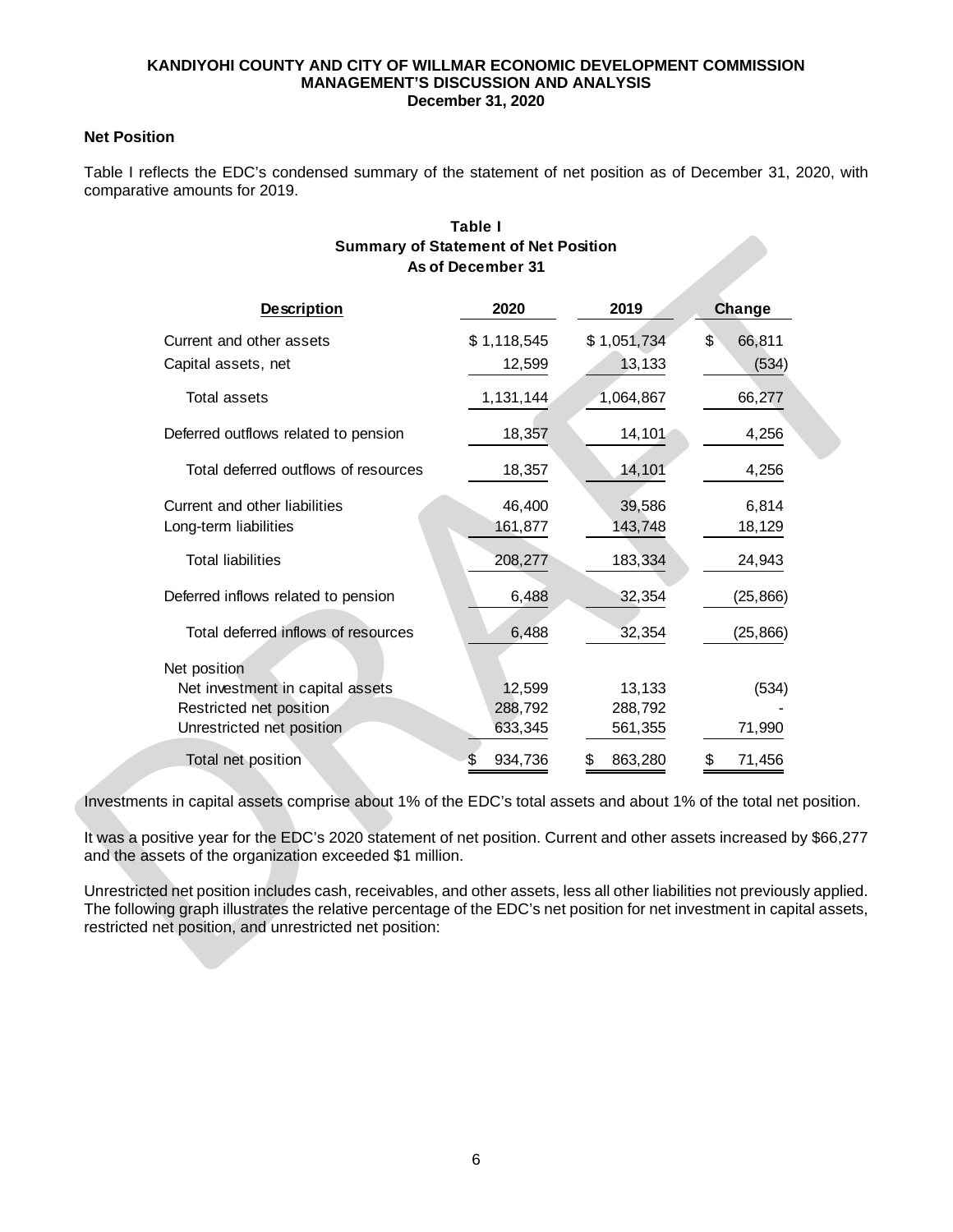## **Net Position (continued)**



## **Statement of Activities**

| Table II                                  |  |
|-------------------------------------------|--|
| <b>Summary of Statement of Activities</b> |  |
| <b>Years Ended December 31</b>            |  |

| Unrestricted net<br>position 68%                                                                                                                                                                                                                                            |             | assets 1%     | Restricted net<br>position 31% |
|-----------------------------------------------------------------------------------------------------------------------------------------------------------------------------------------------------------------------------------------------------------------------------|-------------|---------------|--------------------------------|
| <b>Statement of Activities</b>                                                                                                                                                                                                                                              |             |               |                                |
| The results of the EDC's operations are reported in the statement of activities. Table II presents a condensed<br>summary of data from the EDC's statement of activities.<br><b>Table II</b><br><b>Summary of Statement of Activities</b><br><b>Years Ended December 31</b> |             |               |                                |
|                                                                                                                                                                                                                                                                             | 2020        | 2019          | Change                         |
| Revenues<br>Program revenues:                                                                                                                                                                                                                                               |             |               |                                |
| Intergovernmental                                                                                                                                                                                                                                                           | \$3,498,968 | 107,887<br>\$ | \$3,391,081                    |
| Charges for services                                                                                                                                                                                                                                                        | 1,375       | 890           | 485                            |
| General revenues:                                                                                                                                                                                                                                                           |             |               |                                |
| Property taxes                                                                                                                                                                                                                                                              | 536,544     | 531,596       | 4,948                          |
| Interest income                                                                                                                                                                                                                                                             | 15,039      | 17,683        | (2,644)                        |
| Loss on sale of asset                                                                                                                                                                                                                                                       |             | (623)         | 623                            |
| Other income                                                                                                                                                                                                                                                                | 57,053      | 50,953        | 6,100                          |
| Total revenues                                                                                                                                                                                                                                                              | 4,108,979   | 708,386       | 3,400,593                      |
| <b>Expenses</b><br>Program expenses:                                                                                                                                                                                                                                        |             |               |                                |
| Salaries including related taxes and benefits                                                                                                                                                                                                                               | 254,333     | 233,536       | 20,797                         |
| Administration                                                                                                                                                                                                                                                              | 134,085     | 148,284       | (14, 199)                      |
| Committees and special projects                                                                                                                                                                                                                                             | 127,725     | 129,920       | (2, 195)                       |
| Events and programs                                                                                                                                                                                                                                                         | 3,824       | 13,200        | (9,376)                        |
| Grants and donations                                                                                                                                                                                                                                                        | 3,513,938   | 125,711       | 3,388,227                      |
| Depreciation                                                                                                                                                                                                                                                                | 3,618       | 3,386         | 232                            |
| Total expenses                                                                                                                                                                                                                                                              | 4,037,523   | 654,037       | 3,383,486                      |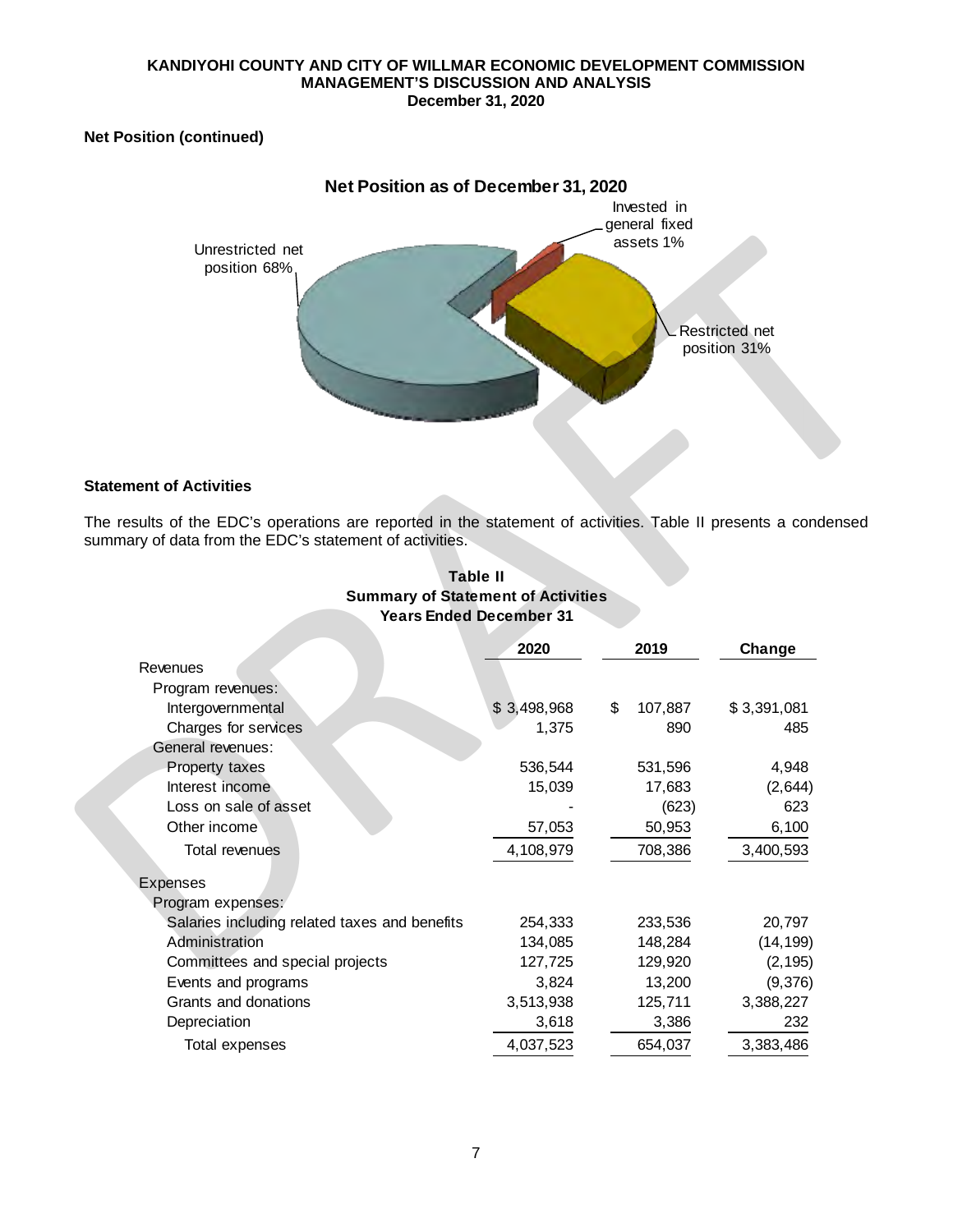## **Statement of Activities (continued)**

## **Years Ended December 31 Table II (continued) Summary of Statement of Activities**

|                                  | 2020    | 2019    | Change |  |  |
|----------------------------------|---------|---------|--------|--|--|
| Excess of revenues over expenses | 71,456  | 54,349  | 17,107 |  |  |
| Change in net position           | 71,456  | 54,349  | 17,107 |  |  |
| Net position - beginning         | 863,280 | 808,931 | 54,349 |  |  |
| Net position - ending            | 934,736 | 863,280 | 71,456 |  |  |

The increase in intergovernmental revenues reflects grants of approximately \$3.5 million received in 2020 from CARES Act funding. The increase in grants and donations also reflects the grants of approximately \$3.5 million that was disbursed in 2020. The EDC acted as an intermediary by receiving the funding from various cities and townships as well as Kandiyohi County and disbursing it as necessary. The increase in salaries and related taxes and benefits reflect the raises and bonuses given out during 2020. Administration expense decreased to \$134,085 which is consistent with previous years. 2019 included additional engineer and audit fees.

## **Financial Analysis of the Organization as a Whole**

The EDC is a special taxing district and is primarily funded through levies with the County. In 2020 the county levy represented 13% of the EDC's revenues, with the majority of the revenue being intergovernmental due to the CARES Act funding from various cities, townships, and Kandiyohi County. The remainder is grants, savings interest, and event sponsorships.

The following graph illustrates the major sources of these revenues and related percentages:

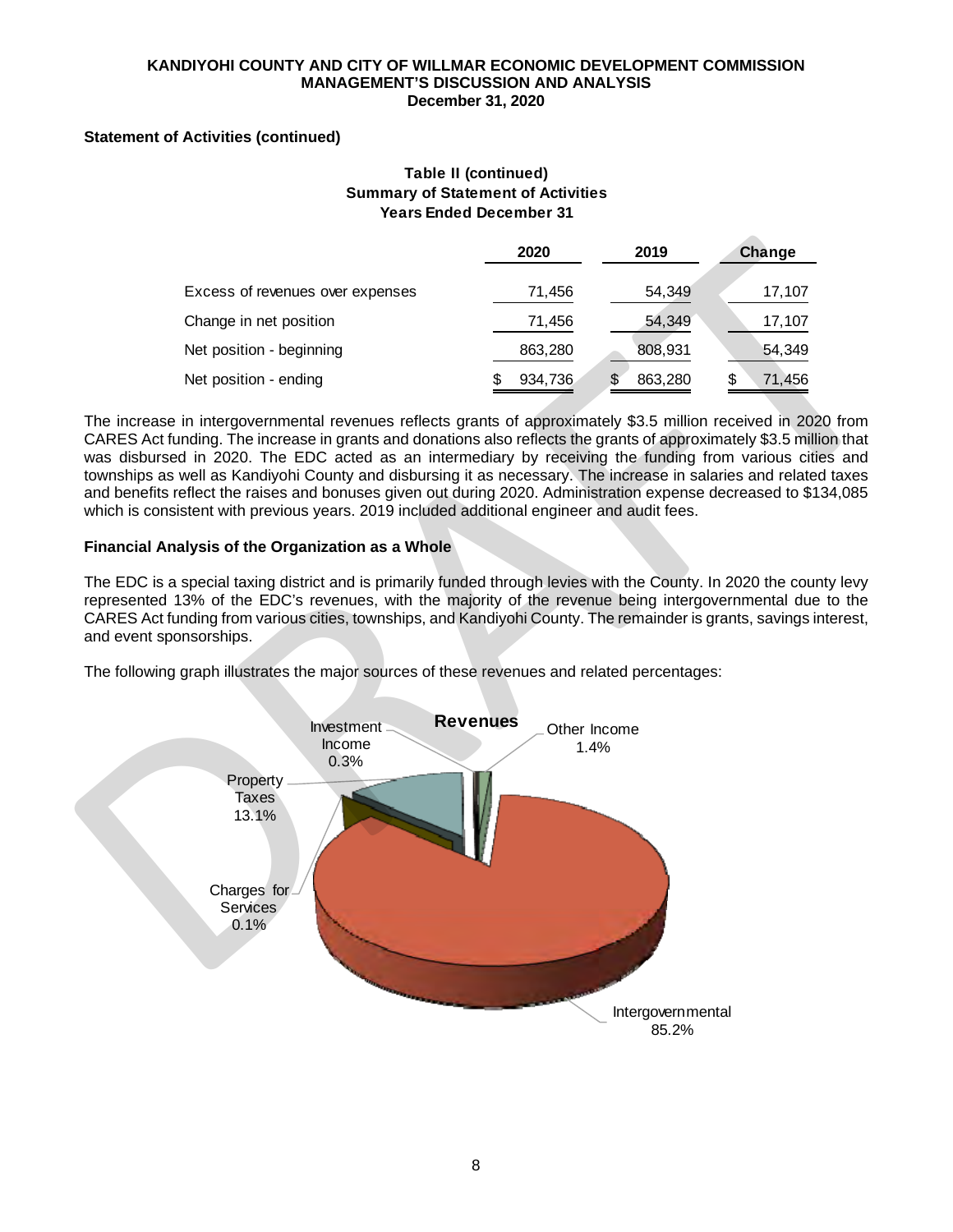## **Financial Analysis of the Organization as a Whole (continued)**

For the year ended December 31, 2020, the EDC incurred operating expenses of \$4.038 million. Approximately 87% of the agency's expenses were tied to grants and donations.

The following graph illustrates the major expense groups and the percent of the total expense each represents for the year ending December 31, 2020:



## **General Fund Budgetary Highlights**

Revenues for the EDC increased from \$708,386 to \$4,120,603, or by 481.69%, over the previous year. Expenses for the EDC increased from \$654,037 to \$4,037,523, or by 517.32%, over the previous year. The EDC's Joint Powers Board of Directors revised the 2020 budget in July of 2020 to increase the intergovernmental and other income in the amounts of \$2,800,000 and \$61,500, respectively as well as the grants and donations and committees and special projects expense in the amount of \$2,800,000 and \$66,700, respectively. This was to account for the CARES Act funding received from various cities, townships, and Kandiyohi County to be disbursed to local businesses as needed.

## **Capital Assets**

At the end of 2020, the EDC had \$12,599 (net of accumulated depreciation) invested in various leasehold improvements, furniture, and equipment. Refer to Note 3 of the notes to the financial statements for a schedule showing the EDC's capital asset activity.

#### **Long-Term Debt**

At the end of 2020, the EDC had \$30,116 in compensated absences and \$161,877 in net pension liability. Refer to Note 3 of the notes to the financial statements for a schedule showing the EDC's long-term debt activity.

#### **Contacting the EDC's Management**

This financial report is designed to provide the State of Minnesota, city and county officials, taxpayers, and citizens with a general overview of the EDC's finances and to demonstrate the EDC's accountability for the money it receives. Questions concerning this report or requests for additional financial information should be directed to the Kandiyohi County and City of Willmar Economic Development Commission, 222 20<sup>th</sup> Street SE, P.O. Box 1783, Willmar, MN 56201, 320-235-7370.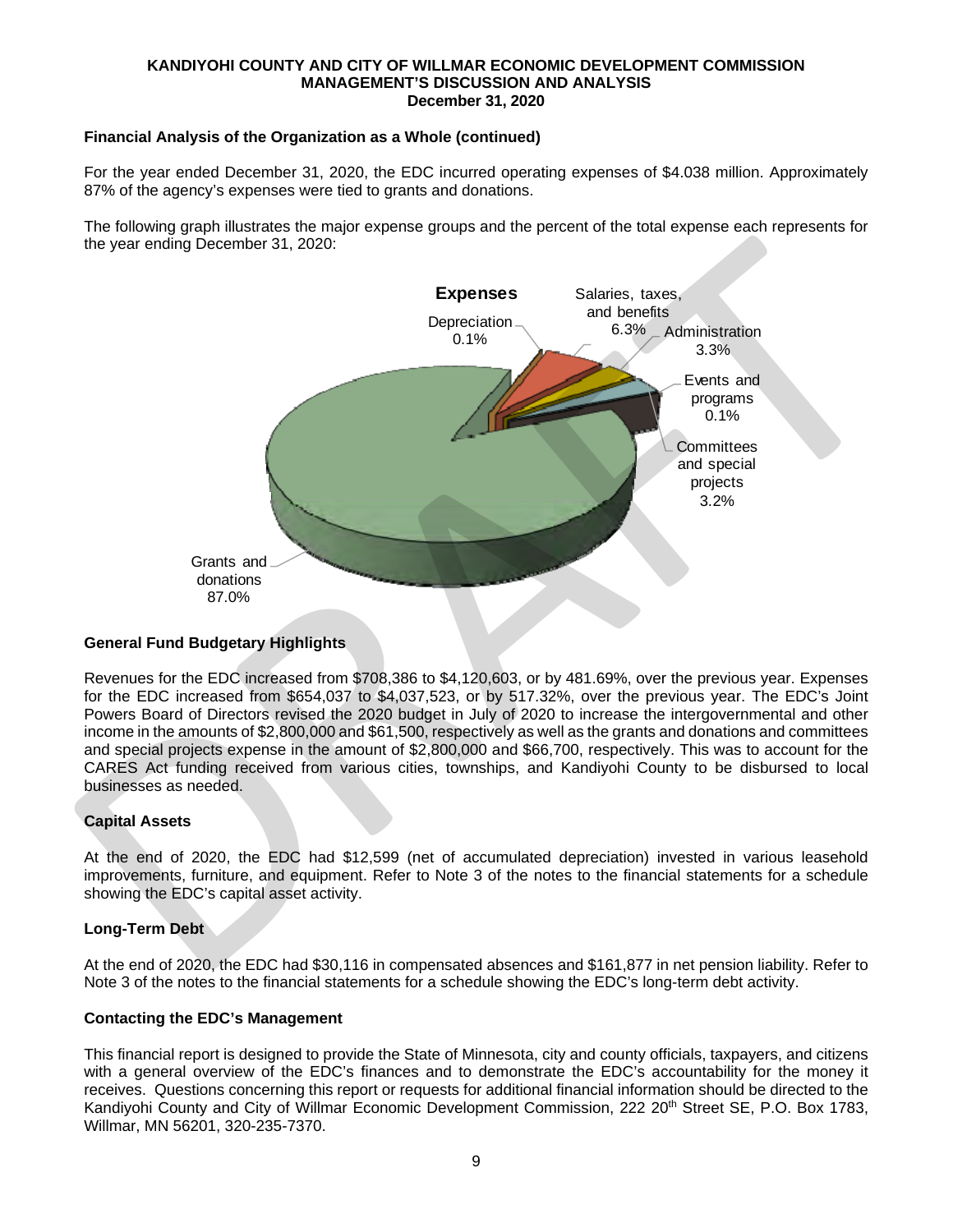## **KANDIYOHI COUNTY AND CITY OF WILLMAR ECONOMIC DEVELOPMENT COMMISSION GOVERNMENTAL FUND BALANCE SHEET AND GOVERNMENTAL ACTIVITIES - STATEMENT OF NET POSITION WITH ADJUSTMENTS TO CONVERT MODIFIED TO FULL ACCRUAL December 31, 2020**

|                                                                              | <b>General</b><br><b>Fund</b> | <b>Adjustments</b>        |           | Governmental<br><b>Activities</b> |
|------------------------------------------------------------------------------|-------------------------------|---------------------------|-----------|-----------------------------------|
| <b>ASSETS</b><br>Cash and cash equivalents<br>Certificates of deposit        | \$<br>453,914<br>109,620      | \$                        | \$        | 453,914<br>109,620                |
| Receivables<br>Delinquent taxes                                              | 14,059                        |                           |           | 14,059                            |
| Loans, net of allowance                                                      | 355,350                       |                           |           | 355,350                           |
| Rent deposit                                                                 | 3,600                         |                           |           | 3,600                             |
| Restricted cash                                                              | 182,002                       |                           |           | 182,002                           |
| Capital assets<br>Depreciable - net                                          |                               | 12,599                    |           | 12,599                            |
| <b>Total Assets</b>                                                          | 1,118,545                     | 12,599                    |           | 1,131,144                         |
| DEFERRED OUTFLOWS OF RESOURCES<br>Related to pensions                        |                               | 18,357                    |           | 18,357                            |
|                                                                              |                               |                           |           |                                   |
| <b>Total Deferred Outflows of Resources</b>                                  |                               | 18,357                    |           | 18,357                            |
| <b>LIABILITIES</b>                                                           |                               |                           |           |                                   |
| Accounts payable                                                             | \$<br>475                     |                           |           | 475                               |
| Payroll liabilities                                                          | 4,185                         |                           |           | 4,185                             |
| Unearned grant revenue<br>Long-term liabilities<br>Due in more than one year | 11,624                        |                           |           | 11,624                            |
| Compensated absences                                                         |                               | 30,116                    |           | 30,116                            |
| Net pension liability                                                        |                               | 161,877                   |           | 161,877                           |
| <b>Total Liabilities</b>                                                     | 16,284                        | 191,993                   |           | 208,277                           |
| DEFERRED INFLOWS OF RESOURCES                                                |                               |                           |           |                                   |
| Related to pensions                                                          |                               | 6,488                     |           | 6,488                             |
| Unavailable revenue - taxes                                                  | 7,597                         | (7, 597)                  |           |                                   |
| <b>Total Deferred Inflows of Resources</b>                                   | 7,597                         | (1, 109)                  |           | 6,488                             |
| <b>FUND BALANCE</b>                                                          |                               |                           |           |                                   |
| Restricted                                                                   | 293,435                       | (293, 435)                |           |                                   |
| Committed                                                                    | 280,186                       | (280, 186)                |           |                                   |
| Assigned<br>Unassigned                                                       | 25,750                        | (25, 750)                 |           |                                   |
| <b>Total Fund Balance</b>                                                    | 495,293<br>1,094,664          | (495, 293)<br>(1,094,664) |           |                                   |
|                                                                              |                               |                           |           |                                   |
| Total Liabilities, Deferred Inflows of<br>Resources, and Fund Balance        | \$<br>1,118,545               |                           |           |                                   |
| <b>NET POSITION</b>                                                          |                               |                           |           |                                   |
| Net investment in capital assets                                             |                               | 12,599                    |           | 12,599                            |
| Restricted                                                                   |                               | 293,435                   |           | 293,435                           |
| Unrestricted                                                                 |                               | 628,702                   |           | 628,702                           |
| <b>Total Net Position</b>                                                    |                               | \$<br>934,736             | <u>\$</u> | 934,736                           |

The notes to the financial statements are an integral part of this statement.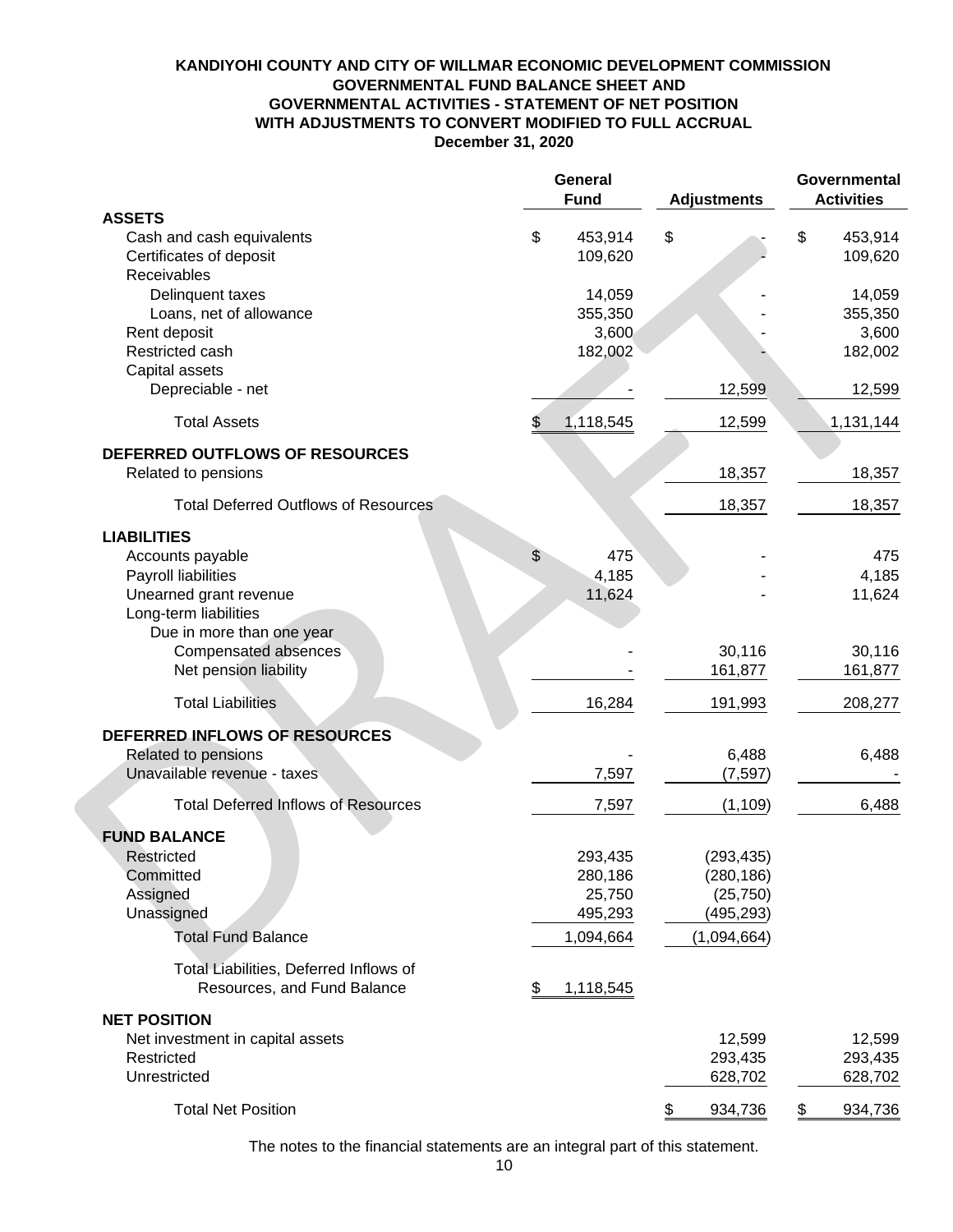## **WITH ADJUSTMENTS TO CONVERT MODIFIED TO FULL ACCRUAL For the Year Ended December 31, 2020 KANDIYOHI COUNTY AND CITY OF WILLMAR ECONOMIC DEVELOPMENT COMMISSION GOVERNMENTAL FUND STATEMENT OF REVENUES, EXPENDITURES, AND CHANGES IN FUND BALANCE AND GOVERNMENTAL ACTIVITIES - STATEMENT OF ACTIVITIES**

|                                                                                                                                                                                                                                                                                              | General<br><b>Fund</b>                                                 |    | <b>Adjustments</b>                     | Governmental<br><b>Activities</b>                                      |
|----------------------------------------------------------------------------------------------------------------------------------------------------------------------------------------------------------------------------------------------------------------------------------------------|------------------------------------------------------------------------|----|----------------------------------------|------------------------------------------------------------------------|
| <b>REVENUES</b><br>Property taxes<br>Charges for services<br>Intergovernmental<br>Interest income<br>Miscellaneous                                                                                                                                                                           | \$<br>536,544<br>1,375<br>3,498,547<br>15,039<br>57,053                | \$ | 421                                    | \$<br>536,544<br>1,375<br>3,498,968<br>15,039<br>57,053                |
| <b>TOTAL REVENUES</b>                                                                                                                                                                                                                                                                        | 4,108,558                                                              |    | 421                                    | 4,108,979                                                              |
| <b>EXPENDITURES</b><br>Salaries and wages<br>Payroll taxes and benefits<br>Administrative<br>Committees and special projects<br>Events and programs<br>Grants and donations<br>Capital outlay<br>Depreciation                                                                                | 198,481<br>58,729<br>134,085<br>127,725<br>3,824<br>3,513,938<br>3,084 |    | 8,695<br>(11, 572)<br>(3,084)<br>3,618 | 207,176<br>47,157<br>134,085<br>127,725<br>3,824<br>3,513,938<br>3,618 |
| <b>TOTAL EXPENDITURES</b>                                                                                                                                                                                                                                                                    | 4,039,866                                                              |    | (2, 343)                               | 4,037,523                                                              |
| <b>EXCESS OF REVENUES OVER EXPENDITURES</b>                                                                                                                                                                                                                                                  | 68,692                                                                 |    | 2,764                                  | 71,456                                                                 |
| <b>NET CHANGE IN FUND BALANCE/NET POSITION</b>                                                                                                                                                                                                                                               | 68,692                                                                 |    | 2,764                                  | 71,456                                                                 |
| FUND BALANCE/NET POSITION, Beginning of year                                                                                                                                                                                                                                                 | 1,025,972                                                              |    | (162, 692)                             | 863,280                                                                |
| FUND BALANCE/NET POSITION, End of year                                                                                                                                                                                                                                                       | \$<br>1,094,664                                                        | S  | (159, 928)                             | \$<br>934,736                                                          |
| ADJUSTMENTS TO CONVERT MODIFIED ACCRUAL TO FULL ACCRUAL BASIS OF ACCOUNTING:<br>Governmental funds reported capital outlays as expenditures. However, in the statement of activities<br>the cost of those assets are allocated over their useful lives and reported as depreciation expense. |                                                                        |    |                                        |                                                                        |
| Capital outlay<br>Depreciation expense                                                                                                                                                                                                                                                       |                                                                        |    |                                        | \$<br>3,084<br>(3,618)                                                 |
| In the statement of activities, pension expense is measured by the amount earned during the year.<br>In the governmental funds, however, expenditures for these items are measured by the amount of<br>financial resources used.                                                             |                                                                        |    |                                        | 11,993                                                                 |
| In the statement of activities, compensated absences are expenditures when earned. In the<br>governmental funds, however, expenditures are recognized when paid.                                                                                                                             |                                                                        |    |                                        | (8,695)                                                                |
| Total adjustment between change in fund balance and change in net assets                                                                                                                                                                                                                     |                                                                        |    |                                        | \$<br>2,764                                                            |

## **ADJUSTMENTS TO CONVERT MODIFIED ACCRUAL TO FULL ACCRUAL BASIS OF ACCOUNTING:**

| Governmental funds reported capital outlays as expenditures. However, in the statement of activities<br>the cost of those assets are allocated over their useful lives and reported as depreciation expense. |                  |
|--------------------------------------------------------------------------------------------------------------------------------------------------------------------------------------------------------------|------------------|
| Capital outlay<br>Depreciation expense                                                                                                                                                                       | 3,084<br>(3,618) |
| In the statement of activities, pension expense is measured by the amount earned during the year.<br>In the governmental funds, however, expenditures for these items are measured by the amount of          |                  |
| financial resources used.                                                                                                                                                                                    | 11,993           |
| In the statement of activities, compensated absences are expenditures when earned. In the<br>governmental funds, however, expenditures are recognized when paid.                                             | (8,695)          |
| Total adjustment between change in fund balance and change in net assets                                                                                                                                     | 2,764            |

The notes to the financial statements are an integral part of this statement.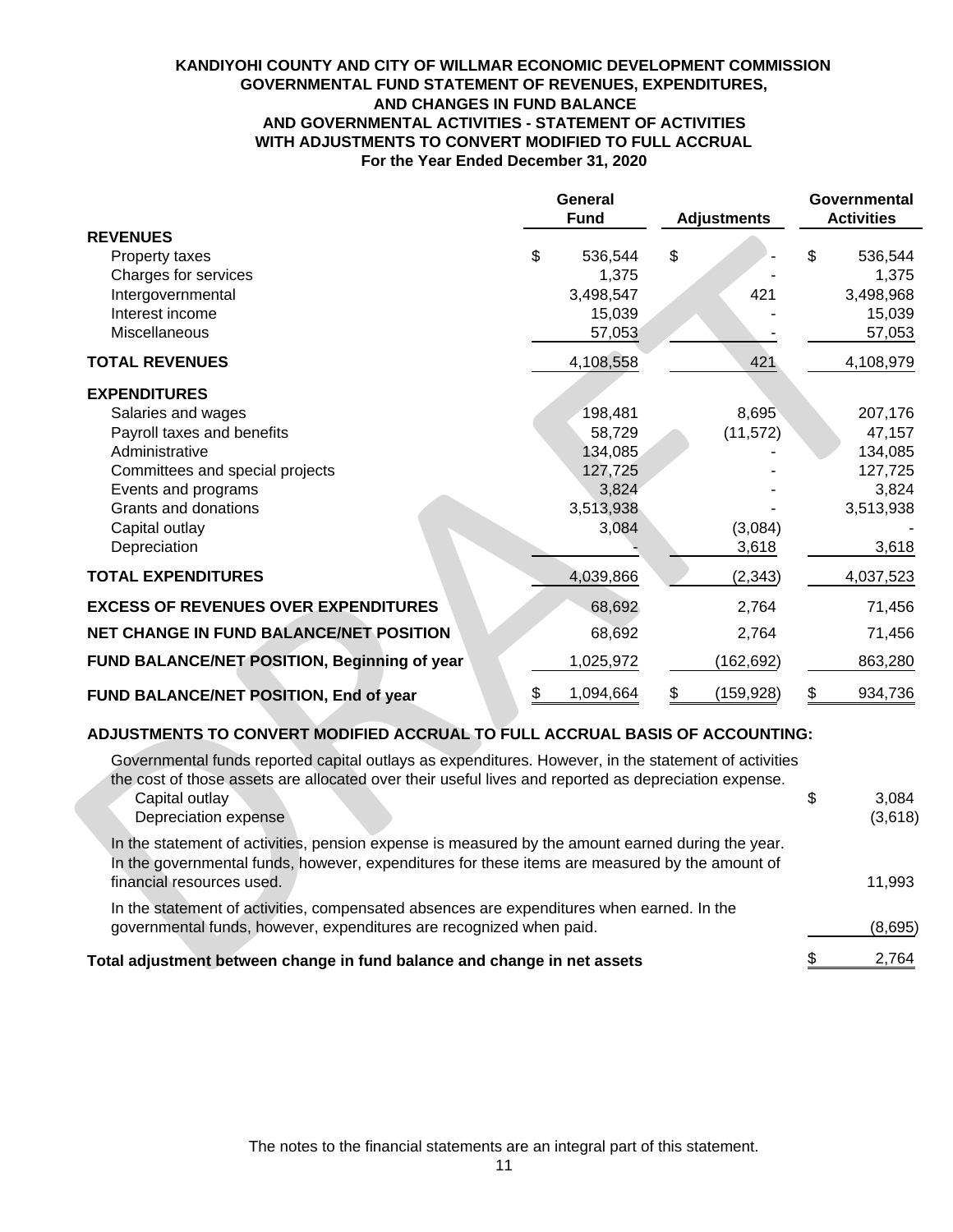## **KANDIYOHI COUNTY AND CITY OF WILLMAR ECONOMIC DEVELOPMENT COMMISSION BUDGETARY COMPARISON SCHEDULE GENERAL FUND For the Year Ended December 31, 2020**

|                                   | <b>Budgeted Amounts</b> |                           | <b>Actual</b>  | Over (Under)        |  |
|-----------------------------------|-------------------------|---------------------------|----------------|---------------------|--|
|                                   | Original                |                           | <b>Amounts</b> | <b>Final Budget</b> |  |
| <b>REVENUES</b>                   |                         |                           |                |                     |  |
| Property taxes                    | \$<br>534,000           | \$<br>534,000             | \$<br>536,544  | \$<br>2,544         |  |
| Charges for services              | 1,100                   | 2,475                     | 1,375          | (1, 100)            |  |
| Intergovernmental                 |                         | 2,800,000                 | 3,498,547      | 698,547             |  |
| Interest income                   | 14,488                  | 14,488                    | 15,039         | 551                 |  |
| Miscellaneous                     | 57,000                  | 118,500                   | 57,053         | (61, 447)           |  |
| <b>TOTAL REVENUES</b>             | 606,588                 | 3,469,463                 | 4,108,558      | 639,095             |  |
| <b>EXPENDITURES</b>               |                         |                           |                |                     |  |
| Salaries and wages                | 204,700                 | 204,700                   | 198,481        | (6, 219)            |  |
| Payroll taxes and benefits        | 57,197                  | 57,197                    | 58,729         | 1,532               |  |
| Administrative                    | 159,230                 | 159,230                   | 134,085        | (25, 145)           |  |
| Committees and special projects   | 119,600                 | 186,300                   | 127,725        | (58, 575)           |  |
| Events and programs               | 13,050                  | 13,050                    | 3,824          | (9,226)             |  |
| Grants and donations              | 52,450                  | 2,852,450                 | 3,513,938      | 661,488             |  |
| Capital outlay                    |                         |                           | 3,084          | 3,084               |  |
| <b>TOTAL EXPENDITURES</b>         | 606,227                 | 3,472,927                 | 4,039,866      | 566,939             |  |
| <b>NET CHANGE IN FUND BALANCE</b> | \$<br>361               | $\frac{1}{2}$<br>(3, 464) | 68,692         | \$<br>72,156        |  |
| FUND BALANCE, Beginning of year   |                         |                           | 1,025,972      |                     |  |
| FUND BALANCE, End of year         |                         |                           | \$1,094,664    |                     |  |
|                                   |                         |                           |                |                     |  |
|                                   |                         |                           |                |                     |  |
|                                   |                         |                           |                |                     |  |
|                                   |                         |                           |                |                     |  |
|                                   |                         |                           |                |                     |  |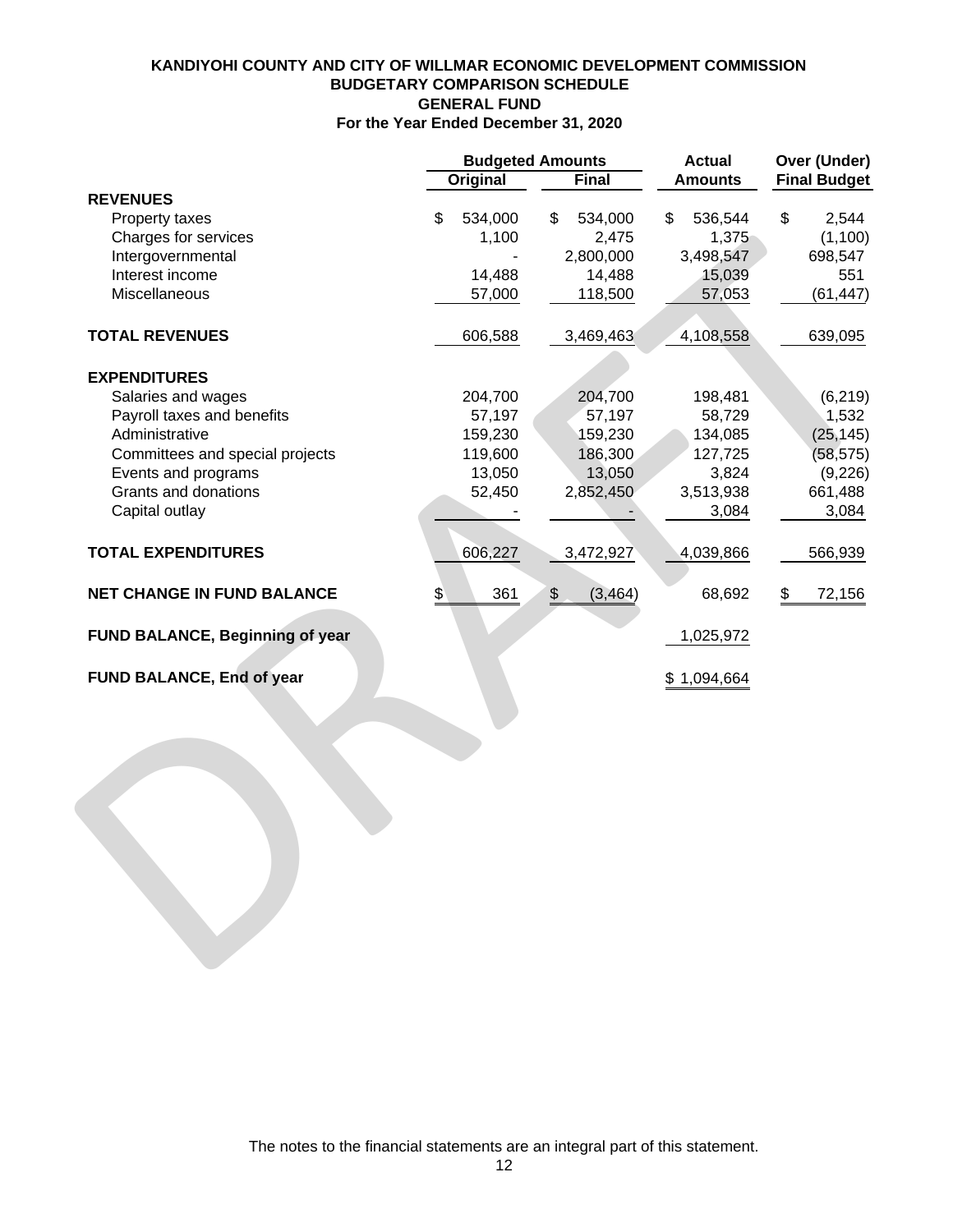## **NOTE 1 SUMMARY OF SIGNIFICANT ACCOUNTING POLICIES**

## **A. Financial Reporting Entity**

The Kandiyohi County and City of Willmar Economic Development Commission (EDC) was established by resolution on July 1, 2003, by a joint powers agreement between Kandiyohi County and City of Willmar pursuant to Minn. Laws 1989, First Special Session, ch. 1, art. 17. The EDC has all of the powers of an economic development authority under Minn. Stat. § 469.090 to § 469.107.

The Kandiyohi County and City of Willmar Economic Development Commission is governed by a six-member Board. The Kandiyohi County Board of Commissioners appoints three members, and the Willmar City Council appoints three members. Each member is appointed to serve three years. The EDC elects a chair, vice-chair, secretary, and a treasurer from its members. These officers serve a one-year term of office. This Joint Powers Board meets on a quarterly basis. The EDC also has an eight-member Board of Directors that oversees their operations. Each member serves three-year terms. This Joint Operations Board meets on a monthly basis. 1986, First Special Session, ch.1, a.n.t.17. The EDC has all of the powers of an economic development authority under<br>
The Kandyohi County and City of Willimar Economic Development Commission is governed by a six-member Bo

Property taxes represent a substantial portion of the EDC's revenue. The EDC is a political subdivision of the State and a special taxing district as defined by Minn. Stat. § 275.066, clause (25), with the power to adopt and certify a property tax levy to the Kandiyohi County Auditor.

The Kandiyohi County and City of Willmar Economic Development Commission is a separate entity independent of the city and the county which formed it. In accordance with generally accepting accounting principles, the EDC's financial statements are not included in either the City of Willmar's or Kandiyohi County's financial statements. Neither Kandiyohi County nor the City of Willmar retain control over the operations, has oversight responsibility, or is financially accountable for the Kandiyohi County and City of Willmar Economic Development Commission.

#### **B. Basic Financial Statements**

#### **1. Government-Wide Statements**

The government-wide financial statements (the statement of position and the statement of activities) report information on all of the non-fiduciary activities of the EDC. Governmental activities are normally supported by property tax revenues.

In the government-wide statement of net position, the governmental activities column: (a) is presented on a consolidated basis by column; and (b) is reported on a full accrual, economic resource basis, which recognizes all long-term assets and receivables as well as long-term debt and obligations. The EDC's net position is reported in three parts: (1) net investment in capital assets; (2) restricted net position; and (3) unrestricted net position.

The statement of activities demonstrates the degree to which the direct expenses of each function of the EDC's governmental activities are offset by program revenues. Direct expenses are those clearly identifiable with a specific function or activity. Program revenues include: (1) intergovernmental, interest income, and various other sources; and (2) grants and contributions restricted to meeting the capital requirements of a particular function or activity. Revenues not classified as program revenues, including all taxes are presented as general revenues.

## **2. Fund Financial Statements**

The fund financial statements provide information about the EDC's governmental fund. The emphasis of governmental fund financial statements is on the major individual governmental funds, with each displayed in a separate column in the fund financial statements.

#### **a. Governmental Funds**

The EDC reports the following major governmental fund:

The General Fund is the primary operating fund of the EDC and is classified as a major fund. It is used to account for all activities.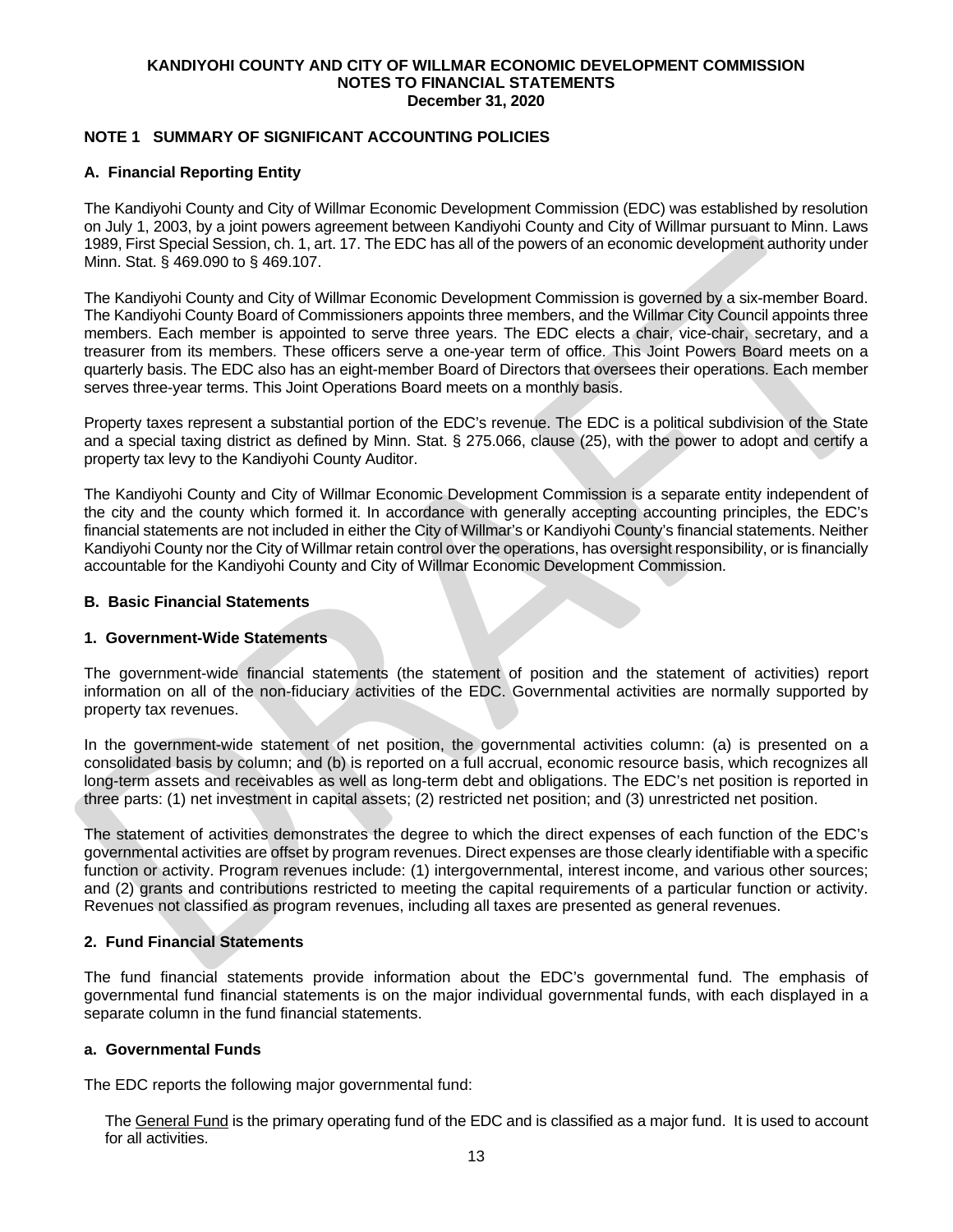## **NOTE 1 SUMMARY OF SIGNIFICANT ACCOUNTING POLICIES (continued)**

#### **C. Measurement Focus and Basis of Accounting**

The government-wide financial statements are reported using the economic resources measurement focus and the accrual basis of accounting. Revenues are recorded when earned, and expenses are recorded when a liability is incurred, regardless of the timing of related cash flows. Shared revenues are generally recognized in the period the appropriation goes into effect. Grants and similar items are recognized as revenue as soon as all eligibility requirements imposed by the provider have been met.

Governmental fund financial statements are reported using the current financial resources measurement focus and the modified accrual basis of accounting. Revenues are recognized as soon as they are both measurable and available. EDC considers all revenues as available if collected within 60 days after the end of the current period. Shared revenues, interest, and miscellaneous are all considered susceptible to accrual. Expenditures are recorded when the related fund liability is incurred. incurred, regardless of the fining of related cash floors. Shared foreviores are generally recognized as expected to the appropriation gas into effect carents and similar items are recognized as reversue as soon as all eli

## **D. Assets, Liabilities, and Net Position/Fund Balances**

#### **1. Cash and Cash Equivalents**

The EDC has defined cash and cash equivalents to include cash on hand, demand deposits, and short-term investments with original maturities of three months or less.

#### **2. Receivables**

Property taxes are levied by the Board of Directors in October each year and are certified to Kandiyohi County for collection in the following year. The County collects the taxes and periodically remits them to the EDC. The majority of these remittances are made in June and November.

Taxes that remain unpaid are classified as delinquent taxes receivable. Revenue from delinquent property taxes not collected within 60 days of year-end is deferred in the fund financial statements because it is not known to be available to finance the operation of the EDC in the current year.

The EDC has loans receivable consisting of various loans. A provision for uncollectible accounts is made as necessary.

#### **3. Prepaid Items**

Certain payments to vendors reflect costs applicable to future accounting periods.

## **4. Capital Assets**

Capital assets, which include property and equipment, are reported in the government-wide financial statements. Capital assets are defined by the EDC as assets with an initial, individual cost of more than \$500 and an estimated useful life in excess of two years.

Such assets are recorded at historical cost or estimated historical cost if purchased or constructed. Donated capital assets are recorded at estimated fair value at the date of donation. The costs of normal maintenance and repairs that do not add to the value of the asset or materially extend assets' lives are not capitalized.

Property and equipment are depreciated using the straight-line method over the following estimated useful lives:

| <b>Assets</b>                       | Years   |
|-------------------------------------|---------|
| Computers, furniture, and equipment | $5 - 7$ |
| Leasehold improvements              | 10      |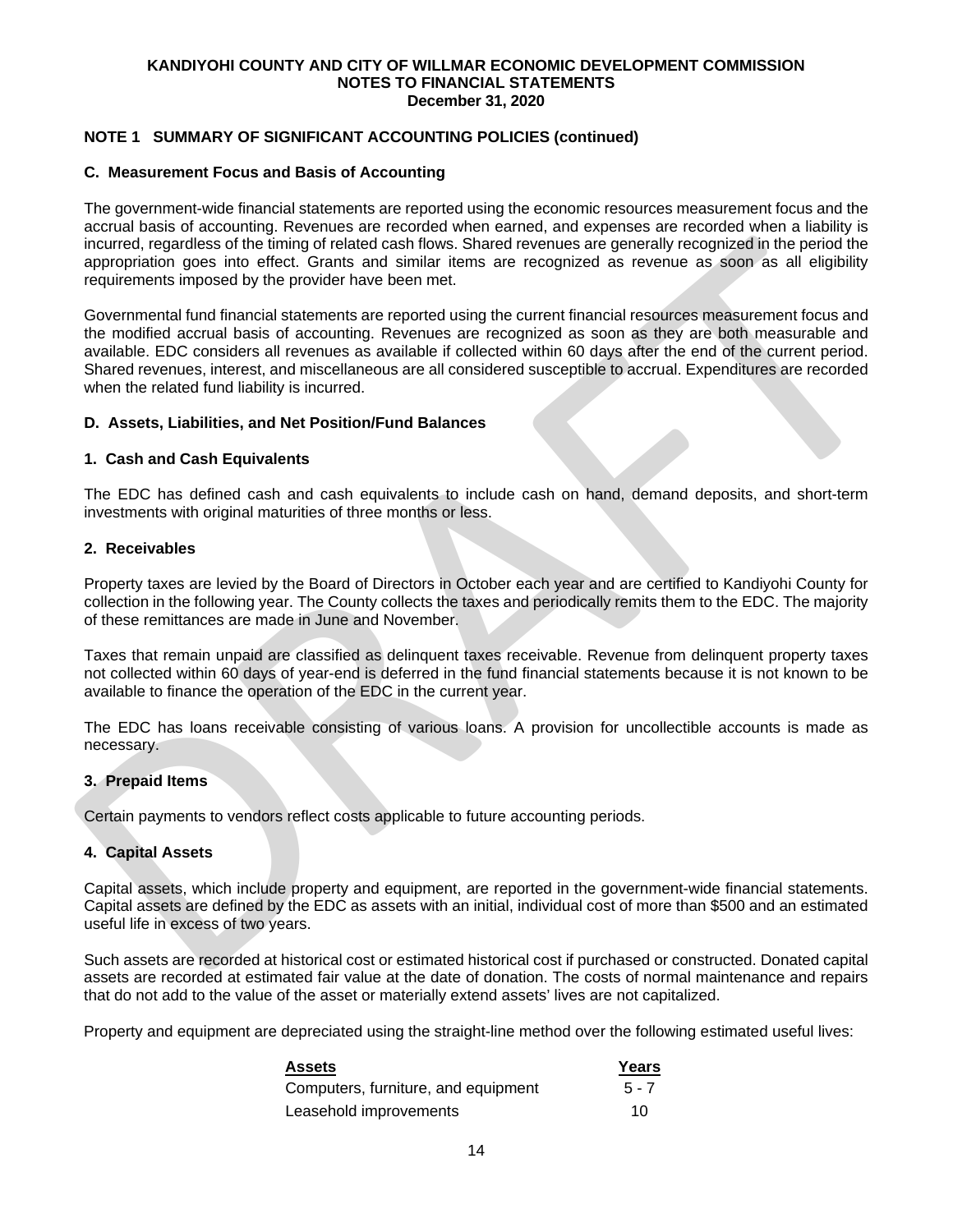## **NOTE 1 SUMMARY OF SIGNIFICANT ACCOUNTING POLICIES (continued)**

## **D. Assets, Liabilities, and Net Position/Fund Balances (continued)**

## **5. Compensated Absences**

The EDC allows certain full-time employees to accumulate and carryover vacation and sick leave into the next year. The policy establishes rates of pay and limits amounts allowed for carryover. The full-time employees can accrue from eleven to twenty days of vacation time per year depending on years of employment, and can accrue up to twelve days of sick time per year. Full time employees may carry over up to a maximum of 160 hours of vacation time annually and a maximum of 192 hours of sick time annually.

## **6. Deferred Outflows/Inflows of Resources**

In addition to assets, the statement of financial position and fund financial statements will sometimes report a separate section for deferred outflows of resources. Deferred outflows of resources represent a consumption of net position that applies to a future period(s) and so will not be recognized as an outflow of resources (expense/expenditure) until that time. The EDC has one item that qualifies for reporting in this category – a deferred outflow relating to pension activity, reported in government activities – statement of net position. A deferred outflow relating to pension activity results from the net effect of the change in proportionate share and employer contributions.

In addition to liabilities, the statement of financial position and fund financial statements will sometimes report a separate section for deferred inflows of resources. This separate financial statement element represents an acquisition of net position that applies to a future period(s) and so will not be recognized as an inflow of resources (revenue) until that time. The EDC has one item that qualifies for reporting in this category under full accrual basis of accounting. Accordingly, the item, deferred inflow is reported in the governmental activities – statement of net position. A deferred inflow relating to pension activity is a result of the net difference between projected and actual earnings on plan investments. The EDC also has one item that qualifies for reporting in this category under modified accrual basis of accounting. Accordingly, the item, unavailable revenue is reported only in the governmental funds balance sheet. The governmental funds report unavailable revenues from taxes. These amounts are deferred and recognized as an inflow of resources in the period that the amounts become available. The EDC allows centari full-lime emplyoes to accumulate and carryower vacation and six leave limit the media and the media and the profession and carryower. The full-lime employees can accuse<br>The policy establishes rates o

## **7. Pensions**

For purposes of measuring the net pension liability, deferred outflows/inflows of resources, and pension expense, information about the fiduciary net position of the Public Employees Retirement Association (PERA) and additions to/deductions from PERA's fiduciary net position have been determined on the same basis as they are reported by PERA, except that PERA's fiscal year end is June 30. For this purpose, plan contributions are recognized as of employer payroll paid dates and benefit payments and refunds are recognized when due and payable in accordance with the benefit terms. Investments are reported at fair value.

## **8. Net Position/Fund Balances**

The government-wide fund financial statements use a net position presentation. Net position is categorized as net investment in capital assets, restricted, and unrestricted.

*Net investment in capital assets –* this category groups all capital assets, including infrastructure, into one component of net position. Accumulated depreciation and the outstanding balances of debt that are attributable to the acquisition, construction, or improvement of these assets reduce the balance in this category.

*Restricted net position –* laws or regulations of other governments and restrictions imposed by law through constitutional provisions or enabling legislation.

*Unrestricted net position –* this category represents net position of the EDC, not restricted for any project or other purpose.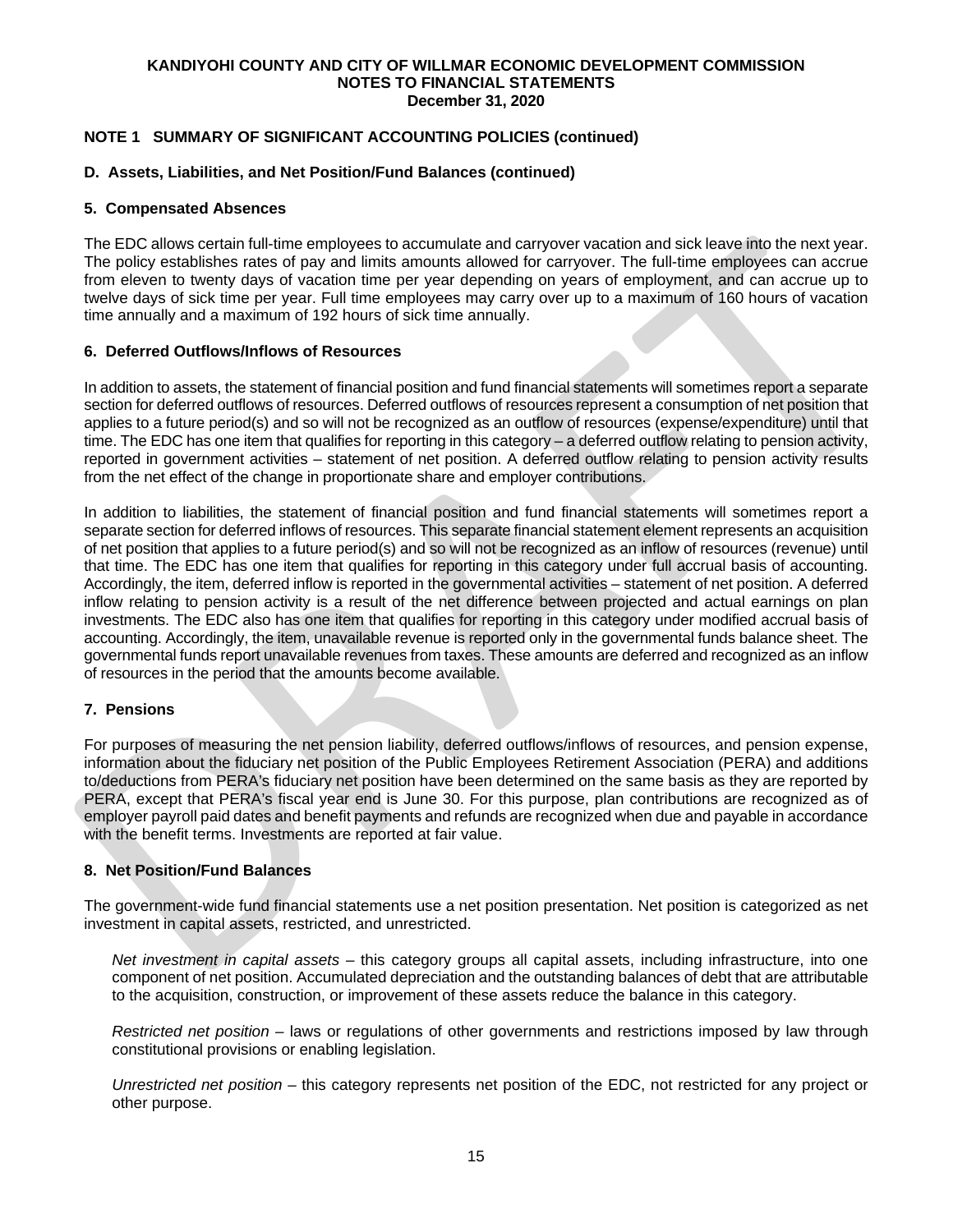## **NOTE 1 SUMMARY OF SIGNIFICANT ACCOUNTING POLICIES (continued)**

#### **D. Assets, Liabilities, and Net Position/Fund Balances (continued)**

#### **8. Net Position/Fund Balances (continued)**

| In the governmental fund financial statements, fund balance is divided into five classifications based primarily on the<br>extent to which the EDC is bound to observe constraints imposed upon the use of resources reported in governmental<br>funds. These classifications are as follows.                                                                                                                                      |                  |
|------------------------------------------------------------------------------------------------------------------------------------------------------------------------------------------------------------------------------------------------------------------------------------------------------------------------------------------------------------------------------------------------------------------------------------|------------------|
| Nonspendable – consists of amounts that cannot be spent because they are either not in spendable form<br>or are legally or contractually required to be maintained intact, such as, prepaid items.                                                                                                                                                                                                                                 |                  |
| Restricted – consists of amounts related to externally imposed constraints established by creditors, grantors or<br>contributors; or constraints imposed by state statutory provisions.                                                                                                                                                                                                                                            |                  |
| Committed - consists of amounts that are constrained for specific purposes that are internally imposed by formal<br>action of the EDC's Board. Those committed amounts cannot be used for any other purpose unless the Board of<br>Directors remove or change the specified use by taking the same type of action it employed to previously commit<br>those amounts. These constraints are established by Resolution of the Board. |                  |
| Assigned - consists of amounts intended to be used by the EDC's Board for specific purposes but do not meet<br>the criteria to be classified as restricted or committed. In the General Fund, assigned amounts represent intended<br>uses established by the governing body itself or by an official to which the governing body delegates the authority.                                                                          |                  |
| Unassigned - is the residual classification for the General Fund.                                                                                                                                                                                                                                                                                                                                                                  |                  |
| When both restricted and unrestricted sources are available for use, it is the EDC's policy to use restricted resources<br>first, then unrestricted resources as they are needed.                                                                                                                                                                                                                                                  |                  |
| At December 31, 2020, a summary of the governmental fund balance classifications are as follows:                                                                                                                                                                                                                                                                                                                                   |                  |
|                                                                                                                                                                                                                                                                                                                                                                                                                                    | General          |
| <b>Fund Balance</b>                                                                                                                                                                                                                                                                                                                                                                                                                | Fund             |
| Restricted                                                                                                                                                                                                                                                                                                                                                                                                                         |                  |
| Tourism development                                                                                                                                                                                                                                                                                                                                                                                                                | \$<br>13,641     |
| <b>KCEO</b> program                                                                                                                                                                                                                                                                                                                                                                                                                | 9,980<br>269,814 |
| Revolving loan fund<br>Committed                                                                                                                                                                                                                                                                                                                                                                                                   |                  |
| Micro Ioan fund                                                                                                                                                                                                                                                                                                                                                                                                                    | 100,000          |
| Revolving loan fund                                                                                                                                                                                                                                                                                                                                                                                                                | 30,186           |
| COVID-19 business assistance loan fund                                                                                                                                                                                                                                                                                                                                                                                             | 150,000          |
| Assigned                                                                                                                                                                                                                                                                                                                                                                                                                           |                  |
| Loan receivable - HRA of Willmar                                                                                                                                                                                                                                                                                                                                                                                                   | 25,750           |
| Unassigned                                                                                                                                                                                                                                                                                                                                                                                                                         | 495,293          |
| <b>Total Fund Balance</b>                                                                                                                                                                                                                                                                                                                                                                                                          | \$1,094,664      |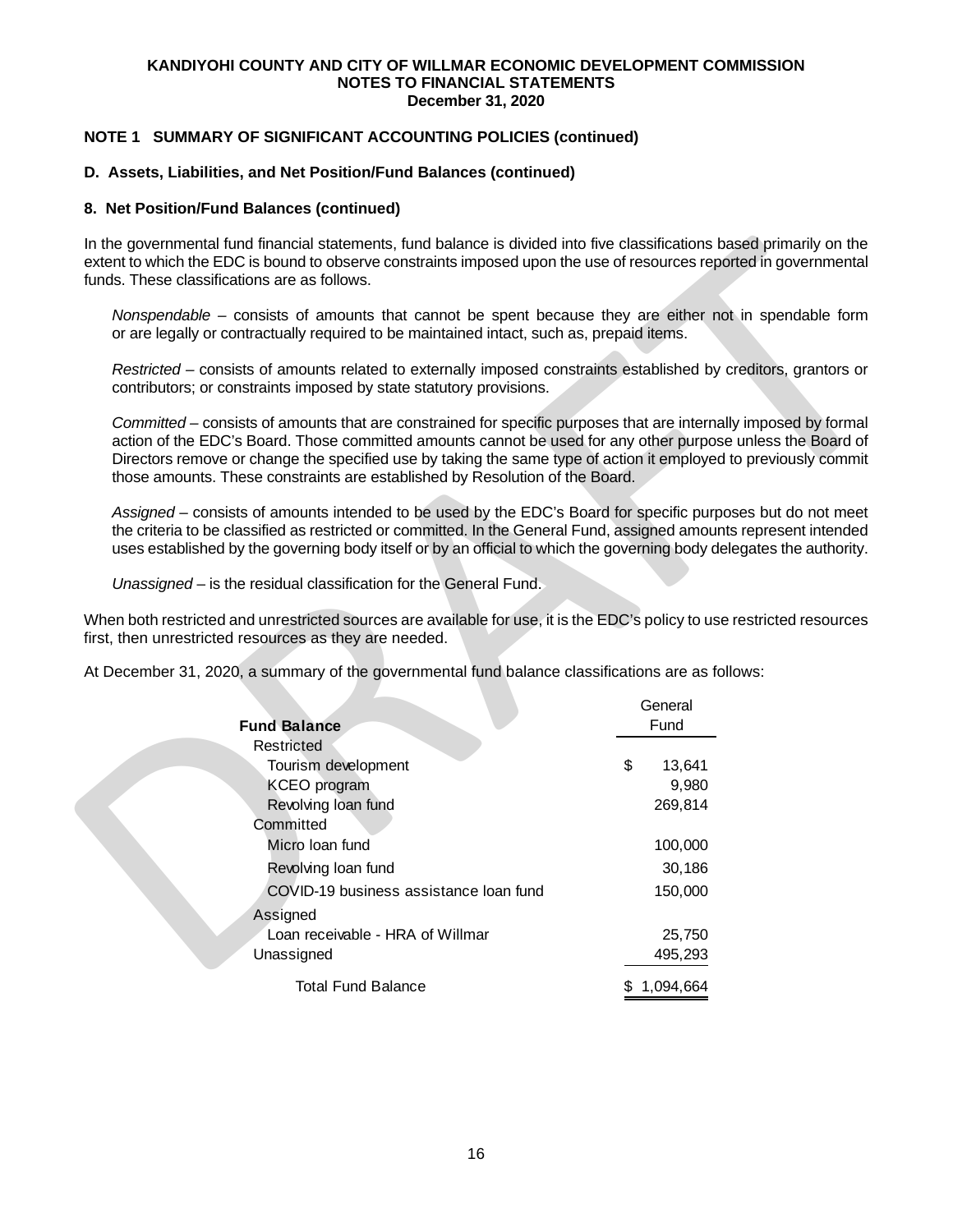## **NOTE 1 SUMMARY OF SIGNIFICANT ACCOUNTING POLICIES (continued)**

## **D. Assets, Liabilities, and Net Position/Fund Balances (continued)**

## **9. Use of Estimates**

The preparation of financial statements in conformity with accounting principles generally accepted in the United States of America requires management to make estimates and assumptions that affect the reported amounts of assets, liabilities, and disclosure of contingent assets and liabilities at the date of the financial statements and the reported amounts of revenues and expenses during the reporting period. Actual results could differ from those estimates.

## **NOTE 2 STEWARDSHIP, COMPLIANCE, AND ACCOUNTABILITY**

## **A. Budgets**

The EDC is required to annually send its budget to the Kandiyohi County Board of Commissioners and City of Willmar Council for review and approval.

## **NOTE 3 DETAILED NOTES ON ALL FUNDS**

#### **A. Assets**

## **1. Deposits and Investments**

#### **a. Deposits**

Minn. Stat. § 118A.02 and § 118A.04 authorize the EDC to designate a depository for public funds and to invest in certificates of deposit. Minn. Stat. § 118A.03 requires that all EDC deposits be protected by insurance, surety bond, or collateral. The market value of collateral pledged shall be at least ten percent more than the amount on deposit plus accrued interest at the close of the financial institution's banking day, not covered by insurance or bonds.

Authorized collateral includes treasury bills, notes, and bonds; issues of U.S. government agencies; general obligations rated "A" or better, and revenue obligations rated "AA" or better; irrevocable standby letters of credit issued by the Federal Home Loan Bank; and certificates of deposit. Minnesota statutes require that securities pledged as collateral be held in safekeeping in a restricted account at the Federal Reserve Bank, in an account at a trust department of a commercial bank, or other financial institution that is not owned or controlled by the financial institution furnishing the collateral. The preparation of financial statements in conformly with accounting principles generally cooptibal method is a<br>states of America requires management to make estimates and assumptions that after the reported amounts of<br>ass

## **Custodial Credit Risk**

Custodial credit risk is the risk that in the event of a financial institution failure, the EDC's deposits may not be returned to it. The EDC will obtain collateral or bonds for all uninsured amounts on deposit and the additional insurance will be documented to show compliance with state law and a perfected security interest under federal law. At December 31, 2020, the EDC deposits were covered by federal depository insurance limit of \$250,000 or collateral held in safekeeping.

#### **b. Investments**

Minn. Stat. § 118A.04 and § 118A.05 generally authorize the following types of investments as available to the EDC:

(1) securities which are direct obligations or are guaranteed or insured issues of the United States, its agencies, its instrumentalities, or organizations created by an act of Congress, except mortgage-backed securities defined as "high risk" by Minn. Stat. § 118A.04, subd. 6;

(2) mutual funds through shares of registered investment companies provided the mutual fund receives certain ratings depending on its investments;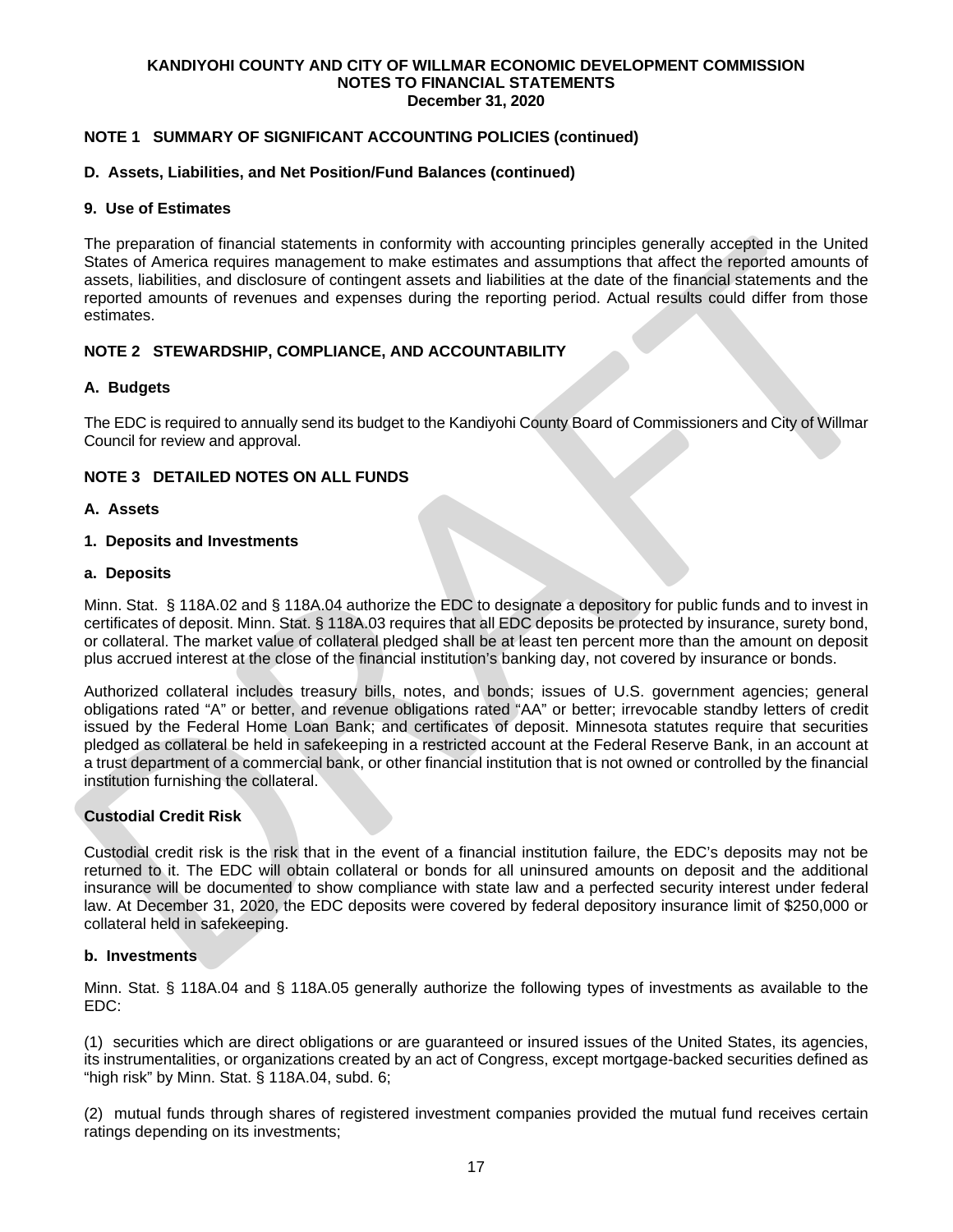## **NOTE 3 DETAILED NOTES ON ALL FUNDS (continued)**

## **A. Assets (continued)**

## **1. Deposits and Investments (continued)**

## **b. Investments (continued)**

(3) general obligations of the State of Minnesota and its municipalities, and in certain state agency and local obligations of Minnesota and other states provided such obligations have certain specified bond ratings by a national bond rating service; **b.** Investments (continued)<br>
(3) general obligations of the Siate of Minnesota and its municipalities, and in certain state agency and local<br>
deligations of Minnesota and other states provided such obligations have certai

(4) bankers' acceptances of United States banks;

(5) commercial paper issued by United States corporations or their Canadian subsidiaries that is rated in the highest quality category by two nationally recognized rating agencies and matures in 270 days or less; and

(6) with certain restrictions, in repurchase agreements, securities lending agreements, joint powers investment trusts, and guaranteed investment contracts.

#### **Interest Rate Risk**

Interest rate risk is the risk that changes in the market interest rates will adversely affect the fair value of an investment. The EDC does not have a formal investment policy that addresses interest rate risk.

## **Credit Risk**

Generally, credit risk is the risk that an issuer of an investment will not fulfill its obligation to the holder of the investment. This is measured by the assignment of a rating by a nationally recognized statistical rating organization. The EDC does not have a formal investment policy that addresses credit risk.

#### **Custodial Credit Risk**

The custodial credit risk for investments is the risk that, in the event of the failure of the counterparty to a transaction, a government will not be able to recover the value of investment or collateral securities in the possession of an outside party. The EDC does not have a formal investment policy that addresses custodial credit risk.

## **Concentration of Credit Risk**

As of and during the year ended December 31, 2020, the EDC did not own any investments that required disclosure regarding interest rate risk, credit risk, or concentration of credit risk.

#### **2. Receivables**

Receivables as of December 31, 2020, for the EDC's governmental activities are as follows:

|                                    |    | Total<br>Receivables |         | Not Expected to<br>be Collected<br>Within One Year |
|------------------------------------|----|----------------------|---------|----------------------------------------------------|
| Governmental Activities            |    |                      |         |                                                    |
| Delinquent taxes                   | \$ | 14.059               | S       | 7.597                                              |
| Loans receivable, net of allowance |    | 355,350              | 214,773 |                                                    |
| Total Governmental Activities      | S  | 369,409              | S       | 222,370                                            |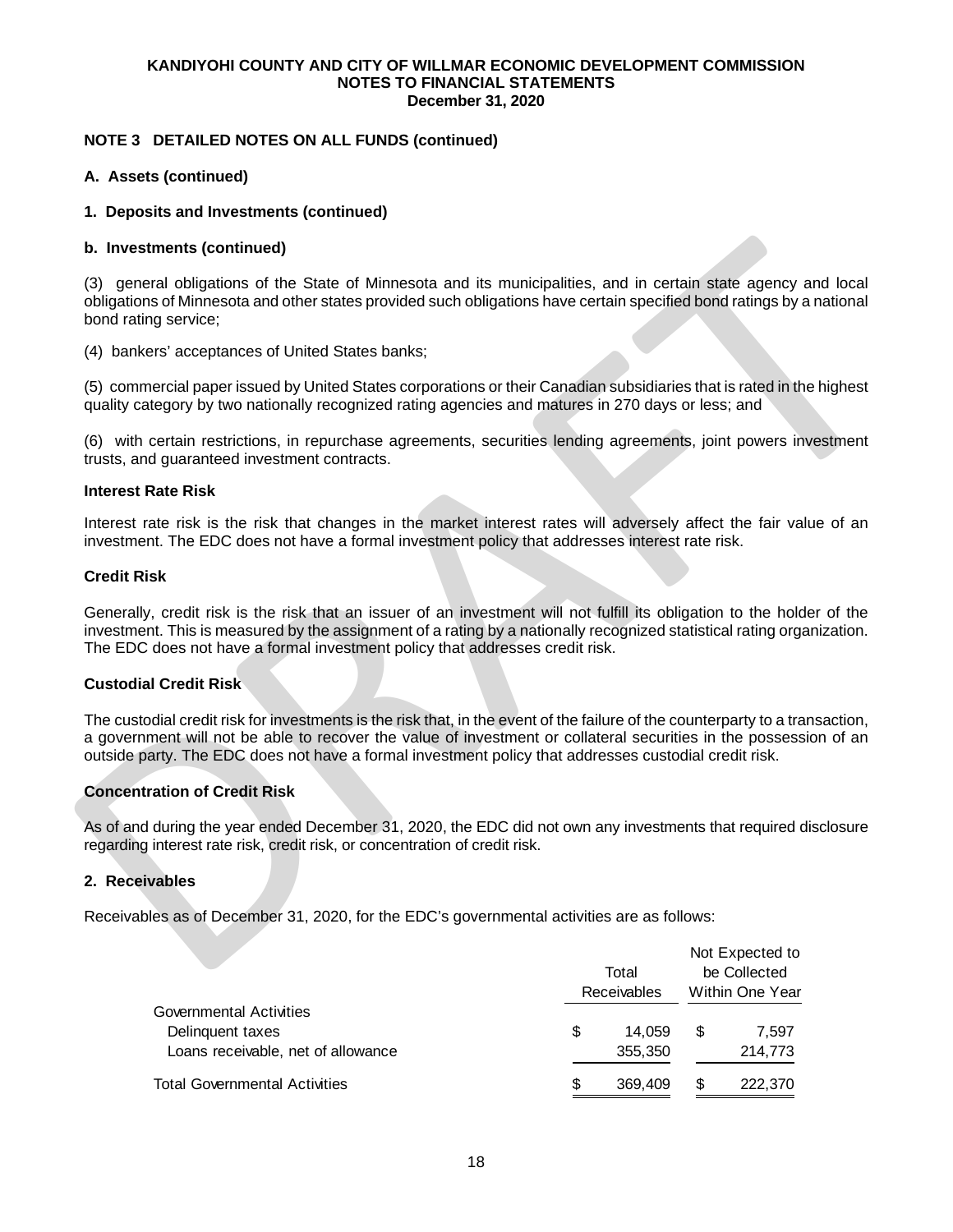## **NOTE 3 DETAILED NOTES ON ALL FUNDS (continued)**

## **A. Assets (continued)**

#### **2. Receivables (continued)**

## **3. Capital Assets**

| Taxes receivable consist of uncollected taxes, which are classified as delinquent taxes receivable. On the EDC's<br>governmental fund balance sheet, delinquent taxes receivable are offset by unearned revenue to indicate they are<br>not available for spending in the current period. No provision has been made for estimated uncollectible amounts<br>because such amounts are not expected to be material. |                |             |             |                |  |
|-------------------------------------------------------------------------------------------------------------------------------------------------------------------------------------------------------------------------------------------------------------------------------------------------------------------------------------------------------------------------------------------------------------------|----------------|-------------|-------------|----------------|--|
| Loans receivable consist of the following:                                                                                                                                                                                                                                                                                                                                                                        |                |             |             |                |  |
| HRA of Willmar – This loan receivable is a term note dated June 1, 1998. The note has no stated interest rate,<br>is unsecured, non-guaranteed, and is due in full on June 1, 2028. At December 31, 2020, the balance of this<br>loan was \$25,750.                                                                                                                                                               |                |             |             |                |  |
| Revolving Loan Funds - Consists of various term notes dated December 2011 through July 2019, requiring 60<br>monthly payments of \$475 to \$950 including interest at 5.25% to 6.25%. Matures January 2021 through March<br>2028. At December 31, 2020, the balance of these loans totaled \$166,315.                                                                                                             |                |             |             |                |  |
| KCEO Student Loans – Consists of loans to student entrepreneurs in amounts of \$250 to \$600 for small<br>business development payable within one year, non-interest bearing. At December 31, 2020, the balance of<br>these loans totaled \$1,198. A provision has been made for estimated uncollectible amounts in the amount of<br>\$1,198.                                                                     |                |             |             |                |  |
| Willmar Area Multicultural Business Center (WAMBC)/Micro Loans - Consists of various term notes requiring<br>monthly payments of \$150 to \$500 including interest at 0.00% to 3.00%. Matures December 2021 through<br>September 2023. At December 31, 2020, the balance of these loans totaled \$35,930.                                                                                                         |                |             |             |                |  |
| COVID-19 Business Assistance (COBAL) Loans - Consists of various term notes requiring monthly payments<br>of \$140 to \$280 including interest at 0.00%. Matures December 2022. At December 31, 2020, the balance of<br>these loans totaled \$127,355.                                                                                                                                                            |                |             |             |                |  |
| 3. Capital Assets                                                                                                                                                                                                                                                                                                                                                                                                 |                |             |             |                |  |
| Capital asset activity for the year ended December 31, 2020, was as follows:                                                                                                                                                                                                                                                                                                                                      |                |             |             |                |  |
|                                                                                                                                                                                                                                                                                                                                                                                                                   | Beginning      |             |             | Ending         |  |
| <b>Governmental activities:</b><br>Capital assets being depreciated:                                                                                                                                                                                                                                                                                                                                              | <b>Balance</b> | Increases   | Decreases   | <b>Balance</b> |  |
| Equipment<br><b>Total capital assets</b>                                                                                                                                                                                                                                                                                                                                                                          | \$<br>42,516   | \$<br>3,084 | \$<br>3,445 | \$<br>42,155   |  |
| being depreciated                                                                                                                                                                                                                                                                                                                                                                                                 | 42,516         | 3,084       | 3,445       | 42,155         |  |
| Less accumulated depreciation for:                                                                                                                                                                                                                                                                                                                                                                                |                |             |             |                |  |
| Equipment                                                                                                                                                                                                                                                                                                                                                                                                         | 29,383         | 3,618       | 3,445       | 29,556         |  |
| Total accumulated depreciation                                                                                                                                                                                                                                                                                                                                                                                    | 29,383         | 3,618       | 3,445       | 29,556         |  |
| Total capital assets<br>being depreciated, net                                                                                                                                                                                                                                                                                                                                                                    | 13,133         | (534)       |             | 12,599         |  |
| Governmental activities<br>capital assets, net                                                                                                                                                                                                                                                                                                                                                                    | \$<br>13,133   | \$<br>(534) | \$          | 12,599         |  |
|                                                                                                                                                                                                                                                                                                                                                                                                                   |                |             |             |                |  |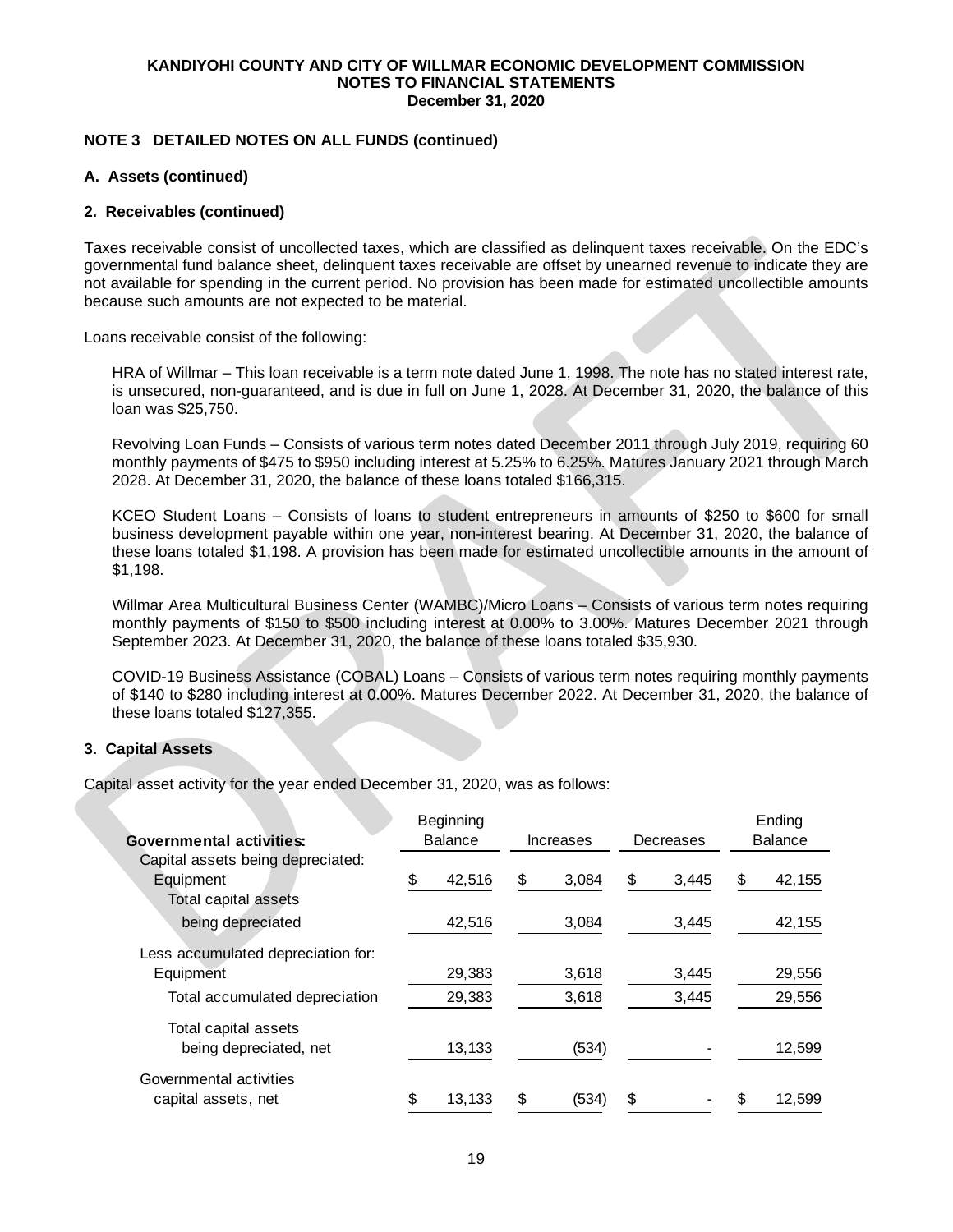## **NOTE 3 DETAILED NOTES ON ALL FUNDS (continued)**

## **A. Assets (continued)**

## **3. Capital Assets (continued)**

Depreciation expense was charged to functions/programs of the primary government as follows:

## **Governmental activities**

## **B. Liabilities**

## **1. Long-Term Debt**

#### Changes in long-term liabilities

| Depreciation expense was charged to functions/programs of the primary government as follows:                                                                                                                                                                                                                                                                                                                                                    |                                          |                                               |                        |
|-------------------------------------------------------------------------------------------------------------------------------------------------------------------------------------------------------------------------------------------------------------------------------------------------------------------------------------------------------------------------------------------------------------------------------------------------|------------------------------------------|-----------------------------------------------|------------------------|
| <b>Governmental activities</b><br>Economic development                                                                                                                                                                                                                                                                                                                                                                                          |                                          |                                               | 3,618                  |
| <b>B.</b> Liabilities                                                                                                                                                                                                                                                                                                                                                                                                                           |                                          |                                               |                        |
| 1. Long-Term Debt                                                                                                                                                                                                                                                                                                                                                                                                                               |                                          |                                               |                        |
| Changes in long-term liabilities                                                                                                                                                                                                                                                                                                                                                                                                                |                                          |                                               |                        |
| Long-term liability activity for the year ended December 31, 2020, was as follows:                                                                                                                                                                                                                                                                                                                                                              |                                          |                                               |                        |
| <b>Governmental Activities</b>                                                                                                                                                                                                                                                                                                                                                                                                                  | Beginning<br>Additions<br><b>Balance</b> | Ending<br><b>Balance</b><br><b>Reductions</b> | Due Within<br>One Year |
| <b>Compensated Absences</b>                                                                                                                                                                                                                                                                                                                                                                                                                     | \$<br>21,421<br>\$22,257                 | \$<br>13,561<br>30,116<br>S                   | \$                     |
| Net Pension Liability                                                                                                                                                                                                                                                                                                                                                                                                                           | 143,748<br>36,656                        | 18,527<br>161,877                             |                        |
| <b>Total Governmental Activities</b>                                                                                                                                                                                                                                                                                                                                                                                                            | 165,169<br>\$58,913                      | \$32,088<br>191,993<br>\$.                    | \$                     |
| <b>NOTE 4 DEFINED BENEFIT PENSION PLANS</b>                                                                                                                                                                                                                                                                                                                                                                                                     |                                          |                                               |                        |
| A. Plan Description                                                                                                                                                                                                                                                                                                                                                                                                                             |                                          |                                               |                        |
| The EDC participates in the following cost-sharing, multiple-employer defined benefit pension plan administered by<br>the Public Employees Retirement Association of Minnesota (PERA). PERA's defined benefit pension plans are<br>established and administered in accordance with Minnesota Statutes, Chapters 353 and 356. PERA's defined<br>benefit pension plans are tax qualified plans under Section 401(a) of the Internal Revenue Code. |                                          |                                               |                        |
| 1. General Employees Retirement Plan                                                                                                                                                                                                                                                                                                                                                                                                            |                                          |                                               |                        |
| All full-time and certain part-time employees of the EDC are covered by the General Employees Plan. General<br>Employees Plan members belong to the Coordinated Plan. Coordinated Plan members are covered by Social<br>Security.                                                                                                                                                                                                               |                                          |                                               |                        |
| <b>B. Benefits Provided</b>                                                                                                                                                                                                                                                                                                                                                                                                                     |                                          |                                               |                        |
| PERA provides retirement, disability, and death benefits. Benefits provision are established by state statute and<br>can only be modified by the state Legislature. Vested, terminated employees who are entitled to benefits, but are<br>not receiving them yet, are bound by the provisions in effect at the time they last terminated their public service.                                                                                  |                                          |                                               |                        |
| 1. General Employees Plan Benefits                                                                                                                                                                                                                                                                                                                                                                                                              |                                          |                                               |                        |

## **NOTE 4 DEFINED BENEFIT PENSION PLANS**

## **A. Plan Description**

## **1. General Employees Retirement Plan**

## **B. Benefits Provided**

## **1. General Employees Plan Benefits**

General Employees Plan benefits are based on a member's highest average salary for any five successive years of allowable service, age, and years of credit at termination of service. Two methods are used to compute benefits for PERA's Coordinated Plan members. Members hired prior to July 1, 1989, receive the higher of Method 1 or Method 2 formulas. Only Method 2 is used for members hired after June 30, 1989. Under Method 1, the accrual rate for Coordinated members is 1.2% of average salary for each of the first 10 years of service and 1.7% of average salary for each additional year. Under Method 2, the accrual rate for Coordinated members is 1.7% of average salary for all years of service. For members hired prior to July 1, 1989, a full annuity is available when age plus years of service equal 90 and normal retirement age is 65. For members hired on or after July 1, 1989, normal retirement age is the age for unreduced Social Security benefits capped at 66.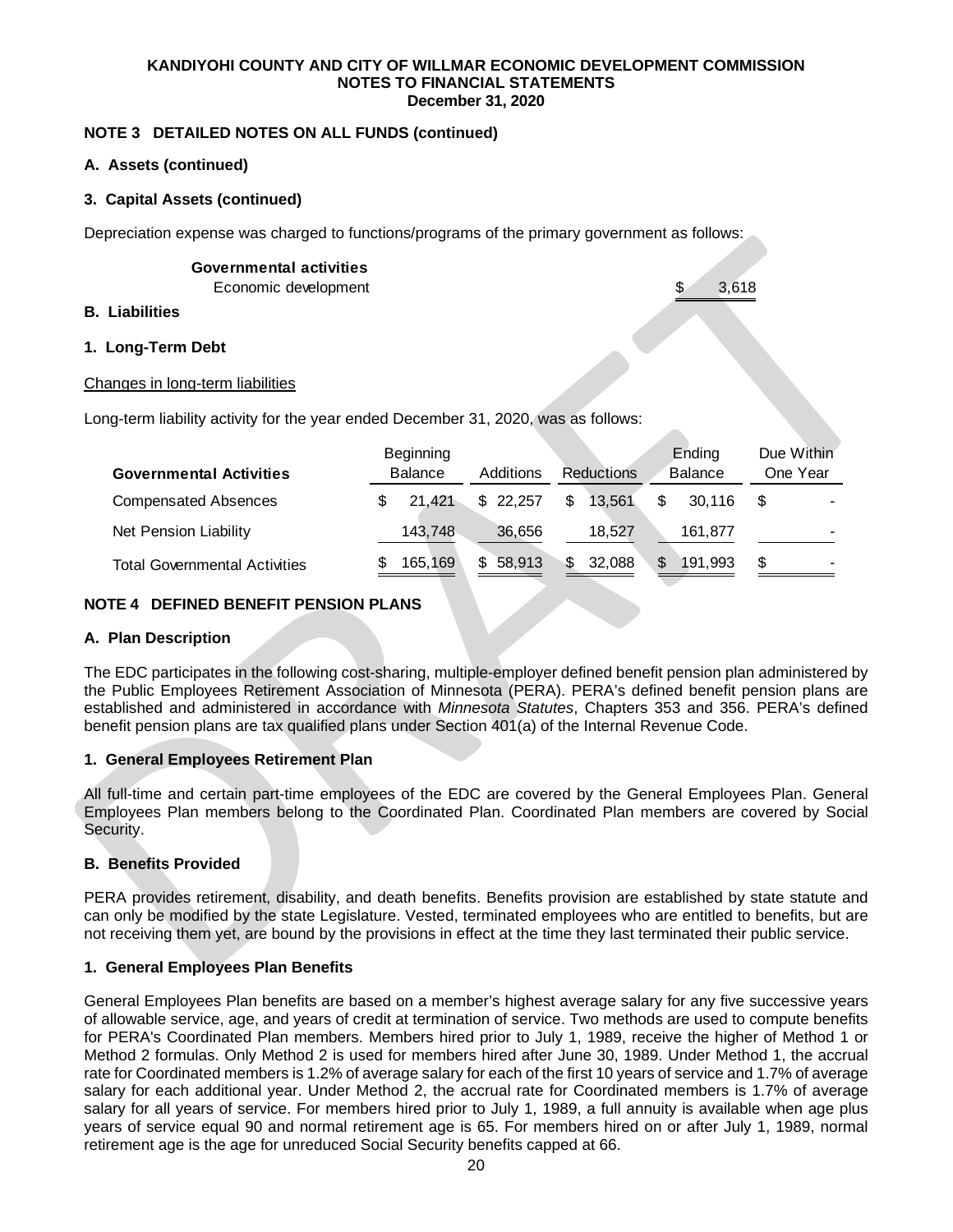## **NOTE 4 DEFINED BENEFIT PENSION PLANS (continued)**

#### **B. Benefits Provided (continued)**

#### **1. General Employees Plan Benefits (continued)**

Benefit increases are provided to benefit recipients each January. Beginning in 2019, the postretirement increase is equal to 50% of the cost-of-living adjustment (COLA) announced by the SSA, with a minimum increase of at least 1% and a maximum of 1.5%. Recipients that have been receiving the annuity or benefit for at least a full year as of the June 30 before the effective date of the increase will receive the full increase. For recipients receiving the annuity or benefit for at least one month but less than a full year as of June 30 before the effective date of the increase will receive a reduced prorated increase. For members retiring on January 1, 2024, or later, the increase will be delayed until normal retirement age (age 65 if hired prior to July 1, 1989, or age 66 for individuals hired on or after July 1, 1989). Members retiring under Rule of 90 are exempt from the delay to normal retirement.

#### **C. Contributions**

*Minnesota Statutes* Chapter 353 sets the rates for employer and employee contributions. Contribution rates can only be modified by the state Legislature.

#### **1. General Employees Fund Contributions**

Coordinated Plan members were required to contribute 6.50% of their annual covered salary in fiscal year 2020 and the EDC was required to contribute 7.50% for Coordinated Plan members. The EDC's contributions to the General Employees Fund for the year ended December 31, 2020, were \$14,886. The EDC's contributions were equal to the required contributions as set by state statute.

#### **D. Pension Costs**

#### **1. General Employees Fund Pension Costs**

At December 31, 2020, the EDC reported a liability of \$161,877 for its proportionate share of the General Employees Fund's net pension liability. The EDC's net pension liability reflected a reduction due to the State of Minnesota's contribution of \$16 million. The State of Minnesota is considered a non-employer contributing entity and the state's contribution meets the definition of a special funding situation. The State of Minnesota's proportionate share of the net pension liability associated with the EDC's totaled \$4,842. The net pension liability was measured as of June 30, 2020, and the total pension liability used to calculate the net pension liability was determined by an actuarial valuation as of that date. The EDC's proportion of the net pension liability was based on the EDC's contributions received by PERA during the measurement period for employer payroll paid dates from July 1, 2019, through June 30, 2020, relative to the total employer contributions received from all of PERA's participating employers. At June 30, 2020, the EDC's proportion share was .0027% at the end of the measurement period and .0026% for the beginning of the period. Benefit increases are provided to contribute the controllents and what the propinting in 2019, the posteriories in the controllent of the state of the methods of the controllent increase is a denoted on a maximum of the an

| The EDC's proportionate share of the net pension liability                                    | 161.877 |
|-----------------------------------------------------------------------------------------------|---------|
| State of Minnesota's proportionate share of the net pension liability associated with the EDC | 4.842   |
| Total                                                                                         | 166.719 |

For the year ended December 31, 2020, the EDC recognized pension expense of \$14,375 for its proportionate share of the General Employees Plan's pension expense. In addition, the EDC recognized an additional \$421 as pension expense (and grant revenue) for its proportionate share of the State of Minnesota's contribution of \$16 million to the General Employees Fund.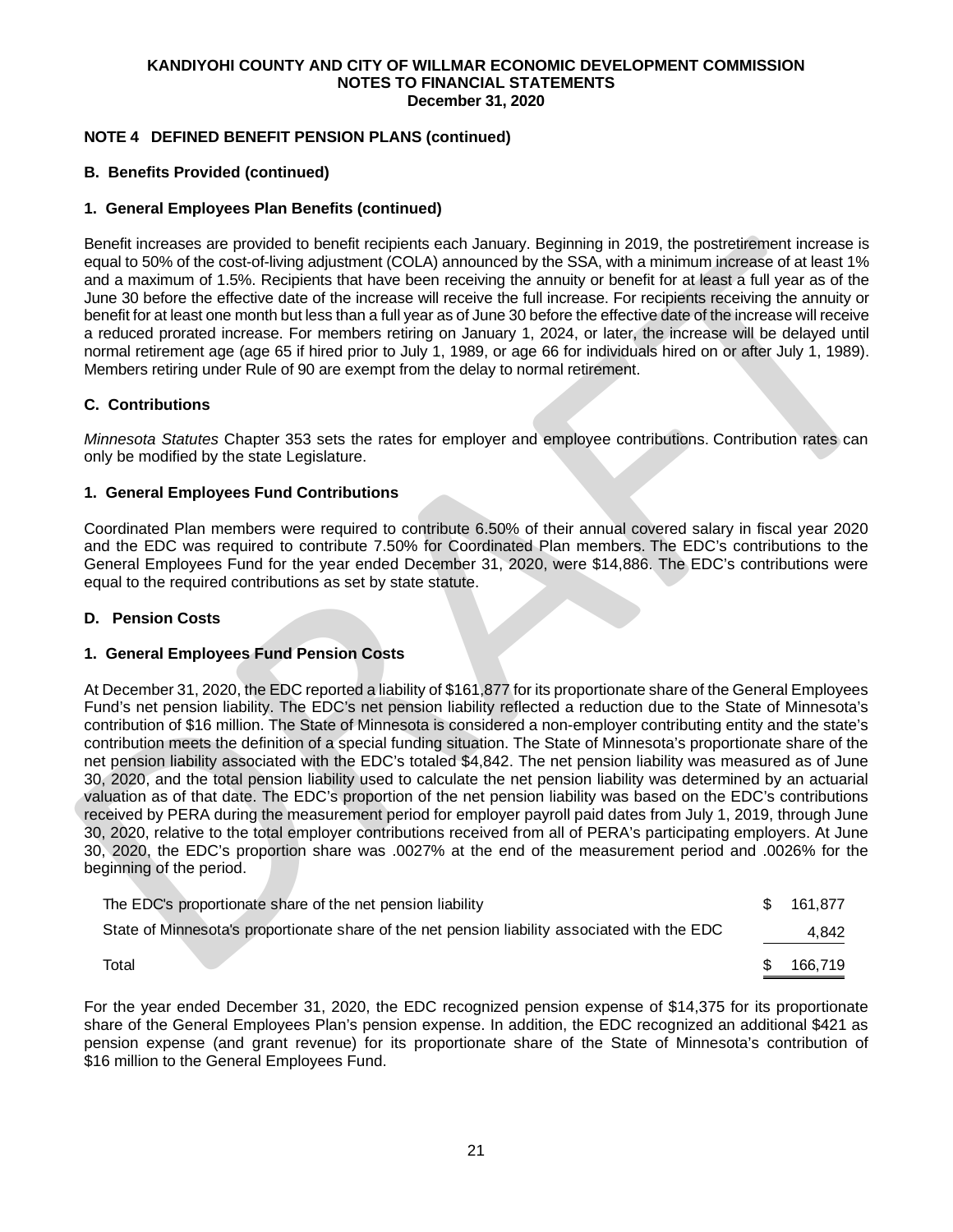## **NOTE 4 DEFINED BENEFIT PENSION PLANS (continued)**

#### **D. Pension Costs (continued)**

## **1. General Employees Fund Pension Costs (continued)**

|                                                                                                                                                                                                                                                                                                                                                                                                                     |          |                           | Deferred<br><b>Outflows</b><br>of Resources | Deferred<br><b>Inflows</b><br>of Resources |       |
|---------------------------------------------------------------------------------------------------------------------------------------------------------------------------------------------------------------------------------------------------------------------------------------------------------------------------------------------------------------------------------------------------------------------|----------|---------------------------|---------------------------------------------|--------------------------------------------|-------|
| Differences between expected and actual economic experience                                                                                                                                                                                                                                                                                                                                                         |          | \$                        | 1,421                                       | $\sqrt[6]{\frac{1}{2}}$                    | 613   |
| Changes in actuarial assumptions                                                                                                                                                                                                                                                                                                                                                                                    |          |                           |                                             |                                            | 5,875 |
| Net collective difference between projected and actual investment earnings                                                                                                                                                                                                                                                                                                                                          |          |                           | 3,543                                       |                                            |       |
| Changes in proportion                                                                                                                                                                                                                                                                                                                                                                                               |          |                           | 5,743                                       |                                            |       |
| Contributions paid to PERA subsequent to the measurement date                                                                                                                                                                                                                                                                                                                                                       |          |                           | 7,650                                       |                                            |       |
| Total                                                                                                                                                                                                                                                                                                                                                                                                               |          | \$                        | 18,357                                      | \$                                         | 6,488 |
| The \$7,650 reported as deferred outflows of resources related to pensions resulting from the EDC contributions<br>subsequent to the measurement date will be recognized as a reduction of the net pension liability in the year ended<br>December 31, 2021. Other amounts reported as deferred outflows and deferred inflows of resources related to<br>pensions will be recognized in pension expense as follows: |          |                           |                                             |                                            |       |
| Year Ended<br>December 31:                                                                                                                                                                                                                                                                                                                                                                                          |          | Pension Expense<br>Amount |                                             |                                            |       |
| 2021                                                                                                                                                                                                                                                                                                                                                                                                                |          | (5, 485)                  |                                             |                                            |       |
| 2022                                                                                                                                                                                                                                                                                                                                                                                                                | \$<br>\$ | 1,342                     |                                             |                                            |       |
| 2023                                                                                                                                                                                                                                                                                                                                                                                                                | \$       | 4,450                     |                                             |                                            |       |
| 2024                                                                                                                                                                                                                                                                                                                                                                                                                | \$       | 3,912                     |                                             |                                            |       |
| <b>E. Actuarial Assumptions</b>                                                                                                                                                                                                                                                                                                                                                                                     |          |                           |                                             |                                            |       |
| The total pension liability in the June 30, 2020, actuarial valuation was determined using an individual entry-age normal<br>actuarial cost method and the following actuarial assumptions:                                                                                                                                                                                                                         |          |                           |                                             |                                            |       |
| Inflation                                                                                                                                                                                                                                                                                                                                                                                                           |          | 2.50% per year            |                                             |                                            |       |
| Active Member Payroll Growth<br>Investment Rate of Return                                                                                                                                                                                                                                                                                                                                                           | 7.50%    | 3.25% per year            |                                             |                                            |       |

| Year Ended<br>December 31: |    | Pension Expense<br>Amount |  |  |
|----------------------------|----|---------------------------|--|--|
| 2021                       | \$ | (5, 485)                  |  |  |
| 2022                       | S  | 1,342                     |  |  |
| 2023                       | \$ | 4,450                     |  |  |
| 2024                       |    | 3,912                     |  |  |

## **E. Actuarial Assumptions**

| Inflation                           | 2.50% per year |
|-------------------------------------|----------------|
| <b>Active Member Payroll Growth</b> | 3.25% per year |
| Investment Rate of Return           | 7.50%          |

Salary increases were based on a service-related table. Mortality rates for active members, retirees, survivors, and disabilitants were based on RP 2014 tables for males or females, as appropriate, with slight adjustments to fit PERA's experience. Cost of living benefit increases after retirement for retirees are assumed to be 1.25% per year for the General Employees Plan.

Actuarial assumptions used in the June 30, 2020 valuation were based on the results of actuarial experience studies. The most recent four-year experience study in the General Employees Plan was completed in 2019. The assumption changes were adopted by the Board and become effective with the July 1, 2020 actuarial valuation.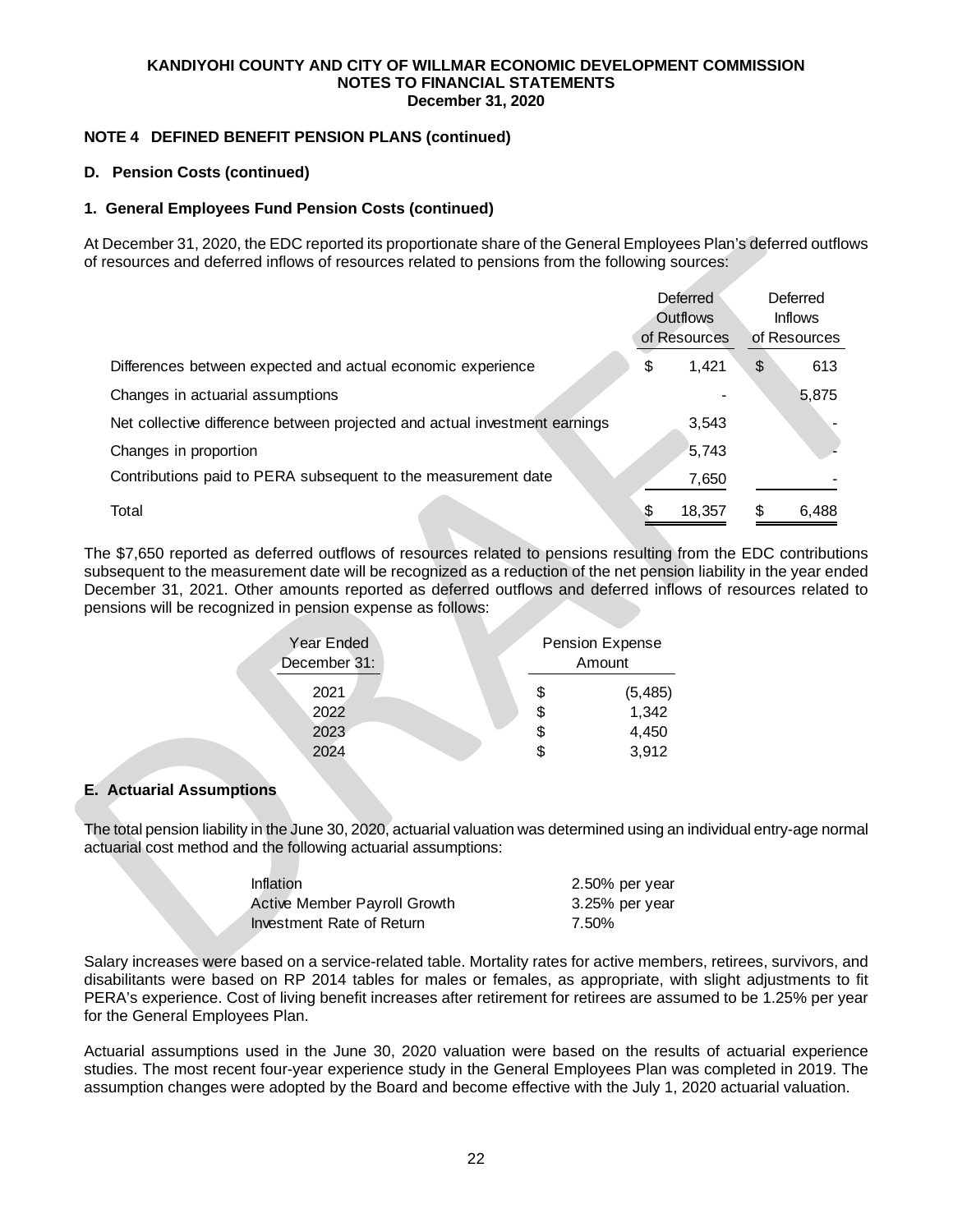## **NOTE 4 DEFINED BENEFIT PENSION PLANS (continued)**

## **E. Actuarial Assumptions (continued)**

The following changes in actuarial assumptions and plan provisions occurred in 2020:

## **General Employees Fund**

Changes in Actuarial Assumptions:

- The price inflation assumption was decreased from 2.50% to 2.25%.
- The payroll growth assumption was decreased from 3.25% to 3.00%.
- Assumed salary increase rates were changed as recommended in the June 30, 2019 experience study. The net effect is assumed rates that average 0.25% less than previous rates.
- Assumed rates of retirement were changed as recommended in the June 30, 2019 experience study. The changes result in more unreduced (normal) retirements and slightly fewer Rule of 90 and early retirements.
- Assumed rates of termination were changed as recommended in the June 30, 2019 experience study. The new rates are based on service and are generally lower than the previous rates for years 2-5 and slightly higher thereafter.
- Assumed rates of disability were changed as recommended in the June 30, 2019 experience study. The change results in fewer predicted disability retirements for males and females.
- The base mortality table for healthy annuitants and employees was changed from the RP-2014 table to the Pub-2010 General Mortality table, with adjustments. The base mortality table for disabled annuitants was changed from the RP-2014 disabled annuitant mortality table to the PUB-2010 General/Teacher disabled annuitant mortality table, with adjustments.
- The mortality improvement scale was changed from Scale MP-2018 to Scale MP-2019.
- The assumed spouse age difference was changed from two years older for females to one year older.
- The assumed number of married male new retirees electing the 100% Joint & Survivor option changed from 35% to 45%. The assumed number of married female new retirees electing the 100% Joint & Survivor option changed from 15% to 30%. The corresponding number of married new retirees electing the Life annuity option was adjusted accordingly.

Changes in Plan Provisions:

 Augmentation for current privatized members was reduced to 2.0% for the period July 1, 2020 through December 31, 2023 and 0.0% after. Augmentation was eliminated for privatizations occurring after June 30, 2020.

The State Board of Investment, which manages the investments of PERA, prepares an analysis of the reasonableness on a regular basis of the long-term expected rate of return using a building-block method in which best-estimate ranges of expected future rates of return are developed for each major asset class. These ranges are combined to produce an expected long-term rate of return by weighting the expected future rates of return by the target asset allocation percentages. The target allocation and best estimates of geometric real rates of return for each major asset class are summarized in the following table: Change Sin Adustrial Assumptions:<br>
The prior inflator assumption was decreased from 2.50% to 2.25%.<br>
The prior inflator assumption was decreased from 2.50% to 3.25%.<br>
The prior inflator assumption was decreased from 3.05%

| Target     | Long-Term<br><b>Expected Real</b> |
|------------|-----------------------------------|
| Allocation | Rate of Return                    |
| 35.5%      | 5.10%                             |
| 17.5%      | 5.30%                             |
| 20.0%      | 0.75%                             |
| 25.0%      | 5.90%                             |
| 2.0%       | $0.00\%$                          |
| 100%       |                                   |
|            |                                   |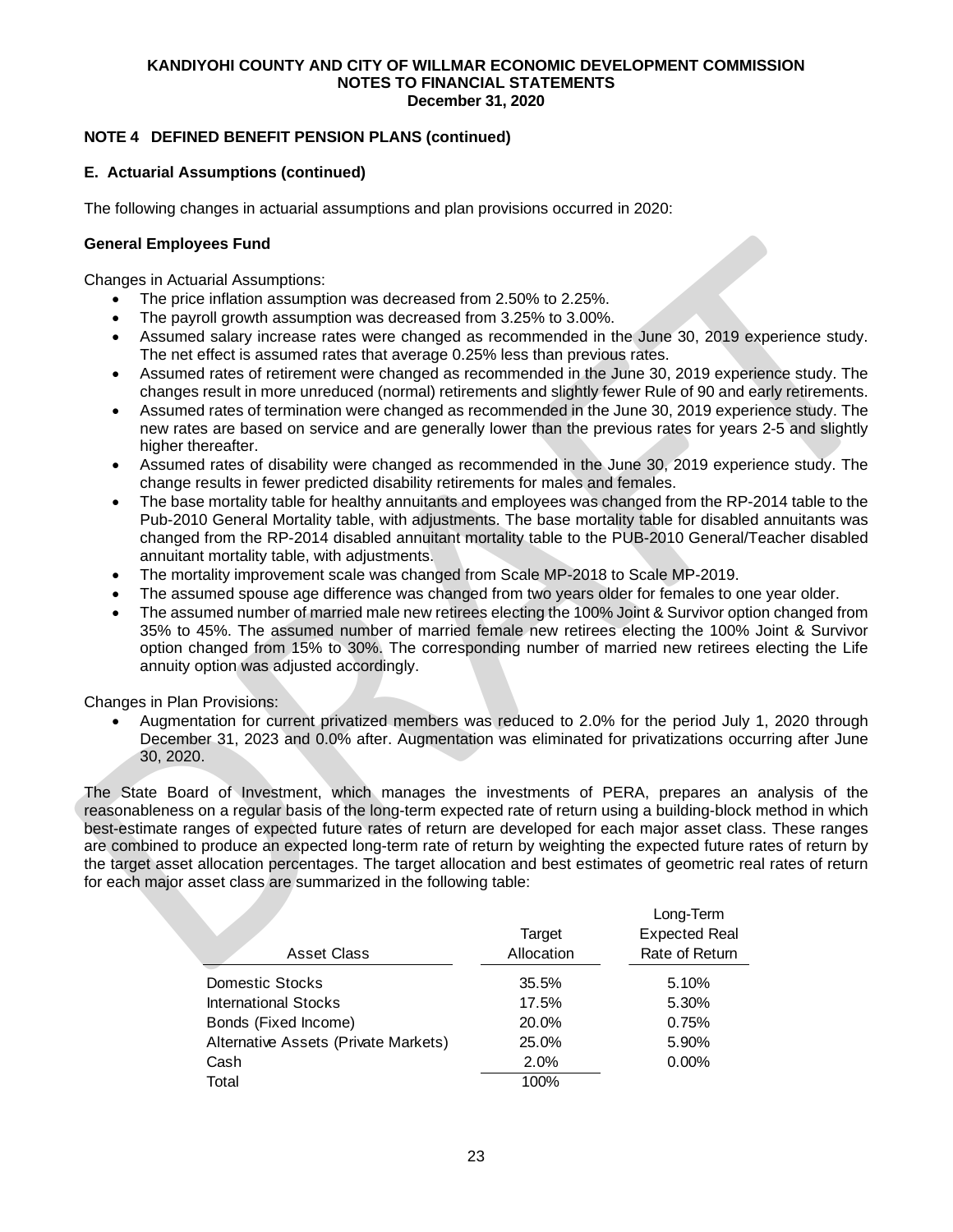## **NOTE 4 DEFINED BENEFIT PENSION PLANS (continued)**

## **F. Discount Rate**

The discount rate used to measure the total pension liability in 2020 was 7.50%. The projection of cash flows used to determine the discount rate assumed that contributions from plan members and employers will be made at rates set in Minnesota Statutes. Based on this assumption, the fiduciary net position of the General Employees Fund was projected to be available to make all projected future benefit payments of current plan members. Therefore, the long-term expected rate of return on pension plan investments was applied to all periods of projected benefit payments to determine the total pension liability.

## **G. Pension Liability Sensitivity**

The following presents the EDC's proportionate share of the net pension liability for all plans it participates in, calculated using the discount rate disclosed in the preceding paragraph, as well as what the EDC's proportionate share of the net pension liability would be if it were calculated using a discount rate 1 percentage point lower or 1 percentage point higher than the current discount rate:

| <b>Sensitivity Analysis</b>                       |  |                               |    |         |  |  |
|---------------------------------------------------|--|-------------------------------|----|---------|--|--|
| Net Pension Liability at Different Discount Rates |  |                               |    |         |  |  |
|                                                   |  | <b>General Employees Fund</b> |    |         |  |  |
| 1% Lower                                          |  | 6.50%                         |    | 259.433 |  |  |
| <b>Current Discount Rate</b>                      |  | 7.50%                         | \$ | 161,877 |  |  |
| 1% Higher                                         |  | 8.50%                         | \$ | 81,402  |  |  |

## **H. Pension Plan Fiduciary Net Position**

Detailed information about each pension plan's fiduciary net position is available in a separately-issued PERA financial report that includes financial statements and required supplementary information. That report may be obtained on the Internet at www.mnpera.org.

## **NOTE 5 RISK MANAGEMENT**

The EDC is exposed to various risks of loss related to torts; theft of, damage to, and destruction of assets; errors and omissions; injuries to employees; and natural disasters for which the EDC carries insurance. The EDC obtains insurance through participation in the Minnesota Counties Intergovernmental Trust (MCIT). MCIT is a risk sharing pool operated as a common risk management and insurance program for its members. The EDC pays an annual premium to MCIT for its workers compensation and property and casualty insurance. The MCIT is self-sustaining through member premiums and will reinsure for claims above a prescribed dollar amount for each insurance event. set in Minnesoto Statutes. Based on this assumption, the Michairy net osizuation of the General Employees Fund<br>projected to be available to make all projected future benefit payments of current plan members. Therefore, the

## **NOTE 6 COMMITMENTS AND CONTINGENCIES**

Amounts received or receivable from grantor agencies are subject to audit and adjustment by grantor agencies, principally the federal and state governments. Any disallowed claims, including amounts already collected, may constitute a liability of the applicable funds. The amount, if any, of expenditures which may be disallowed by the grantor cannot be determined at this time although the EDC expects such amounts, if any, to be immaterial.

The Kandiyohi County and City of Willmar Economic Development Commission has entered into various loan agreements in relation to its Partial Loan Guarantee Program. Under the terms of the agreement, the EDC has guaranteed 80% of these \$25,000 (\$50,000 for 2013 and following years) loans to private businesses. During the year ended December 31, 2020, all outstanding loan balances were paid off. Total outstanding loan balances under this loan program are \$0 at December 31, 2020.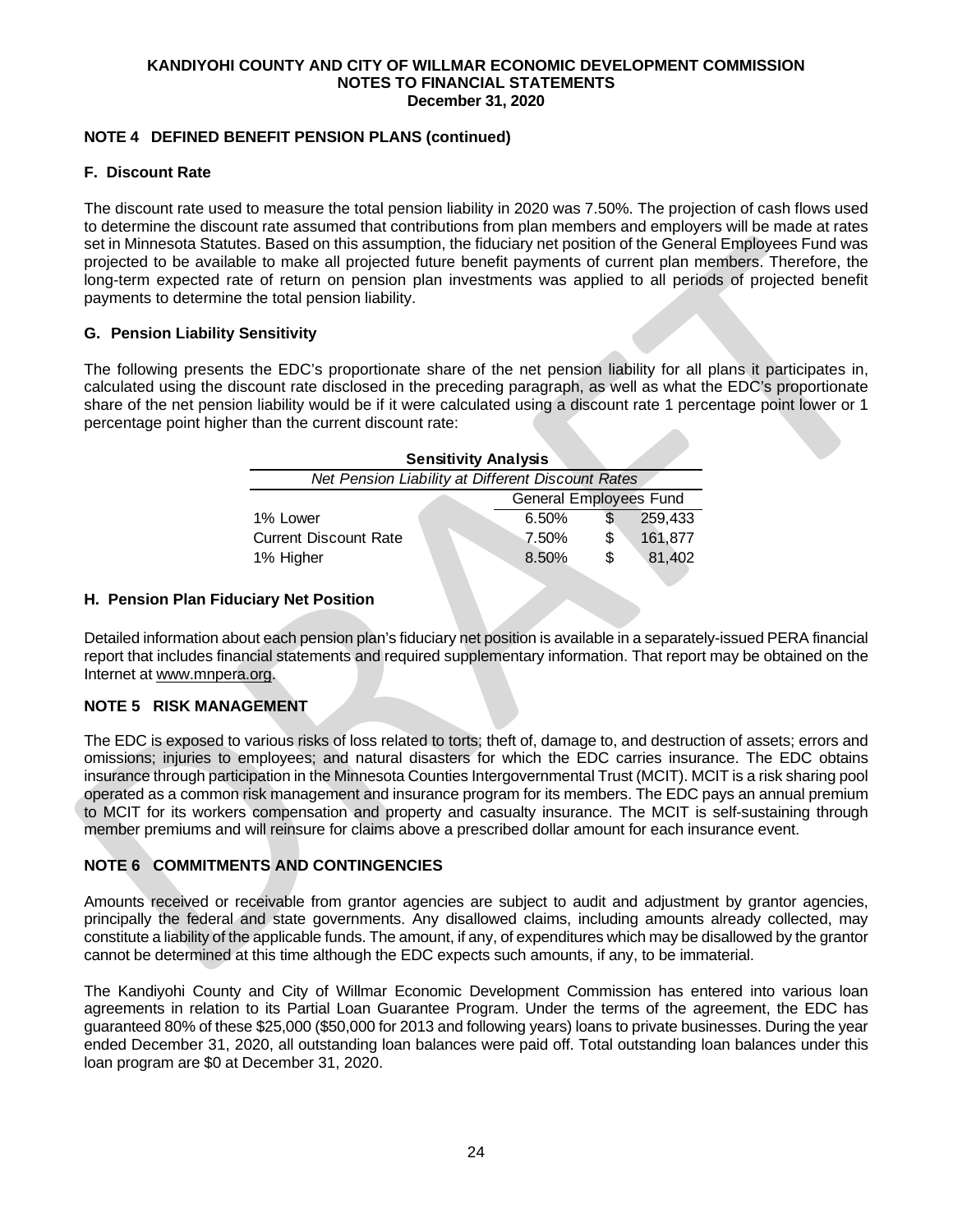## **NOTE 7 OPERATING LEASE**

Effective December 2014, the EDC entered into a lease agreement for the office facility. Terms of the lease include monthly rent of \$1,800 for five years. Effective December 2019, the lease was renewed with monthly rent of \$2,000 for five years. Included in this lease are real estate taxes, building insurance, maintenance, and utilities. The lease is renewable for an additional 36 months. The future minimum lease payments are as follows:

| 24,000<br>24,000<br>24,000<br>22,000 |
|--------------------------------------|

## **NOTE 8 COVID-19**

On March 11, 2020 the World Health Organization declared COVID-19 to be a global pandemic. The COVID-19 outbreak in the United States has caused significant disruptions throughout the national, state, and local economies. The potential financial impact to the EDC cannot be reasonably estimated at this time. Vear Endring<br>
Normbal 31:<br>
2021<br>
2022<br>
2023<br>
2024<br>
2024<br>
2024<br>
2024<br>
2024<br>
2024<br>
2024<br>
2024<br>
2024<br>
2024<br>
2024<br>
2024<br>
2024<br>
2024<br>
2024<br>
2024<br>
2026<br>
2020<br>
2024<br>
2026<br>
2020<br>
2024<br>
2026<br>
2020<br>
2026<br>
2020<br>
2026<br>
2020<br>
2026<br>
202

## **NOTE 8 SUBSEQUENT EVENTS**

The EDC has evaluated subsequent events through October 11, 2021, the date the financial statements were available to be issued.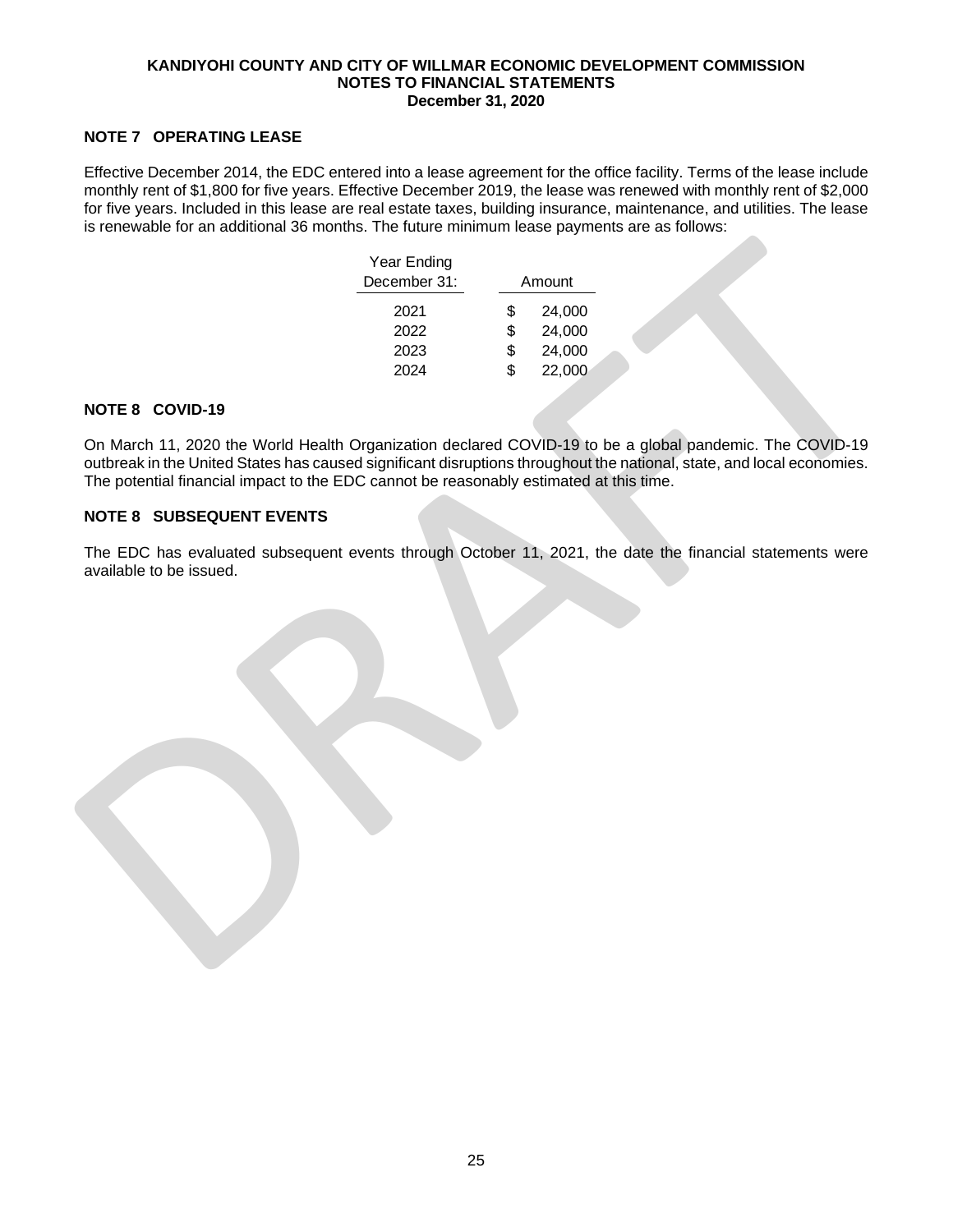## **KANDIYOHI COUNTY AND CITY OF WILLMAR ECONOMIC DEVELOPMENT COMMISSION GENERAL EMPLOYEES RETIREMENT FUNDSCHEDULE OF PROPORTIONATE SHARE OF NET PENSION LIABILITY**

|                                                 |                                                                                     |                                                                                                    |                                                                                                                              | KANDIYOHI COUNTY AND CITY OF WILLMAR ECONOMIC DEVELOPMENT COMMISSION<br>SCHEDULE OF PROPORTIONATE SHARE OF NET PENSION LIABILITY<br><b>GENERAL EMPLOYEES RETIREMENT FUND</b>                                       |                                                      |                                                                                                                                                                    |                                                                                        |
|-------------------------------------------------|-------------------------------------------------------------------------------------|----------------------------------------------------------------------------------------------------|------------------------------------------------------------------------------------------------------------------------------|--------------------------------------------------------------------------------------------------------------------------------------------------------------------------------------------------------------------|------------------------------------------------------|--------------------------------------------------------------------------------------------------------------------------------------------------------------------|----------------------------------------------------------------------------------------|
| <b>Fiscal Year</b><br>Ending                    | Employer's<br>Proportion<br>(Percentage) of<br>the Net Pension<br>Liability (Asset) | Employer's<br>Proportionate<br>Share (Amount)<br>of the Net<br>Pension Liability<br>(Asset)<br>(a) | State's<br>Proportionate<br>Share (Amount)<br>of the Net<br><b>Pension Liability</b><br>Associated with<br><b>EDC</b><br>(b) | Employer's<br>Proportionate<br>Share of the Net<br>Pension Liability<br>and the State's<br>Proportionate<br>Share of the Net<br>Pension Liability<br><b>Associated With</b><br><b>EDC</b><br>$(a+b)$               | Employer's<br>Covered-<br>Employee<br>Payroll<br>(c) | Employer's<br>Proportionate<br>Share of the Net<br><b>Pension Liability</b><br>(Asset) as a<br>Percentage of<br>its Covered-<br>Employee<br>Payroll<br>$((a+b)/c)$ | Plan Fiduciary<br>Net Position as<br>a Percentage of<br>the Total<br>Pension Liability |
| June 30, 2020<br>June 30, 2019<br>June 30, 2018 | 0.0027%<br>0.0026%<br>0.0026%                                                       | \$<br>161,877<br>\$<br>143,748<br>\$<br>144,237                                                    | \$<br>4,842<br>\$<br>4,500<br>$\frac{2}{3}$<br>4,581                                                                         | \$<br>166,719<br>\$<br>148,248<br>$\sqrt{2}$<br>148,818                                                                                                                                                            | \$<br>198,480<br>\$<br>183,027<br>\$<br>171,400      | 84.0%<br>81.0%<br>86.8%                                                                                                                                            | 79.1%<br>80.2%<br>79.5%                                                                |
|                                                 |                                                                                     |                                                                                                    |                                                                                                                              | Note: GASB Statement 68, Accounting and Financial Reporting for Pensions was adopted in 2018.<br>Note: Schedules are intended to show a 10 year trend. Additional years will be reported as they become available. |                                                      |                                                                                                                                                                    |                                                                                        |
|                                                 |                                                                                     |                                                                                                    |                                                                                                                              |                                                                                                                                                                                                                    |                                                      |                                                                                                                                                                    |                                                                                        |

See notes to required supplementary information.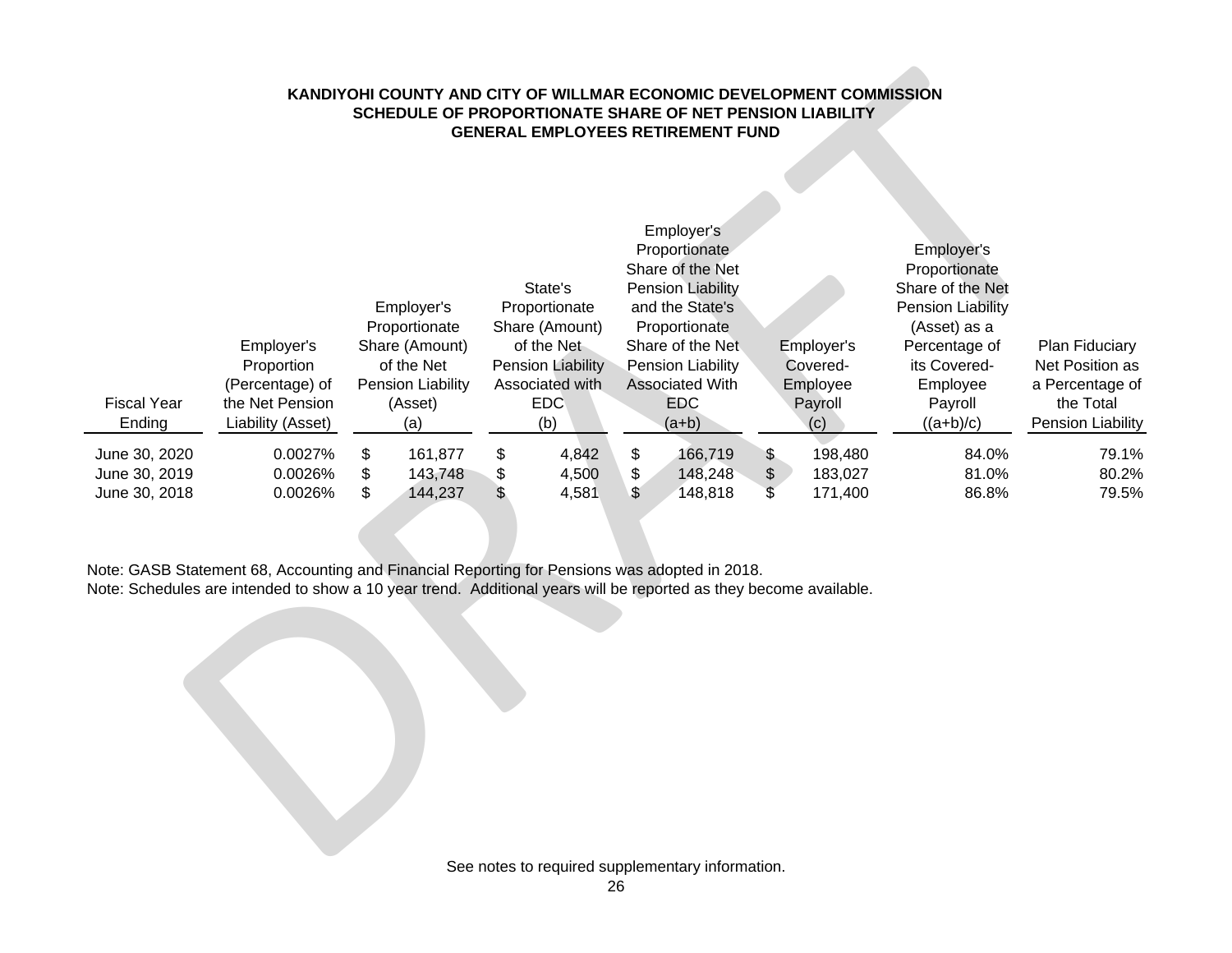## **KANDIYOHI COUNTY AND CITY OF WILLMAR ECONOMIC DEVELOPMENT COMMISSION SCHEDULE OF EMPLOYER CONTRIBUTIONS GENERAL EMPLOYEES RETIREMENT FUND**

| <b>Fiscal Year Ending</b>                                                                                                                                                                                          |                | Statutorily<br>Required<br>Contribution<br>(a) |                | Contributions<br>in Relation to<br>the Statutorily<br>Required<br>Contribution<br>(b) | Contribution<br>Deficiency<br>(Excess)<br>$(a-b)$ |                          | Covered-<br>Employee<br>Payroll<br>(c) | Contributions<br>as a<br>Percentage of<br>Covered-<br>Employee<br>Payroll<br>(b/c) |
|--------------------------------------------------------------------------------------------------------------------------------------------------------------------------------------------------------------------|----------------|------------------------------------------------|----------------|---------------------------------------------------------------------------------------|---------------------------------------------------|--------------------------|----------------------------------------|------------------------------------------------------------------------------------|
| December 31, 2020<br>December 31, 2019<br>December 31, 2018                                                                                                                                                        | \$<br>\$<br>\$ | 14,886<br>13,972<br>13,500                     | \$<br>\$<br>\$ | 14,886<br>13,972<br>13,500                                                            | \$\$                                              | $\, \, \$$<br>$\,$<br>\$ | 198,480<br>186,300<br>180,000          | 7.50%<br>7.50%<br>7.50%                                                            |
| Note: GASB Statement 68, Accounting and Financial Reporting for Pensions was adopted in 2018.<br>Note: Schedules are intended to show a 10 year trend. Additional years will be reported as they become available. |                |                                                |                |                                                                                       |                                                   |                          |                                        |                                                                                    |

See notes to required supplementary information.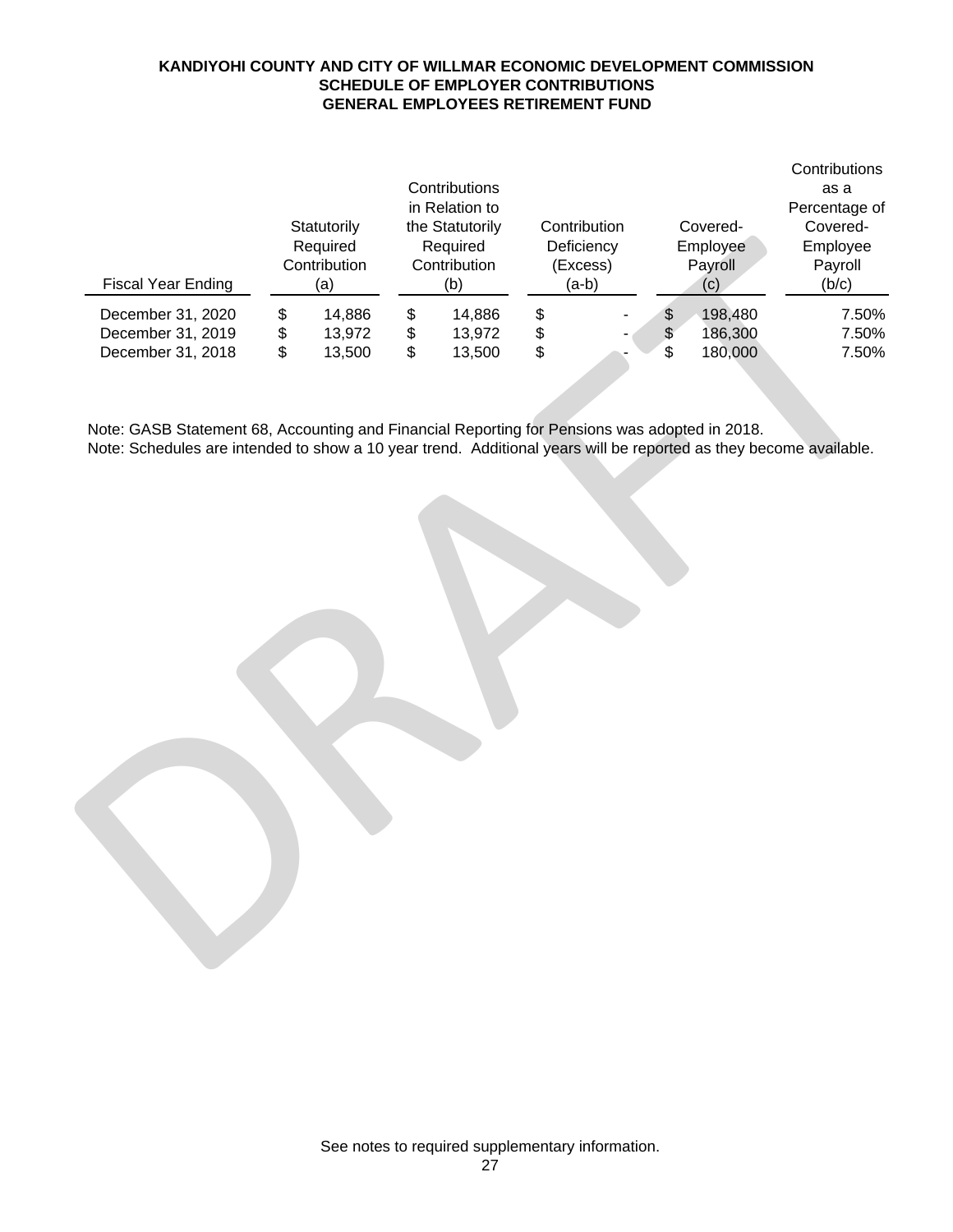#### **KANDIYOHI COUNTY AND CITY OF WILLMAR ECONOMIC DEVELOPMENT COMMISSION NOTES TO THE REQUIRED SUPPLEMENTARY INFORMATION December 31, 2020**

## **NOTE 1 CHANGES IN NET PENSION LIABILITIES AND RELATED RATIOS**

## **General Employees Fund**

## *2020 Changes*

Changes in Actuarial Assumptions

- The price inflation assumption was decreased from 2.5% to 2.25%.
- The payroll growth assumption was decreased from 3.25% to 3.00%.
- Assumed salary increase rates were changed as recommended in the June 30, 2019 experience study. The net effect is assumed rates that average 0.25% less than previous rates.
- Assumed rates of retirement were changed as recommended in the June 30, 2019 experience study. The changes result in more unreduced (normal) retirements and slightly fewer Rule of 90 and early retirements.
- Assumed rates of termination were changed as recommended in the June 30, 2019 experience study. The new rates are based on service and are generally lower than the previous rates for years 2-5 and slightly higher thereafter.
- Assumed rates of disability were changed as recommended in the June 30, 2019 experience study. The change results in fewer predicted disability retirements for males and females.
- The base mortality table for healthy annuitants and employees was changed from the RP-2014 table to the Pub-2010 General Mortality table, with adjustments. The base mortality table for disabled annuitants was changed from the RP-2014 disabled annuitant mortality table to the PUB-2010 General/Teacher disabled annuitant mortality table, with adjustments. Changes in Actuation Assumption was decreased from 2.5% to 2.25%.<br>
• The prior inflation assumption was decreased from 2.5% to 2.25%.<br>
• The prior inflation assumption was decreased from 2.5% to 2.0%.<br>
• Assumed salary in
	- The mortality improvement scale was changed from Scale MP-2018 to Scale MP-2019.
	- The assumed spouse age difference was changed from two years older for females to one year older.
	- The assumed number of married male new retirees electing the 100% Joint & Survivor option changed from 35% to 45%. The assumed number of married female new retirees electing the 100% Joint & Survivor option changed from 15% to 30%. The corresponding number of married new retirees electing the Life annuity option was adjusted accordingly.

## Changes in Plan Provisions

 Augmentation for current privatized members was reduced to 2.0% for the period July 1, 2020 through December 31, 2023 and 0.0% after. Augmentation was eliminated for privatizations occurring after June 30, 2020.

## *2019 Changes*

Changes in Actuarial Assumptions

The morality projection scale was changed from MP-2017 to MP-2018.

## Changes in Plan Provisions

 The employer supplemental contribution was changed prospectively, decreasing from \$31.0 million to \$21.0 million per year. The State's special funding contribution was changed prospectively, requiring \$16.0 million due per year through 2031.

## *2018 Changes*

Changes in Actuarial Assumptions

- The morality projection scale was changed from MP-2015 to MP-2017.
- The assumed benefit increase was changed from 1.0% per year through 2044 and 2.50% per year thereafter to 1.25% per year.

Changes in Plan Provisions

- The augmentation adjustment in early retirement factors is eliminated over a five-year period starting July 1, 2019, resulting in actuarial equivalence after June 30, 2024.
- Interest credited on member contributions decreased from 4.0% to 3.0%, beginning July 1, 2018.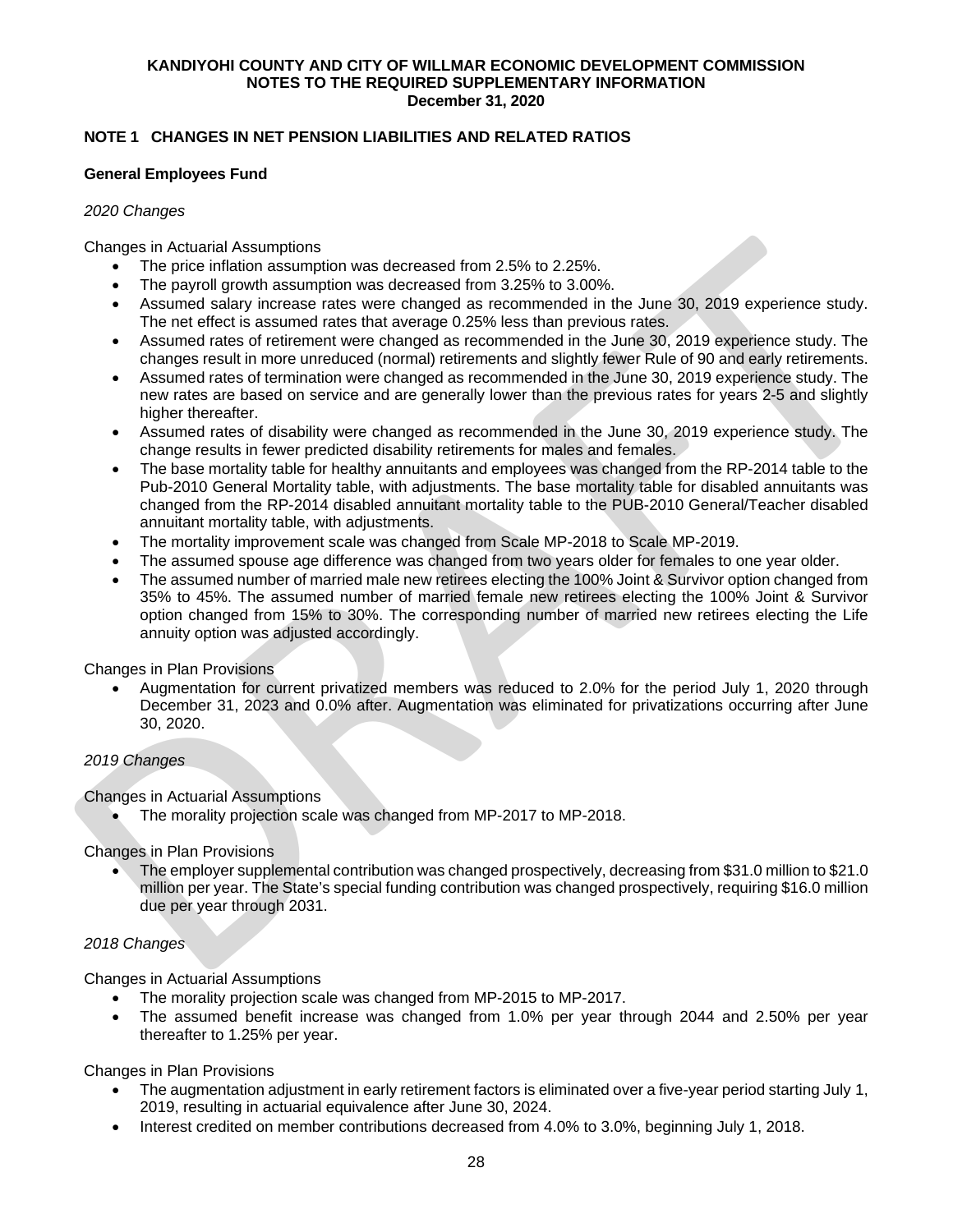#### **KANDIYOHI COUNTY AND CITY OF WILLMAR ECONOMIC DEVELOPMENT COMMISSION NOTES TO THE REQUIRED SUPPLEMENTARY INFORMATION December 31, 2020**

## **NOTE 1 CHANGES IN NET PENSION LIABILITIES AND RELATED RATIOS (continued)**

## **General Employees Fund (continued)**

## *2018 Changes (continued)*

Changes in Plan Provisions (continued)

- Deferred augmentation was changed to 0.00%, effective January 1, 2019. Augmentation that has already accrued for deferred members will still apply.
- Contribution stabilizer provisions were repealed.
- Post-retirement benefit increases were changed from 1.0% per year with a provision to increase to 2.5% upon attainment of 90% funding ratio to 50% of the Social Security Cost of Living Adjustment, not less than 1.0% and not more than 1.5%, beginning January 1, 2019. Change in Plan Provisions (continued) to 0.00%, effective January 1, 2019. Augmentation that has already<br>
accrued for redeterd members will still apply.<br>
Contribution stabilizer provisions were repeated.<br>
Post-retirement b
	- For retirements on or after January 1, 2024, the first benefit increase is delayed until the retiree reaches Normal Retirement Age. Does not apply to Rule of 90 retirees, disability benefit recipients, or survivors.
	- Actuarial equivalent factors were updated to reflect revised mortality and interest assumptions.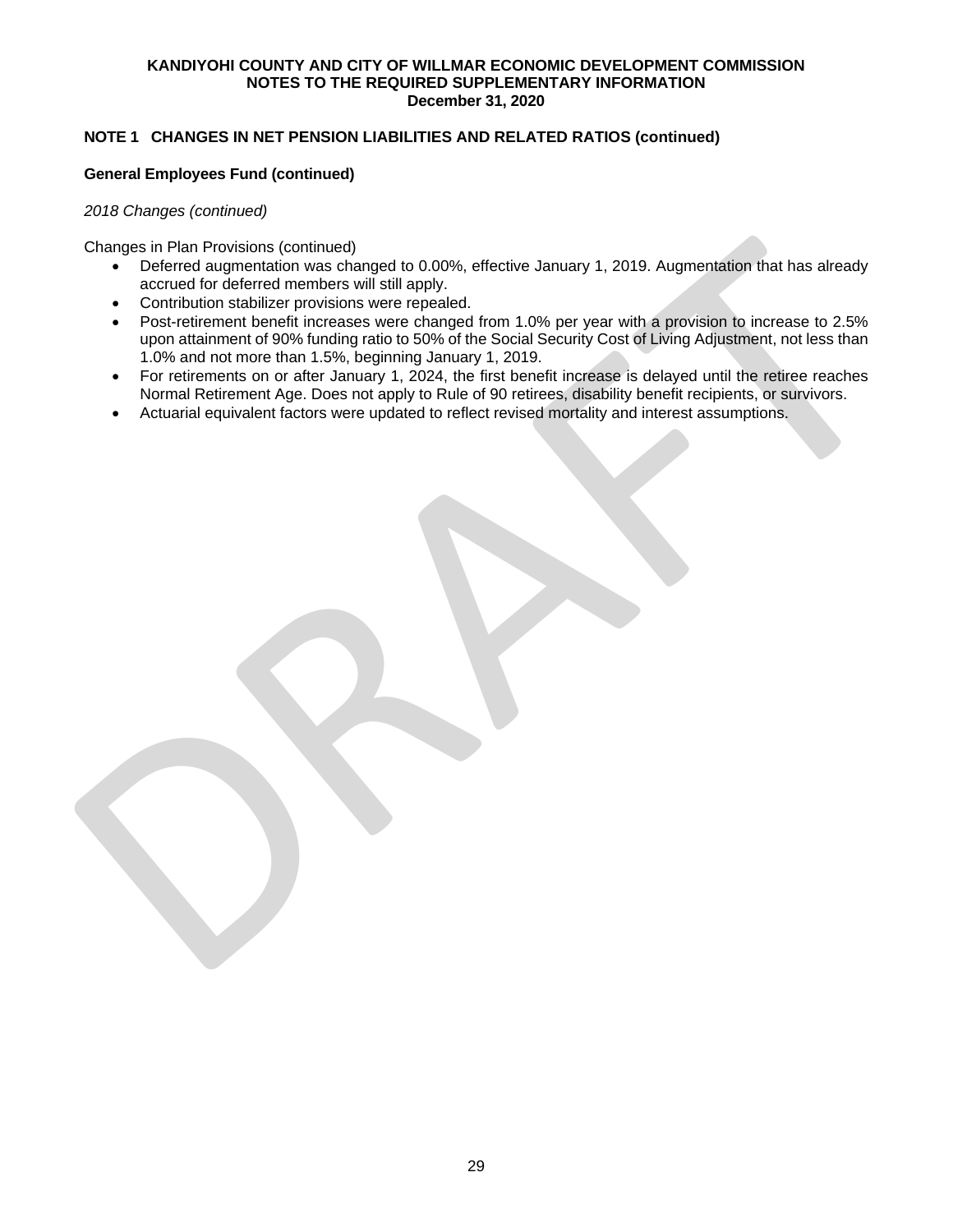# **KANDIYOHI COUNTY AND CITY OF WILLMAR ECONOMIC DEVELOPMENT COMMISSION SCHEDULE OF EXPENDITURES OF FEDERAL AWARDS**

|  |  |  | For the Year Ended December 31, 2020 |  |  |
|--|--|--|--------------------------------------|--|--|
|--|--|--|--------------------------------------|--|--|

| KANDIYOHI COUNTY AND CITY OF WILLMAR ECONOMIC DEVELOPMENT COMMISSION<br>SCHEDULE OF EXPENDITURES OF FEDERAL AWARDS | For the Year Ended December 31, 2020 |                          |                   |                         |
|--------------------------------------------------------------------------------------------------------------------|--------------------------------------|--------------------------|-------------------|-------------------------|
| Federal Grant/Pass-Through Grantor/Program or Cluster                                                              | Federal<br><b>CFDA</b><br>Number     | Pass-Through<br>Grantor  | Federal<br>Awards | Federal<br>Expenditures |
| <b>Other Programs</b>                                                                                              |                                      |                          |                   |                         |
| Department of the Treasury                                                                                         |                                      |                          |                   |                         |
| <b>Coronavirus Relief Fund</b>                                                                                     | 21.019                               | Kandiyohi County         | \$2,102,526       | \$2,091,783             |
|                                                                                                                    | 21.019                               | City of Willmar          | 1,180,000         | 1,180,000               |
|                                                                                                                    | 21.019                               | City of Spicer           | 15,000            | 15,000                  |
|                                                                                                                    | 21.019                               | <b>Harrison Township</b> | 11,333            | 11,333                  |
|                                                                                                                    | 21.019                               | City of Kandiyohi        | 10,000            | 10,000                  |
|                                                                                                                    | 21.019                               | City of New London       | 33,500            | 33,500                  |
|                                                                                                                    | 21.019                               | City of Atwater          | 21,000            | 21,000                  |
|                                                                                                                    | 21.019                               | Lake Andrew Township     | 17,350            | 17,350                  |
|                                                                                                                    | 21.019                               | New London Township      | 55,000            | 55,000                  |
|                                                                                                                    | 21.019                               | <b>Willmar Township</b>  | 6,537             | 6,537                   |
|                                                                                                                    | 21.019                               | Dovre Township           | 13,250            | 13,250                  |
|                                                                                                                    | 21.019                               | <b>Irving Township</b>   | 7,000             | 7,000                   |
|                                                                                                                    | 21.019                               | Gennessee Township       | 5,000             | 5,000                   |
|                                                                                                                    | 21.019                               | Colfax Township          | 9,000             | 9,000                   |
|                                                                                                                    | 21.019                               | <b>Burbank Township</b>  | 14,075            | 14,075                  |
|                                                                                                                    | 21.019                               | <b>Edwards Township</b>  | 4,125             | 4,125                   |
|                                                                                                                    | 21.019                               | Lake Elizabeth Township  | 5,475             | 5,475                   |
| <b>Total Coronavirus Relief Fund</b>                                                                               |                                      |                          | 3,510,171         | 3,499,428               |
| <b>Total Department of the Treasury</b>                                                                            |                                      |                          | 3,510,171         | 3,499,428               |
| <b>Total Other Programs</b>                                                                                        |                                      |                          | 3,510,171         | 3,499,428               |
| <b>Total Expenditures of Federal Awards</b>                                                                        |                                      |                          | \$3,510,171       | \$3,499,428             |
|                                                                                                                    |                                      |                          |                   |                         |

See notes to schedule of expenditures of federal awards.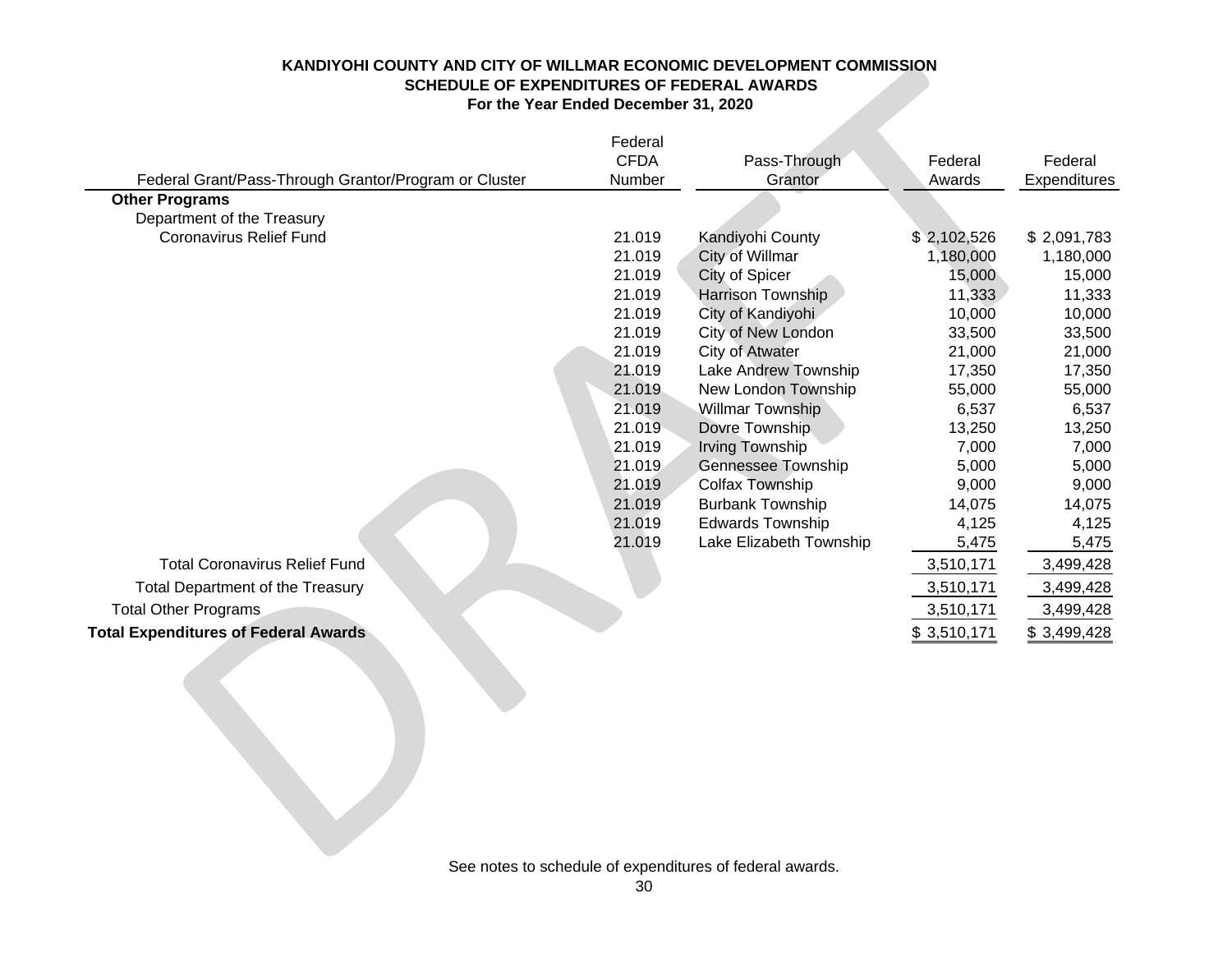#### **KANDIYOHI COUNTY AND CITY OF WILLMAR ECONOMIC DEVELOPMENT COMMISSION NOTES TO THE SCHEDULE OF EXPENDITURES OF FEDERAL AWARDS December 31, 2020**

## **NOTE 1 REPORTING ENTITY**

The Schedule of Expenditures of Federal Awards presents the activites of federal award programs expended by the Kandiyohi County and City of Willmar Economic Development Commission (EDC). The EDC's reporting entity is defined in Note 1 to the financial statements.

## **NOTE 2 BASIS OF PRESENTATION**

The accompanying Schedule of Expenditures of Federal Awards (the Schedule) includes the federal grant activity of the EDC under programs of the federal government for the year ended December 31, 2020, and is presented in accordance with the requirements of the Title 2 U.S. *Code of Federal Regulations* Part 200, *Uniform Administrative Requirements, Cost Principles, and Audit Requirements for Federal Awards* (Uniform Guidance). Therefore, some amounts presented in the Schedule may differ from amounts presented in or used in the preparation of the financial statements. NOTE 2 BASIS OF PRESENTATION<br>The accompanying Schelars of Federal Awards (the Schedule) includes the fielderal grom activity<br>of the EDC under programs of the fielderal government for the year ended December 31, 2020, and i

## **NOTE 3 PASS-THROUGH ENTITY IDENTIFYING NUMBERS**

Pass-through entity identifying numbers, if any, are presented where available.

#### **NOTE 4 INDIRECT COST RATE**

During the year ended December 31, 2020, the EDC did not elect to use the 10% de minimis indirect cost rate allowed under Uniform Guidance.

## **NOTE 5 CONTINGENCIES**

In connection with various federal grant programs, the EDC is obligated to administer related programs and spend the funds in accordance with regulatory restrictions and is subject to audit by the grantor agencies and other auditors. In cases of noncompliance, the agencies involved may require the EDC to refund program funds.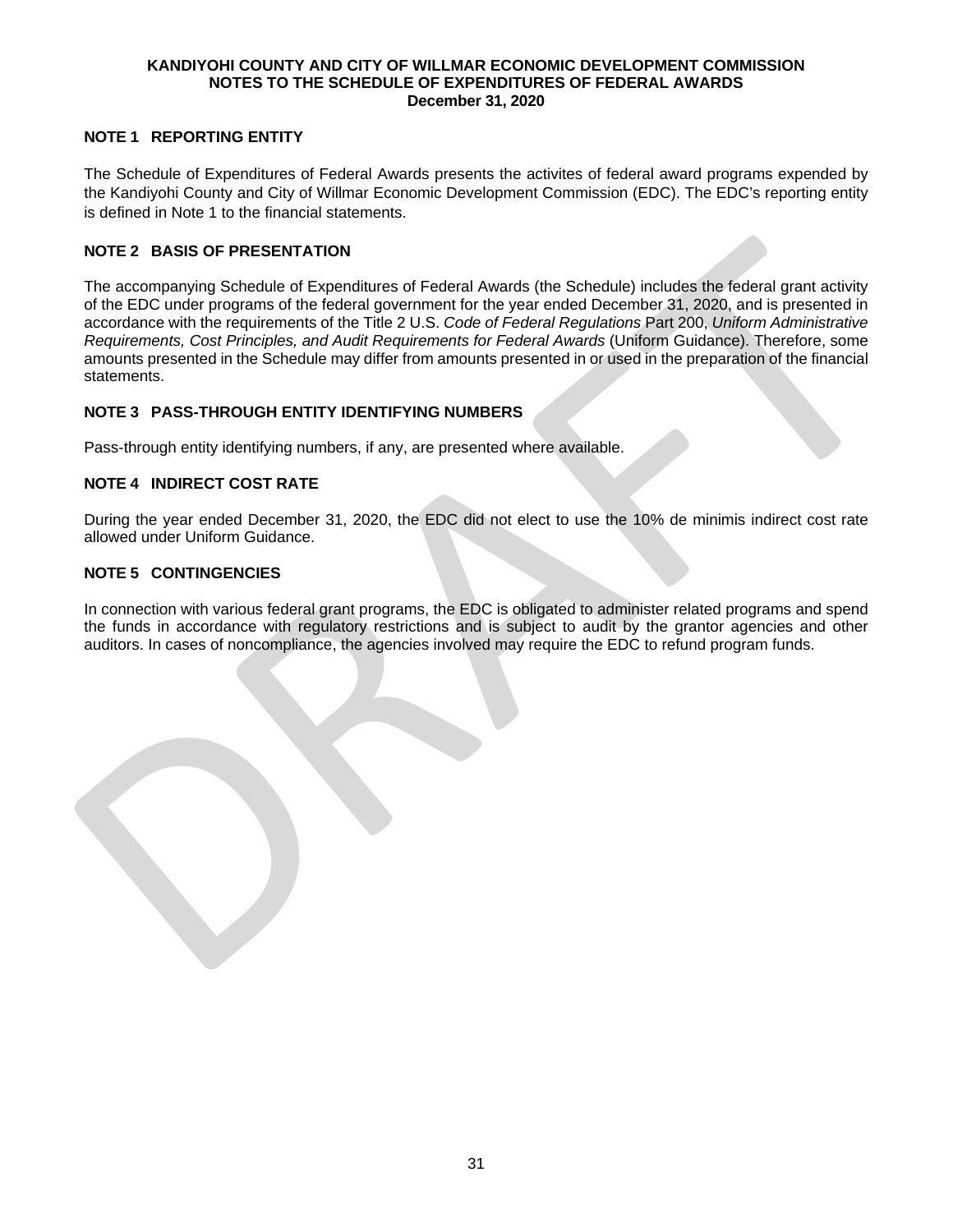#### **INDEPENDENT AUDITOR'S REPORT ON INTERNAL CONTROL OVER FINANCIAL REPORTING AND ON COMPLIANCE AND OTHER MATTERS BASED ON AN AUDIT OF FINANCIAL STATEMENTS PERFORMED IN ACCORDANCE WITH** *GOVERNMENT AUDITING STANDARDS*

#### Board of Directors

Kandiyohi County and City of Willmar Economic Development Commission

We have audited, in accordance with the auditing standards generally accepted in the United States of America and the standards applicable to financial audits contained in *Government Auditing Standards* issued by the Comptroller General of the United States, the financial statements of the governmental activities and each major fund of the Kandiyohi County and City of Willmar Economic Development Commission as of and for the year ended December 31, 2020, and the related notes to the financial statements, which collectively comprise the Kandiyohi County and City of Willmar Economic Development Commission's basic financial statements, and have issued our report thereon dated October 11, 2021. Board of Directors<br>
Kondyth County and City of Willimar Economic Development Commission<br>
We have audited in accordance with the auditing standards generally accepted in the United States of America and<br>
We have audited in

#### **Internal Control Over Financial Reporting**

In planning and performing our audit of the financial statements, we considered the Kandiyohi County and City of Willmar Economic Development Commission's internal control over financial reporting (internal control) to determine the audit procedures that are appropriate in the circumstances for the purpose of expressing an opinion on the financial statements but not for the purpose of expressing an opinion on the effectiveness of the EDC's internal control. Accordingly, we do not express an opinion on the effectiveness of the EDC's internal control.

A *deficiency in internal control* exists when the design or operation of a control does not allow management or employees, in the normal course of performing their assigned functions, to prevent, or detect and correct, misstatements on a timely basis. A *material weakness* is a deficiency or combination of deficiencies in internal control, such that there is a reasonable possibility that a material misstatement of the entity's financial statements will not be prevented or detected and corrected on a timely basis. We consider the deficiency described in the accompanying schedule of findings and questioned costs as item 2020-003 to be a material weakness.

A *significant deficiency* is a deficiency, or combination of deficiencies, in internal control that is less severe than a material weakness, yet important enough to merit attention by those charged with governance. We consider the deficiencies described in the accompanying schedule of findings and questioned costs as items 2020-001 and 2020-002 to be significant deficiencies.

Our consideration of internal control was for the limited purpose described in the first paragraph of this section and was not designed to identify all deficiencies in internal control that might be material weaknesses or significant deficiencies. However, material weaknesses may exist that have not been identified. As described in the accompanying schedule of findings and questioned costs, we did identify certain deficiencies in internal control that we consider to be material weaknesses and significant deficiencies.

#### **Compliance and Other Matters**

As part of obtaining reasonable assurance about whether the EDC's financial statements are free from material misstatement, we performed tests of its compliance with certain provisions of laws, regulations, contracts, and grant agreements, noncompliance with which could have a direct and material effect on the determination of financial statement amounts. However, providing an opinion on compliance with those provisions was not an objective of our audit and, accordingly, we do not express such an opinion. The results of our tests disclosed no instances of noncompliance or other matters that are required to be reported under *Government Auditing Standards*.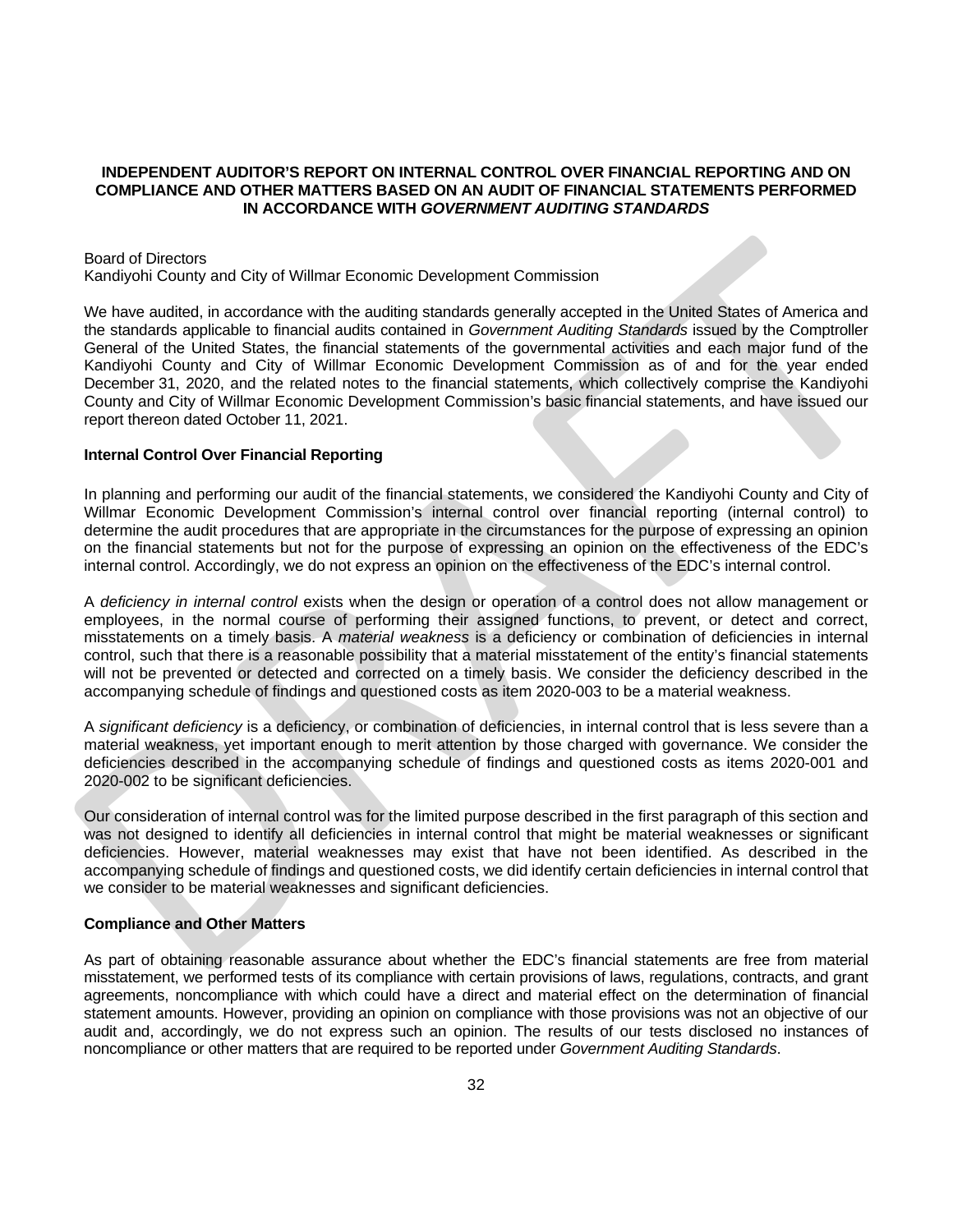#### **Minnesota Legal Compliance**

In connection with our audit, nothing came to our attention that caused us to believe that the Kandiyohi County and City of Willmar Economic Development Commission failed to comply with the provisions of the contracting and bidding, deposits and investments, conflicts of interest, claims and disbursements, miscellaneous provisions, and tax increment financing sections of the *Minnesota Legal Compliance Audit Guide for Other Political Subdivisions,* promulgated by the State Auditor pursuant to Minn. Stat. § 6.65, insofar as they relate to accounting matters. However, our audit was not directed primarily toward obtaining knowledge of such noncompliance. Accordingly, had we performed additional procedures, other matters may have come to our attention regarding the Kandiyohi County and City of Willmar Economic Development Commission's noncompliance with the above referenced provisions, insofar as they relate to accounting matters.

## **Kandiyohi County and City of Willmar Economic Development Commission's Response to Findings**

The Kandiyohi County and City of Willmar Economic Development Commission's response to the internal control findings identified in our audit is described in the accompanying schedule of findings and questioned costs. The Kandiyohi County and City of Willmar Economic Development Commission's response was not subjected to the auditing procedures applied in the audit of the financial statements and, accordingly, we express no opinion on it.

## **Purpose of this Report**

The purpose of this report is solely to describe the scope of our testing of internal control and compliance and the result of that testing, and not to provide an opinion on the effectiveness of the Kandiyohi County and City of Willmar Economic Development Commission's internal control over financial reporting or on compliance. This report is an integral part of an audit performed in accordance with *Government Auditing Standards* in considering the Kandiyohi County and City of Willmar Economic Development Commission's internal control and compliance. Accordingly, this communication is not suitable for any other purpose. provisions, insofar as they relate to accounting matters.<br> **Kandiyohi County and City of Willimar Economic Development Commission's Response to Findings<br>
The Kandyshi County and City of Willimar Economic Development Commis** 

Westberg Eischens, PLLP

Westberg Eischens, PLLP Willmar, Minnesota

October 11, 2021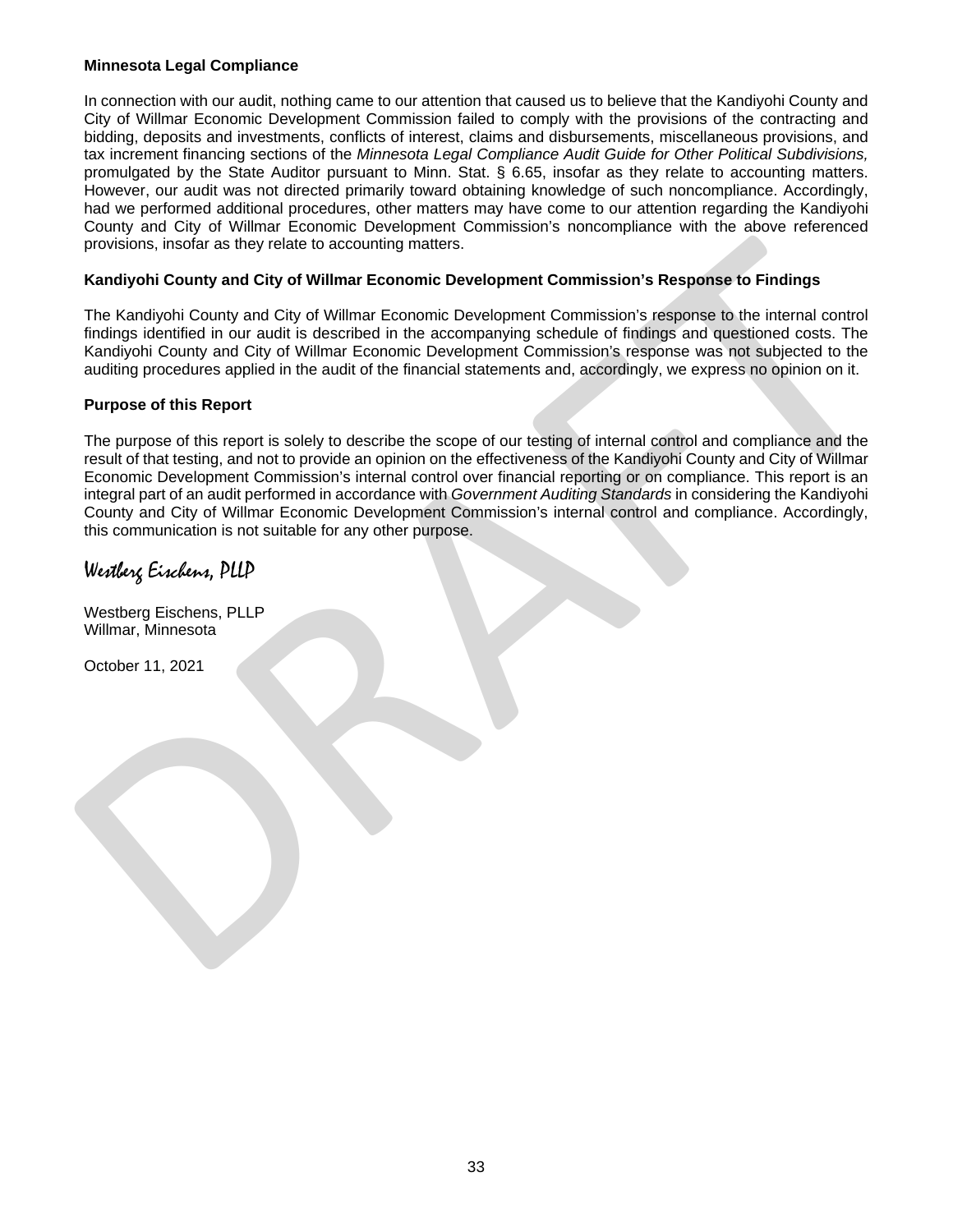#### **INDEPENDENT AUDITOR'S REPORT ON COMPLIANCE FOR EACH MAJOR PROGRAM AND ON INTERNAL CONTROL OVER COMPLIANCE REQUIRED BY UNIFORM GUIDANCE**

Board of Directors

Kandiyohi County and City of Willmar Economic Development Commission

#### **Report on Compliance for Each Major Federal Program**

We have audited the Kandiyohi County and City of Willmar Economic Development Commission's (EDC) compliance with the types of compliance requirements described in the *OMB Compliance Supplement* that could have a direct and material effect on each of the EDC's major federal programs for the year ended December 31, 2020. The EDC's major federal programs are identified in the summary of auditor's results section of the accompanying schedule of findings and questioned costs.

#### **Management's Responsibility**

Management is responsible for compliance with federal statues, regulations, and the terms and conditions of its federal awards applicable to its federal programs.

#### **Auditor's Responsibility**

Our responsibility is to express an opinion on compliance for each of the EDC's major federal programs based on our audit of the types of compliance requirements referred to above. We conducted our audit of compliance in accordance with auditing standards generally accepted in the United States of America; the standards applicable to financial audits contained in *Government Auditing Standards*, issued by the Comptroller General of the United States; and the audit requirements of Title 2 U.S. *Code of Federal Regulations* Part 200, *Uniform Administrative Requirements, Cost Principles, and Audit Requirements for Federal Awards* (Uniform Guidance). Those standards and the Uniform Guidance require that we plan and perform the audit to obtain reasonable assurance about whether noncompliance with the types of compliance requirements referred to above that could have a direct and material effect on a major federal program occurred. An audit includes examining, on a test basis, evidence about the EDC's compliance with those requirements and performing such other procedures as we considered necessary in the circumstances. Board of Directors<br>
Kandyohi County and City of Willimar Economic Development Commission<br>
Report on Compliance for Each Major Federal Program<br>
New have a unit of the Direct of School County and City of Willimar Economic De

We believe that our audit provides a reasonable basis for our opinion on compliance for each major federal program. However, our audit does not provide a legal determination of the EDC's compliance.

#### **Opinion on Each Major Federal Program**

In our opinion, the EDC complied, in all material respects, with the types of compliance requirements referred to above that could have a direct and material effect on each of its major federal programs for the year ended December 31, 2020.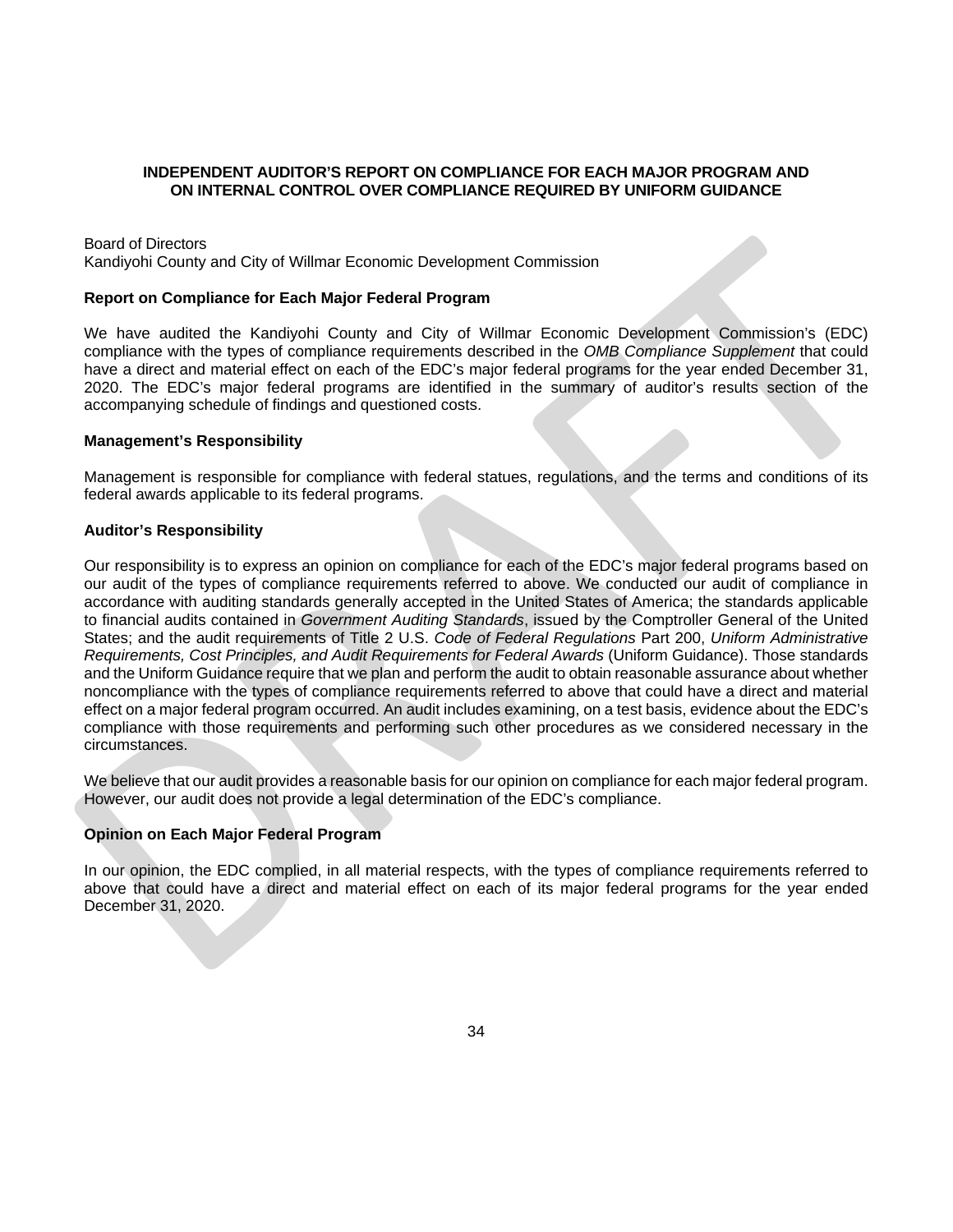## **Report on Internal Control Over Compliance**

Management of the EDC is responsible for establishing and maintaining effective internal control over compliance with the types of compliance requirements referred to above. In planning and performing our audit of compliance, we considered the EDC's internal control over compliance with the types of requirements that could have a direct and material effect on a major federal program to determine the auditing procedures that are appropriate in the circumstances for the purpose of expressing an opinion on compliance for each major federal program and to test and report on internal control over compliance in accordance with the Uniform Guidance but not for the purpose of expressing an opinion on the effectiveness of the EDC's internal control over compliance. Accordingly, we do not express an opinion on the effectiveness of the EDC's internal control over compliance.

A deficiency in internal control over compliance exists when the design or operation of a control over compliance does not allow management or employees, in the normal course of performing their assigned functions to prevent or detect and correct noncompliance with a type of compliance requirement of a federal program on a timely basis. A material weakness in internal control over compliance is a deficiency, or a combination of deficiencies, in internal control over compliance, such that there is a reasonable possibility that material noncompliance with a type of compliance requirement of a federal program will not be prevented or detected and corrected on a timely basis. A significant deficiency in internal control over compliance is a deficiency, or a combination of deficiencies, in internal control over compliance with a type of compliance requirement of a federal program that is less severe than a material weakness in internal control over compliance, yet important enough to merit attention by those charged with governance. A deficiency in intensit control over compliance exists when the design or operation of a control over compliance of deficiency in intensity of the formula course of particular to provide of the complete of a control over

Our consideration of internal control over compliance was for the limited purpose described in the first paragraph of this section and was not designed to identify all deficiencies in internal control over compliance that might be material weaknesses or significant deficiencies. We did not identify any deficiencies in internal control over compliance that we consider to be material weaknesses. However, material weaknesses may exist that have not been identified.

The purpose of this report on internal control over compliance is solely to describe the scope of our testing of internal control over compliance and the results of that testing are based on the requirements of the Uniform Guidance. Accordingly, this report is not suitable for any other purpose.

Westberg Eischens, PLLP

Westberg Eischens, PLLP Willmar, Minnesota

October 11, 2021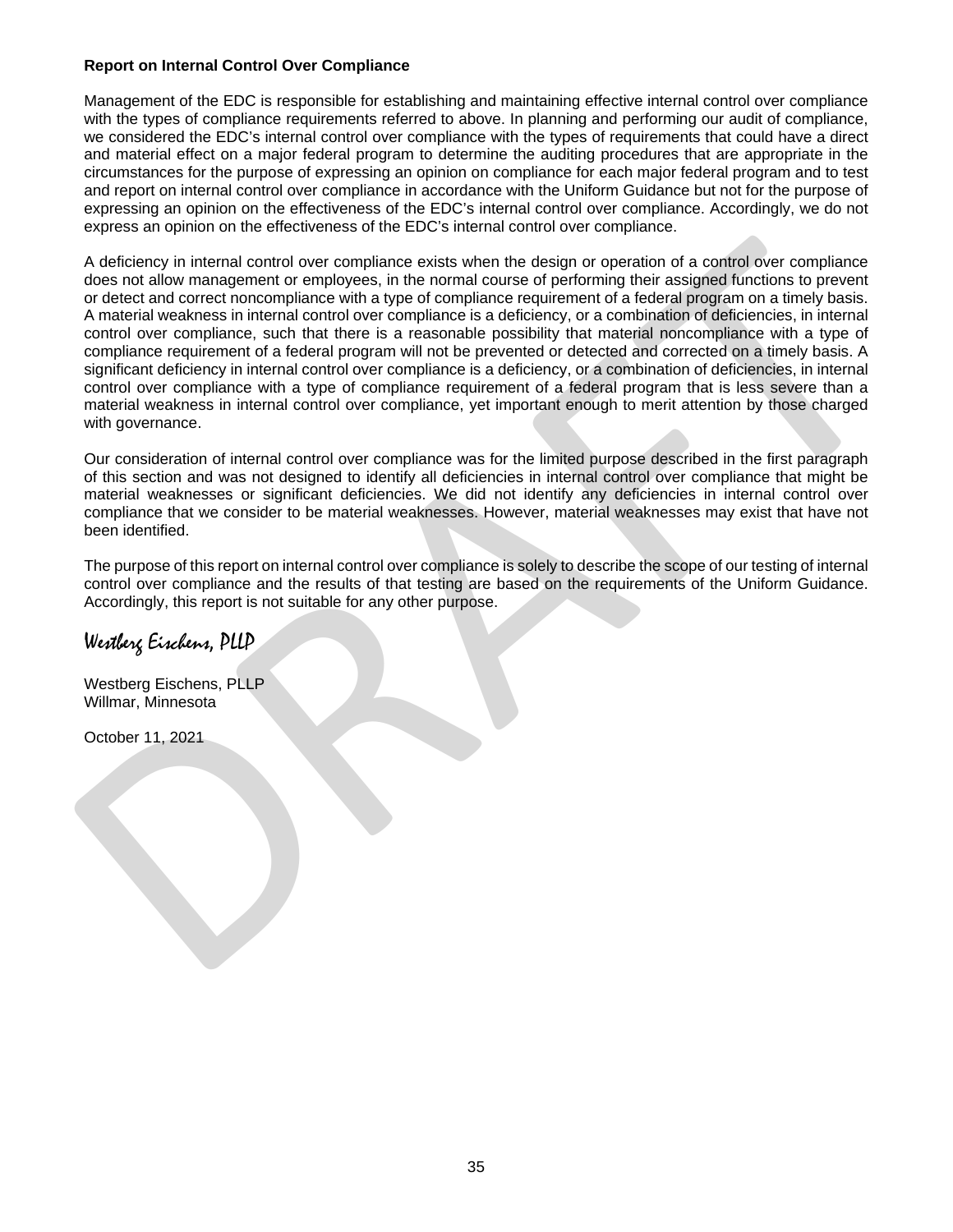## **KANDIYOHI COUNTY AND CITY OF WILLMAR ECONOMIC DEVELOPMENT COMMISSION SCHEDULE OF FINDINGS AND QUESTIONED COSTS For the Year Ended December 31, 2020**

## **SUMMARY OF AUDITOR'S RESULTS**

## **Financial Statements**

| Type of auditor's report issued:                                                                           | Unmodified                         |
|------------------------------------------------------------------------------------------------------------|------------------------------------|
| Internal control over financial reporting:                                                                 |                                    |
| Material weakness (es) identified?                                                                         | X<br>yes<br>no                     |
| Significant deficiency (ies) identified?                                                                   | X<br>yes<br>no                     |
| Noncompliance material to financial statement noted?                                                       | X<br>yes<br>no                     |
| <b>Federal Awards</b>                                                                                      |                                    |
| Type of auditor's report issued on compliance for major programs:                                          | Unmodified                         |
| Internal control over major programs:                                                                      |                                    |
| Material weakness (es) identified?                                                                         | X<br>yes<br>no                     |
| Significant deficiency (ies) identified?                                                                   | X<br>yes<br>no                     |
| Any audit findings disclosed that are required to be reported<br>in accordance with 2 CFR section 200.516? | X<br>yes<br>no                     |
| <b>Identification of Major Programs</b>                                                                    |                                    |
| CFDA Number(s)                                                                                             | Name of Federal Program or Cluster |
| 21.019                                                                                                     | Coronavirus Relief Fund            |
| Dollar threshold used to distinguish between type A and<br>type B programs:                                | \$<br>750,000                      |
| Auditee qualified as low-risk auditee?                                                                     | X<br>yes<br>no                     |
|                                                                                                            |                                    |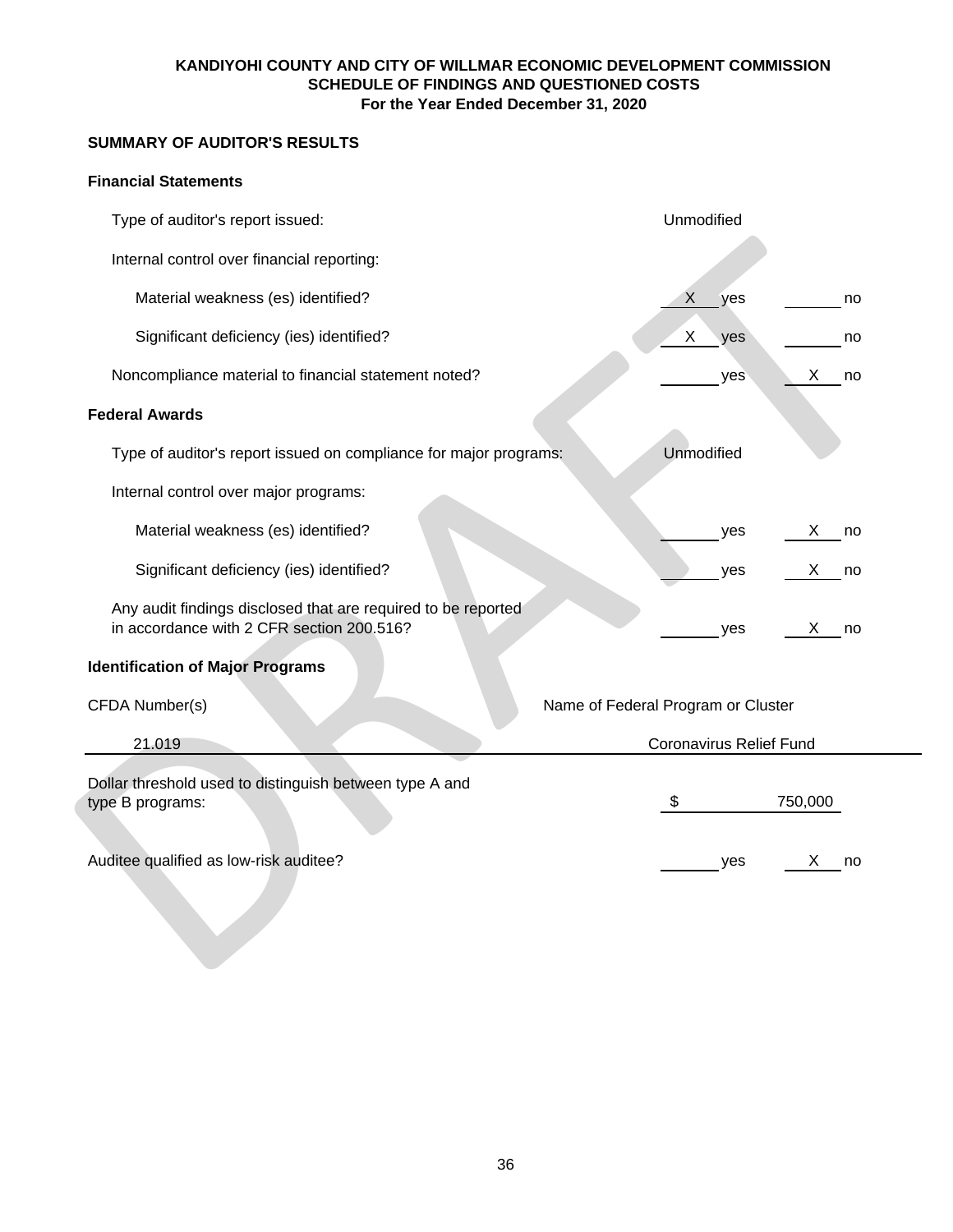#### **KANDIYOHI COUNTY AND CITY OF WILLMAR ECONOMIC DEVELOPMENT COMMISSION SCHEDULE OF FINDINGS AND QUESTIONED COSTS Year Ended December 31, 2020**

## **FINANCIAL STATEMENT FINDINGS**

## **Finding 2020-001**

## **Criteria:**

Management is responsible for establishing and maintaining internal controls over the preparation of the financial statements and related disclosures in accordance with accounting principles generally accepted in the United States of America (GAAP). statements and related disclosures in accordance with accounting principles generally accepted in the United States<br>of America (GAAP).<br>Condition:<br>Condition:<br>Condition:<br>Condition:<br>Condition:<br>Condition:<br>Condition:<br>Condition:

## **Condition:**

Management relies upon the auditor to prepare the financial statements and related disclosures in accordance with GAAP.

## **Questioned Costs:**

None.

## **Context:**

The EDC has informed us that the small size of its staff precludes the EDC from preparing their own financial statements.

## **Effect:**

There is an increased risk that the EDC's management may not prevent or detect misstatements to the financial statements.

## **Cause:**

The limited size of the EDC's staff and the related resources available precludes the EDC's management from preparing the financial statements.

#### **Repeat Finding:**

This finding was reported in the prior year as finding 2019-001.

#### **Recommendation:**

We recommend that the EDC's management establish procedures to review and approve the auditor prepared financial statements.

**Current Status:** 

Unresolved.

## **CORRECTIVE ACTION PLAN (CAP)**

## **Finding 2020-001**

#### **Explanation of Disagreement with Audit Finding:**

There is no disagreement with the audit finding.

#### **Actions Planned in Response to Finding:**

The EDC's management will establish procedures to review and approve the auditor prepared financial statements and accept responsibility for them.

# **Officer Responsible for Ensuring CAP:**

Not Applicable

**Planned Completion Date:**  Not Applicable

**Plan to Monitor Completion of CAP:** 

Not Applicable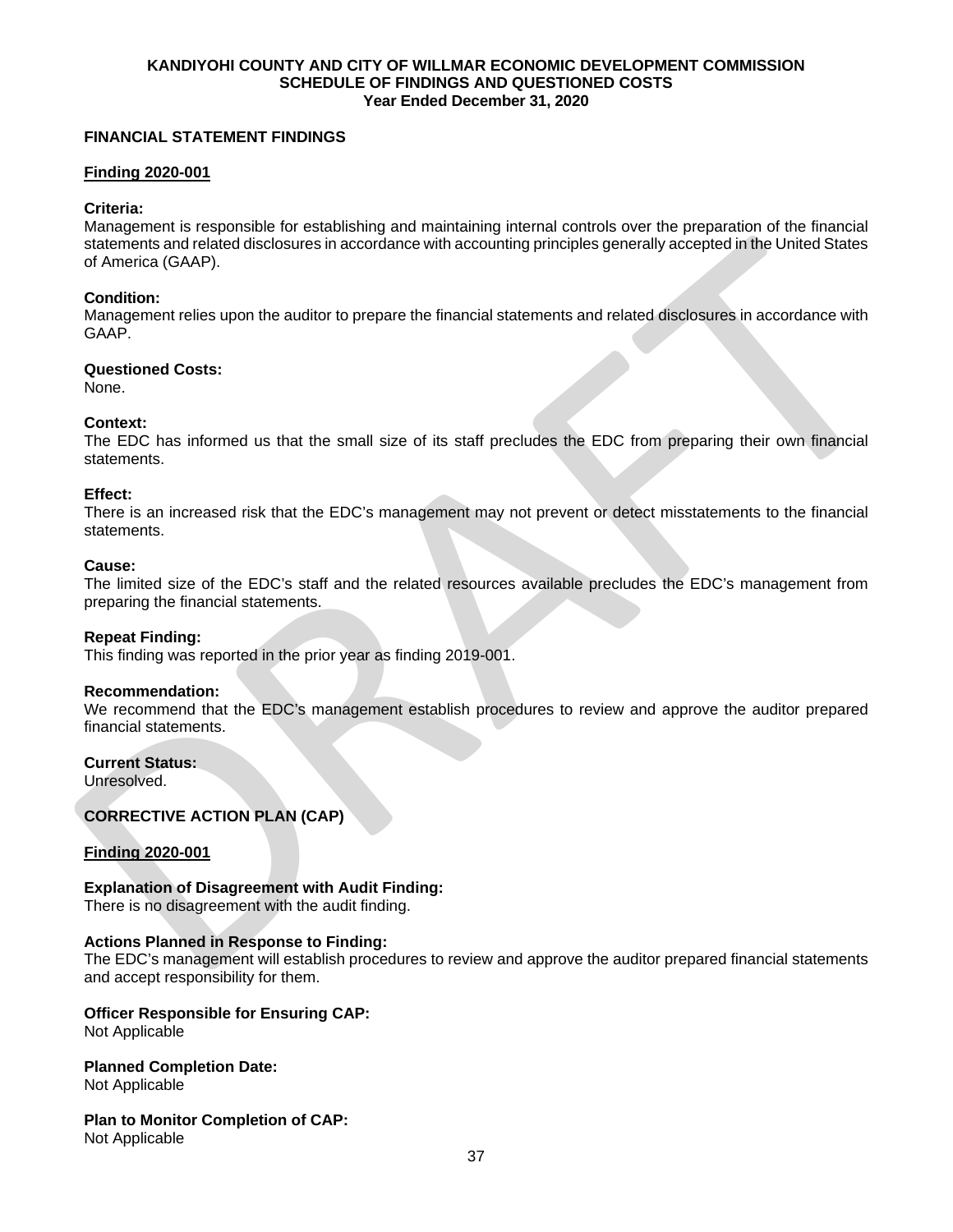#### **KANDIYOHI COUNTY AND CITY OF WILLMAR ECONOMIC DEVELOPMENT COMMISSION SCHEDULE OF FINDINGS AND QUESTIONED COSTS Year Ended December 31, 2020**

## **FINANCIAL STATEMENT FINDINGS (continued)**

## **Finding 2020-002**

## **Criteria:**

Generally, a system of internal control contemplates separation of duties such that no individual has responsibility to execute a transaction, have physical access to the related assets, and have responsibility or authority to record the transaction. to execute a framection, have physical access to the related assets, and have responsibility or authority to record<br>the transaction.<br>Due to the limited size of the EDC's staff, the EDC has limited segregation of duties.<br>Du

## **Condition:**

Due to the limited size of the EDC's staff, the EDC has limited segregation of duties.

## **Questioned Costs:**

None.

## **Context:**

The EDC has informed us that the small size of its staff precludes proper separation of duties at this time.

## **Effect:**

The lack of segregation of duties increases the risk of misappropriation of assets.

## **Cause:**

Limited number of staff in the office.

## **Repeat Finding:**

This finding was reported in the prior year as finding 2019-002.

## **Recommendation:**

We recommend that the EDC continue to separate incompatible duties as best it can within the limits of what the EDC considers to be cost beneficial.

#### **Current Status:**

Unresolved.

## **CORRECTIVE ACTION PLAN (CAP)**

#### **Finding 2020-002**

## **Explanation of Disagreement with Audit Finding:**

There is no disagreement with the audit finding.

#### **Actions Planned in Response to Finding:**

The EDC reviews and makes improvements to its internal controls on an ongoing basis and attempts to maximize the segregation of duties in all areas within the limits of the staff available.

## **Officer Responsible for Ensuring CAP:**

Not Applicable

#### **Planned Completion Date:**  Not Applicable

**Plan to Monitor Completion of CAP:** 

Not Applicable